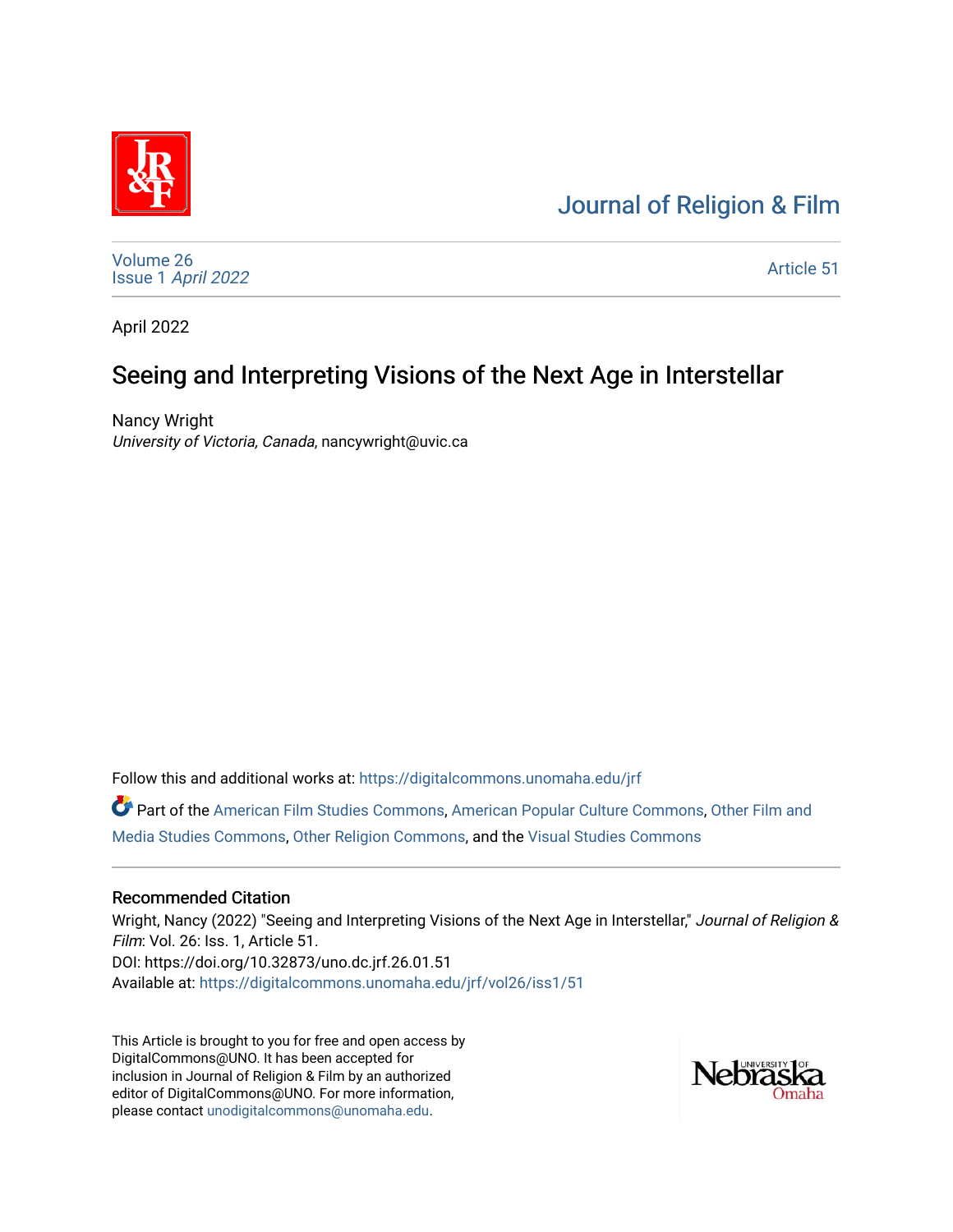# Seeing and Interpreting Visions of the Next Age in Interstellar

# Abstract

Christopher Nolan's Interstellar (2014) uses multiple styles of cinematography – documentary, painterly and expressionistic – to guide interpretation of its apocalyptic review of history. Within the prologue and epilogue of the science fiction film, clips from interviews originally filmed for Ken Burns's The Dust Bowl (2012) invite questions about how to interpret documentary, revisionist and eschatological reviews of history. Cinematography functions as a self-reflexive cue to spectators within and outside the mise-enscène to engage in eschatological interpretation. The representation of spectatorship and vision reveals the challenge of interpreting prophetic visions of the last things and the next age, which are conventions of the apocalypse genre.

# Keywords

apocalypse, apocalyptic, cinematography, convention, documentary, Dust Bowl, Ken Burns, eschatology, expressionism, genre, history, IMAX, interpretation, Interstellar, last things, Christopher Nolan, next age, science fiction, spectatorship, verisimilitude, VFX, vision.

# Creative Commons License



This work is licensed under a [Creative Commons Attribution 4.0 License](https://creativecommons.org/licenses/by/4.0/).

# Author Notes

Dr. Nancy Wright is Professor of English in the Department of English at the University of Victoria, Canada. Her interdisciplinary research crosses the boundaries of history, theology, film and literature. Her publications about film have previously appeared in Journal of Religion & Film, Law, Culture and the Humanities, MELUS, and Screening the Past.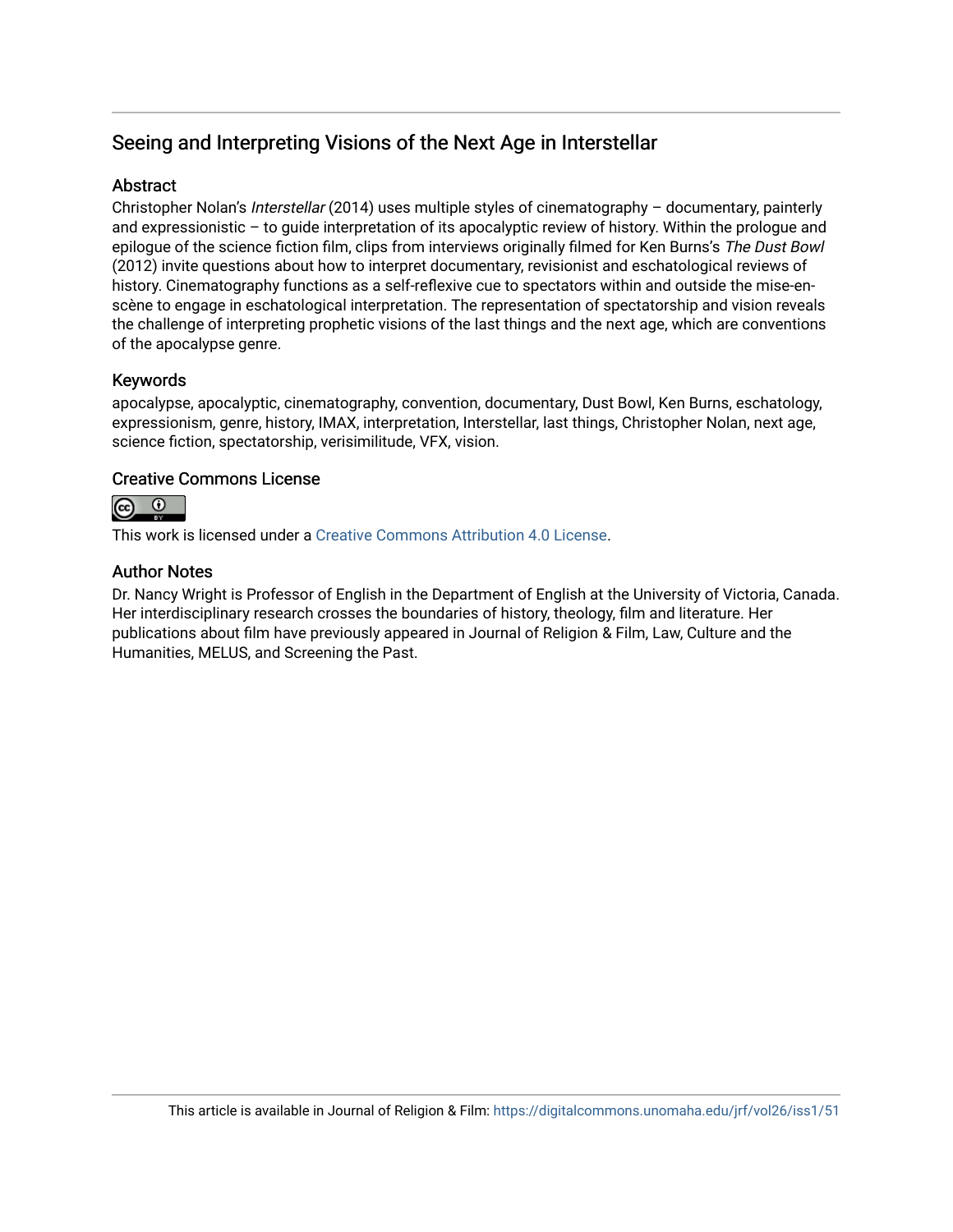

# [Journal of Religion & Film](https://digitalcommons.unomaha.edu/jrf)

Manuscript 2286

# Seeing and Interpreting Visions of the Next Age in Interstellar

Nancy Wright

Follow this and additional works at: [https://digitalcommons.unomaha.edu/jrf](https://digitalcommons.unomaha.edu/jrf?utm_source=digitalcommons.unomaha.edu%2Fjrf%2Fvol16%2Fiss1%2F1&utm_medium=PDF&utm_campaign=PDFCoverPages)

Part of the [American Film Studies Commons,](http://network.bepress.com/hgg/discipline/440?utm_source=digitalcommons.unomaha.edu%2Fjrf%2Fvol16%2Fiss1%2F1&utm_medium=PDF&utm_campaign=PDFCoverPages) [American Popular Culture Commons](http://network.bepress.com/hgg/discipline/443?utm_source=digitalcommons.unomaha.edu%2Fjrf%2Fvol16%2Fiss1%2F1&utm_medium=PDF&utm_campaign=PDFCoverPages), [Other Film and](http://network.bepress.com/hgg/discipline/565?utm_source=digitalcommons.unomaha.edu%2Fjrf%2Fvol16%2Fiss1%2F1&utm_medium=PDF&utm_campaign=PDFCoverPages)  [Media Studies Commons,](http://network.bepress.com/hgg/discipline/565?utm_source=digitalcommons.unomaha.edu%2Fjrf%2Fvol16%2Fiss1%2F1&utm_medium=PDF&utm_campaign=PDFCoverPages) [Other Religion Commons](http://network.bepress.com/hgg/discipline/545?utm_source=digitalcommons.unomaha.edu%2Fjrf%2Fvol16%2Fiss1%2F1&utm_medium=PDF&utm_campaign=PDFCoverPages), and the [Visual Studies Commons](http://network.bepress.com/hgg/discipline/564?utm_source=digitalcommons.unomaha.edu%2Fjrf%2Fvol16%2Fiss1%2F1&utm_medium=PDF&utm_campaign=PDFCoverPages) 

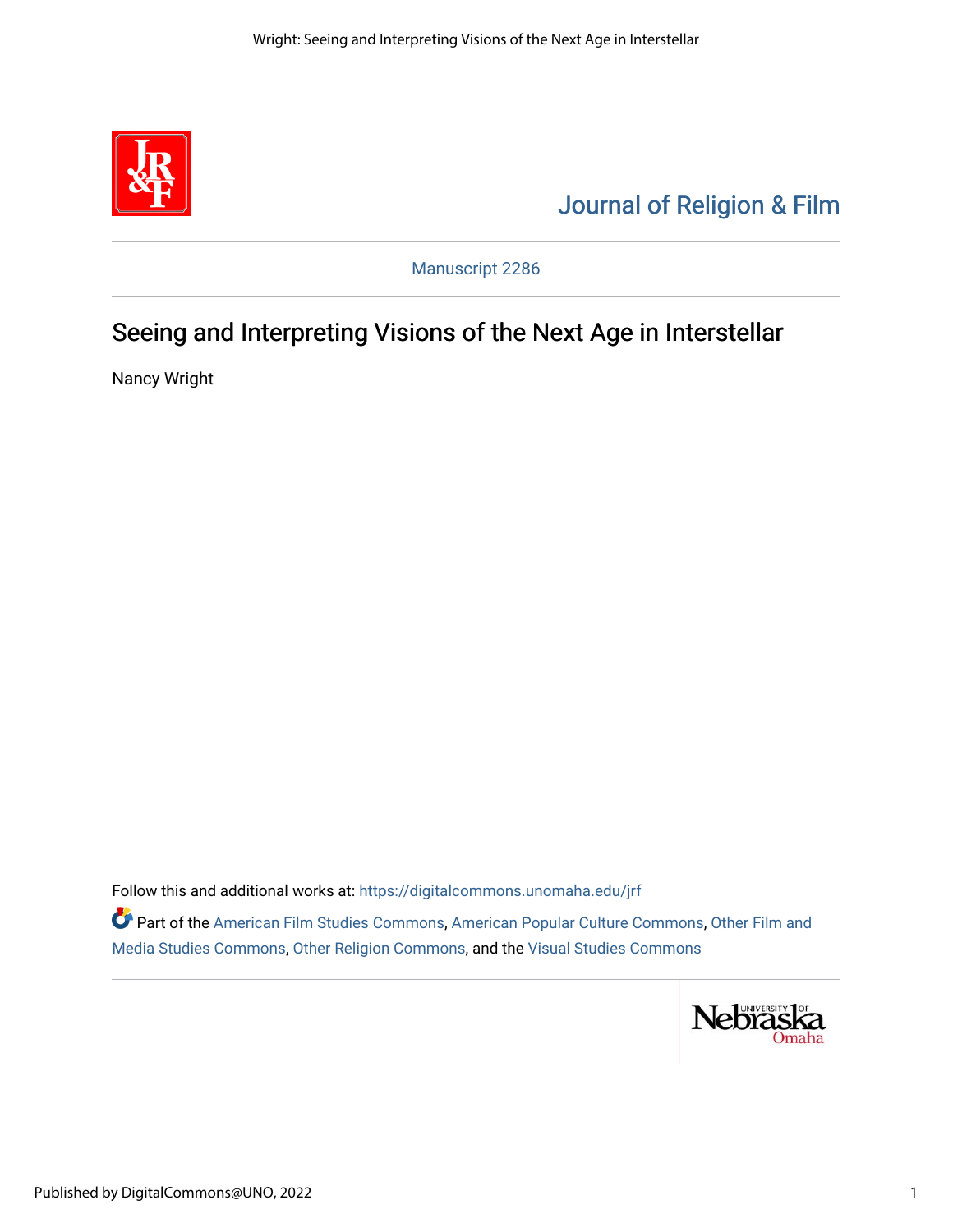# Seeing and Interpreting Visions of the Next Age in Interstellar

# Abstract

Christopher Nolan's Interstellar (2014) uses multiple styles of cinematography – documentary, painterly and expressionistic – to guide interpretation of its apocalyptic review of history. Within the prologue and epilogue of the science fiction film, clips from interviews originally filmed for Ken Burns's The Dust Bowl (2012) invite questions about how to interpret documentary, revisionist and eschatological reviews of history. Cinematography functions as a self-reflexive cue to spectators within and outside the mise-enscène to engage in eschatological interpretation. The representation of spectatorship and vision reveals the challenge of interpreting prophetic visions of the last things and the next age, which are conventions of the apocalypse genre.

# Keywords

apocalypse, apocalyptic, cinematography, convention, documentary, Dust Bowl, Ken Burns, eschatology, expressionism, genre, history, IMAX, interpretation, Interstellar, last things, Christopher Nolan, next age, science fiction, spectatorship, verisimilitude, VFX, vision.

# Creative Commons License



This work is licensed under a [Creative Commons Attribution 4.0 License](https://creativecommons.org/licenses/by/4.0/).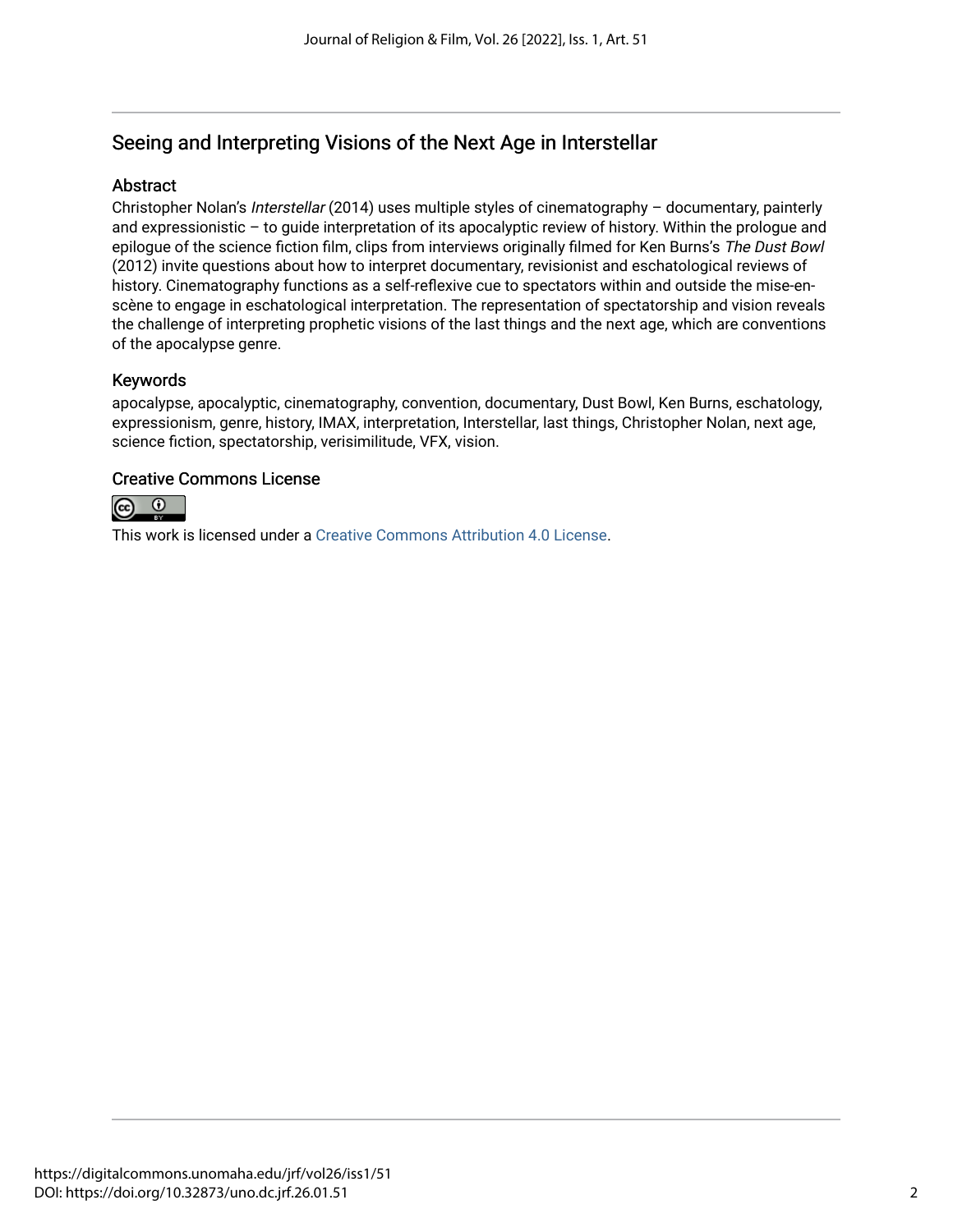# **Introduction**

*Interstellar* directs attention to Vivian Sobchak's argument that science fiction, as a film genre, "emphasizes actual, extrapolative, or speculative science and empirical method, interacting in a social context with the lesser emphasized, but still present, transcendentalism of . . . religion."<sup>1</sup> As I will explain, *Interstellar* uses multiple styles of cinematography to visualize conventions of the apocalypse genre, as defined by scholars of religion and film criticism. Although *Interstellar*, like apocalyptic films discussed by Justin Heinzekehr and Conrad E. Ostwalt, does not refer to divinely ordained destruction,<sup>2</sup> it adapts and visualizes conventions of the apocalypse genre identified by scholars of religion. In particular, Nolan's science fiction film creates visual analogies to apocalyptic conventions such as a narrative framework set at a particular historical moment that recounts revelations, represented as journeys and visions that an "otherworldly" mediator interprets to provide a hopeful consolation. *Interstellar*, like apocalypses discussed by Eugene Weber, interprets historical events in relation to eschatology, that is, "the last things": death, resurrection, judgment, reward and punishment, the closing of the present age and the beginning of the next.<sup>3</sup> The narrative of *Interstellar,* like ancient and modern apocalypses studied by Mitchell D. Reddich and Paul Boyer,<sup>4</sup> reviews history in order to reveal the meaning not only of the present but also of the future. The epilogue of *Interstellar* offers a vision of the next age typical of the apocalypse genre that, Andrew M. Greeley argues, "is more a reconstruction than destruction,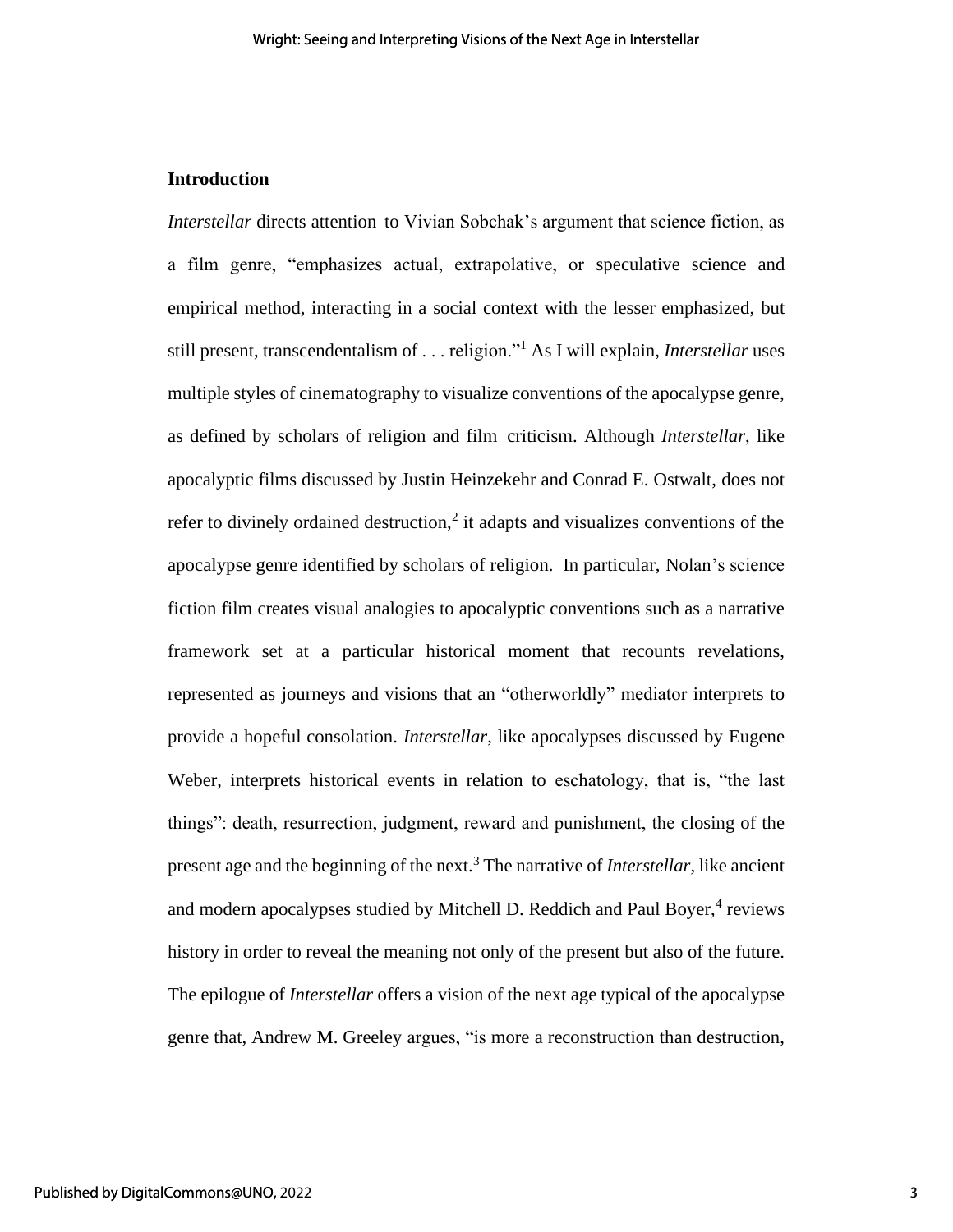more of a beginning than an ending of the old, more of a vision of hope than a vision of dissolution." 5 *Interstellar's* visual representation of conventions of the apocalypse genre guides spectators' interpretation of the film's narrative, a review of history represented by characters' journeys and visions. Throughout *Interstellar*, changing styles of cinematography act as self-reflexive cues for interpretation.

In order to discuss how cinematography in *Interstellar* guides spectators' interpretation, I direct attention first to the narrative film's use of clips from Ken Burns's documentary *The Dust Bowl* (2012). The clips are not examples of historical film footage but instead interviews with elderly people who survived the ecological catastrophe during the 1930s. The interviews, originally filmed for Burns's documentary, appear primarily in the prologue and epilogue that frame the three acts of Nolan's narrative film. The painterly style of the interviews is just one of a number of styles of cinematography used in both documentary and science fiction films. Shifts among painterly, documentary and expressionistic styles in the prologue to *Interstellar* prepare spectators to engage in interpretation of visions and journeys, two conventions of the apocalypse genre. In the prologue and epilogue of *Interstellar* Murph acts like an otherworldly mediator in an apocalypse who interprets visions for others. Her ability, like that of her father, to interpret visual experience not only as a review of history but also as an eschatological vision develops during the tesseract sequence in the third act of the narrative. Enigmatic visions, including realistic dust storms on Earth, expressionistic messages viewed Anomological manner of exploration of the exist of Religion Chinese the Contents of Religion & Theorem of Association of Religion and Theorem of Religion and Theorem of Religion and Theorem of Religion and Theorem of Relig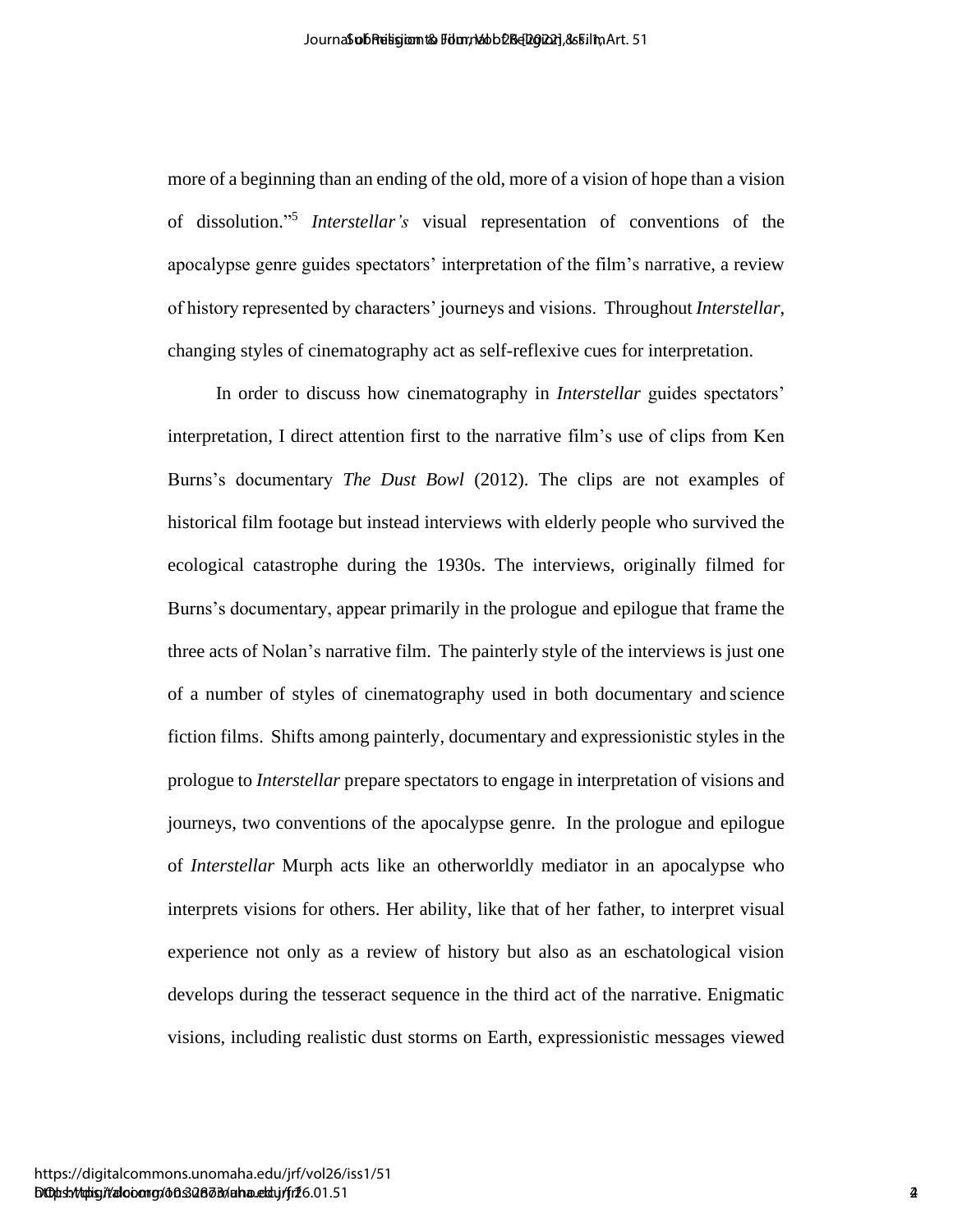on the Endurance space station, and the fantastic tesseract within the black hole named Gargantua, represent the experience of spectatorship and the problem of interpretation shared by those outside and inside the *mise-en-scène*. In each act of the narrative the literal and metaphoric meanings of vision, including one's "line of sight," reveal the difference of the activities of seeing and interpreting prophetic visions.

*Interstellar* structures its review of history into three acts framed by a prologue and epilogue. The first act reviews the history of an ecological disaster called "the blight" that has grounded Cooper, a former astronaut, on Earth where daily life is a struggle to produce corn, the one remaining crop that sustains Earth's population. Advanced technology is suspect and limited; space travel is dismissed as wasteful, MRIs are no longer available to diagnose illnesses, and sophisticated defence drones are recycled as farm machinery. In this context where the practical science of horticulture is the only measure of a productive adult life, Cooper relies on science as the key to interpreting daily life, including both mundane and miraculous visual experiences. When a fierce dust storm miraculously reveals navigational coordinates that lead him to a hidden NASA base, Cooper gains an opportunity to pilot the Endurance space station through a wormhole on a journey to another galaxy. Cooper and a crew of three scientists will travel to join surviving members of the Lazarus mission, a previous space mission that has identified three planets for human colonization. The Endurance mission aspires to implement two

3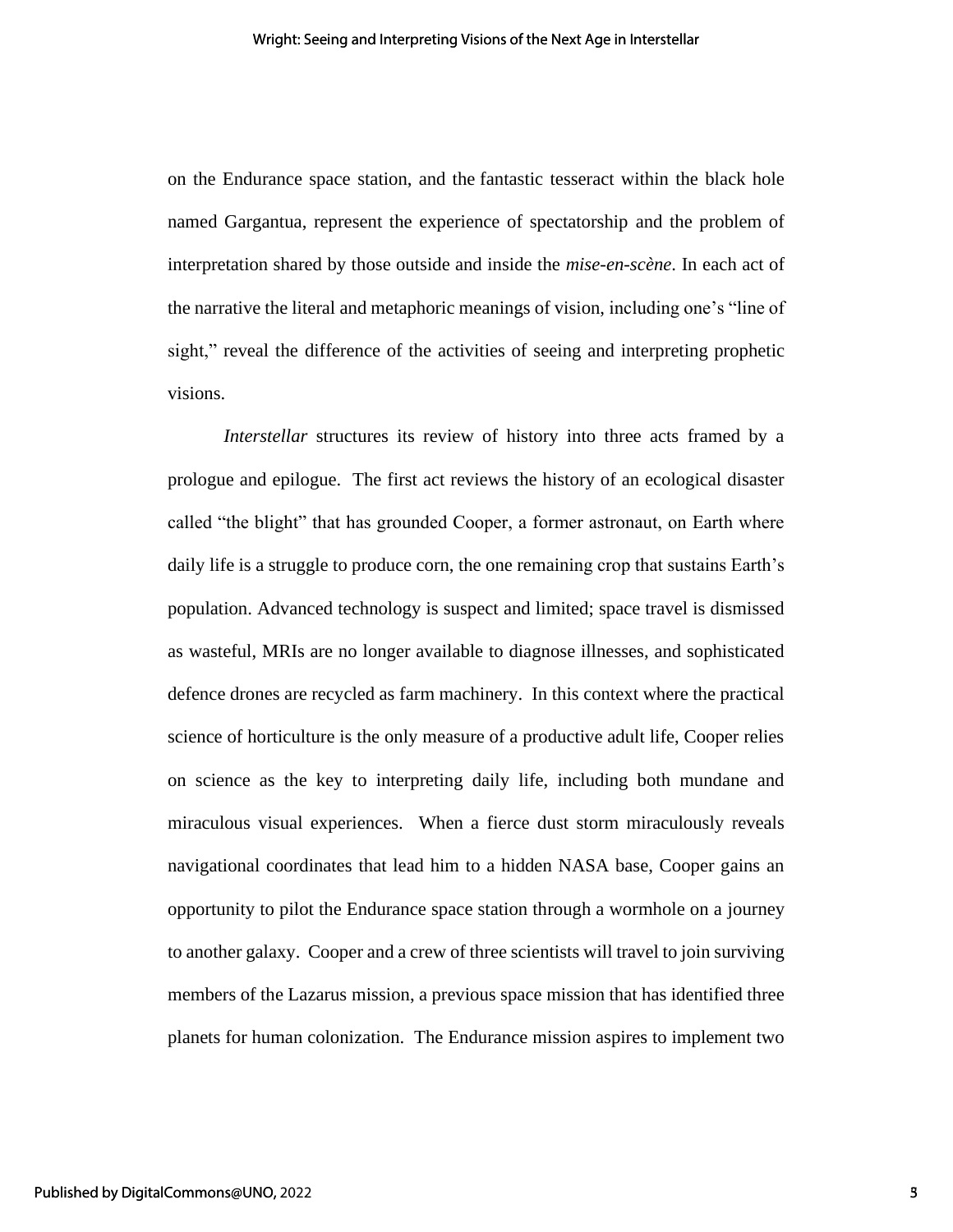plans to sustain human life. Plan A to transport the population of Earth to another planet in the future depends upon Professor Brand, the head of NASA, who affirms theoretical science can reconcile relativity and quantum mechanics; the solution is an ongoing project that, he tells Cooper, will be accomplished before members of the Endurance mission return to Earth. The journey of the Endurance in the meantime will implement Plan B by transporting 5,000 fertilized human eggs as a population bomb to establish a colony. Cooper's faith that the science and technology of the mission are "solid" guides him to pilot the journey while his young daughter and son remain with their grandfather on Earth.

The second act traces the erosion of Cooper's confidence that with science alone he can interpret his visual experience in another galaxy. His journeys to two planets, a water planet and an ice planet, do not identify habitable environments to establish a colony using the population bomb. More importantly, while on the ice planet Cooper learns he and the crew have been deceived by Professor Brand, who abandoned Plan A, and by Dr. Mann, a leader of the Lazarus mission who in order to be rescued falsified data to indicate the ice planet was suitable for colonization. Cooper's own near-death experience on the ice planet as well as the deaths of members of his family on Earth and members of his crew change his understanding of his journey and human mortality; he condemns Professor Brand's and Dr. Mann's scientific justifications for abandoning people on Earth to die. As a result of a vision that he has of his daughter Murph, Cooper determines not only to enable λουτισδαθεί πρασκευτο δεν παραγωνικού και το Γενικό 10 [2022].<br>
Hence to securite the form of Professor Benad, the based of NASA, who affirms the method of Nash of NASA, when affirms<br>
the religion of Religion Canadia spon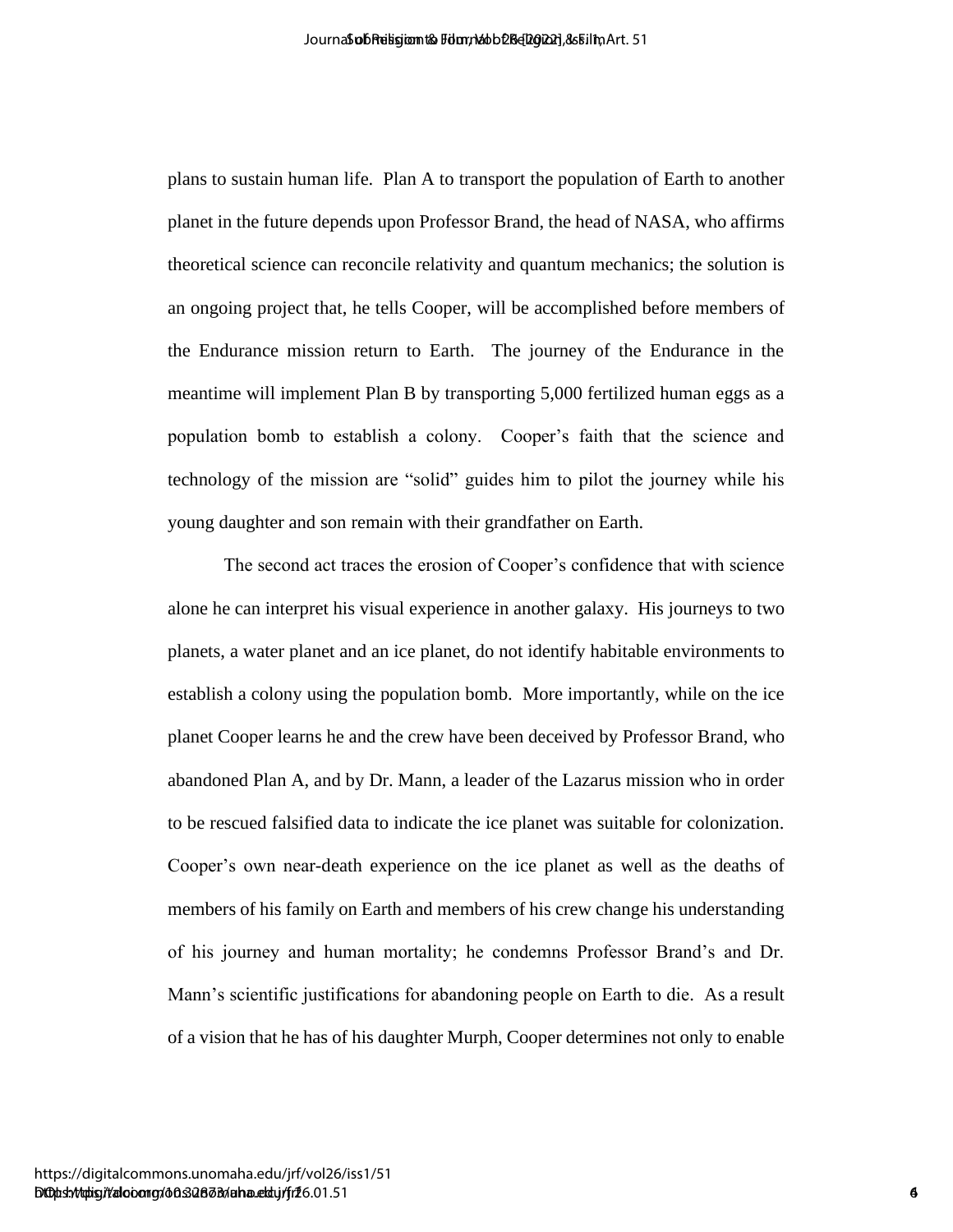his remaining crew member, Dr. Brand (the daughter of Professor Brand), to reach another planet to implement Plan B but also to journey into the black hole Gargantua to find data needed to reconcile relativity and quantum mechanics, and thereby save people on Earth.

In the third act Cooper struggles within Gargantua to interpret his visual experience of the tesseract, a three-dimensional space where intersecting lines of time, space and gravity reveal an infinite number of scenes of his daughter, literally every moment of her life within a room in their farmhouse on Earth. Using his scientific understanding of the tesseract, Cooper uses gravity to send quantum data to his daughter who then solves the equation to reconcile relativity and quantum mechanics. After she has resolved the equation, Cooper experiences an eschatological vision of his journey and a prophetic vision of the next age confirmed in the epilogue set on Cooper Station. The epilogue reveals the challenge of interpreting visual representations of history and their relevance to the next age. When Cooper awakens on Cooper Station, the relativity of time means he has aged little more than a decade since he left Earth but his daughter is now an elderly woman on her deathbed. The future represented by Cooper Station, however, is not the terminus of Cooper's journey. His daughter encourages him to undertake another journey to humankind's "new home" on the desert planet where Dr. Brand has established a colony. Changing styles of cinematography in the film's three acts not only represent Cooper's and Murph's changing interpretations of their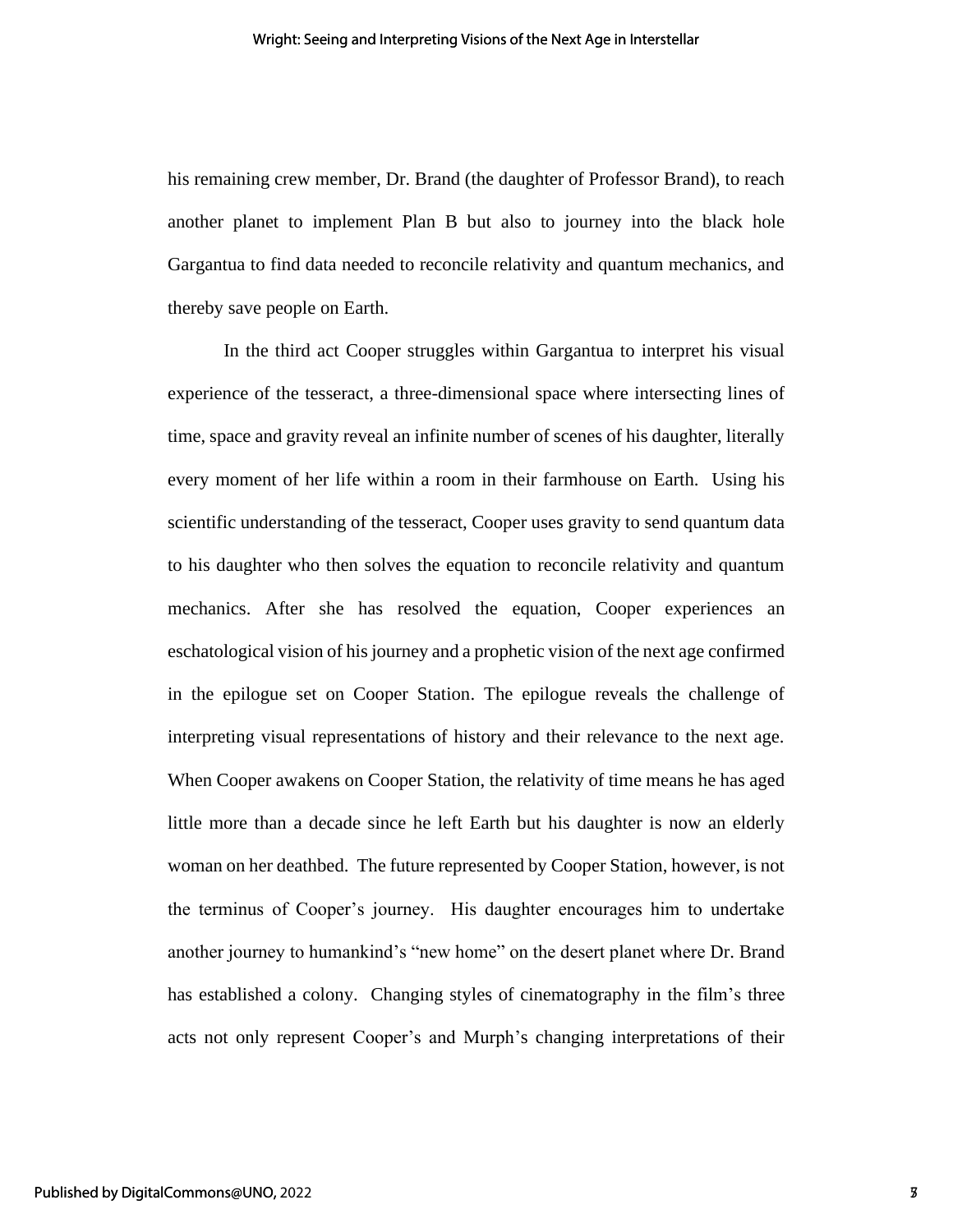visual experience and journeys but also guide spectators' interpretation of the narrative as a prophetic vision.

### **Interpreting Reviews of History**

Christopher Nolan states that he included clips of interviews from Burns's documentary *The Dust Bowl* in his science fiction film *Interstellar* in order to impress upon the spectator "the feeling of dread, the feeling of the imbalance between the human race and the planet to be real and credible."<sup>6</sup> Many of the interviews in *The Dust Bowl* specifically address dread and other emotions caused by the dust storms that Burns documents. Floyd Coen from Morton County, KS, explains when a dust storm occurred, "as far as you could see it was coming right towards you, this giant wall just coming towards you. And you still had the feeling, whether you would admit it that something was going to run over you and just crush you."<sup>7</sup> His feeling of life-threatening menace is explained further by Dorothy Williamson of Prowers County, CO: "The dust, there is nowhere you can run. You can try to get out of it but it's as if it follows you, follows you, follows you. You can't escape it. Looking back on it, I think it carried with it a feeling of, I don't know the word exactly, of being unreal but almost being evil." The affect of these and other interviews in Burns's documentary engage spectators' sympathy and guide spectators' interpretation of montages of black and white images from the Anomological experience and putnings the state grade spectations interpretation of the narrative as a propheric vision.<br>
Interpreting Reviews of History<br>
Christopher Noins, states, the linestocked clips of interviews from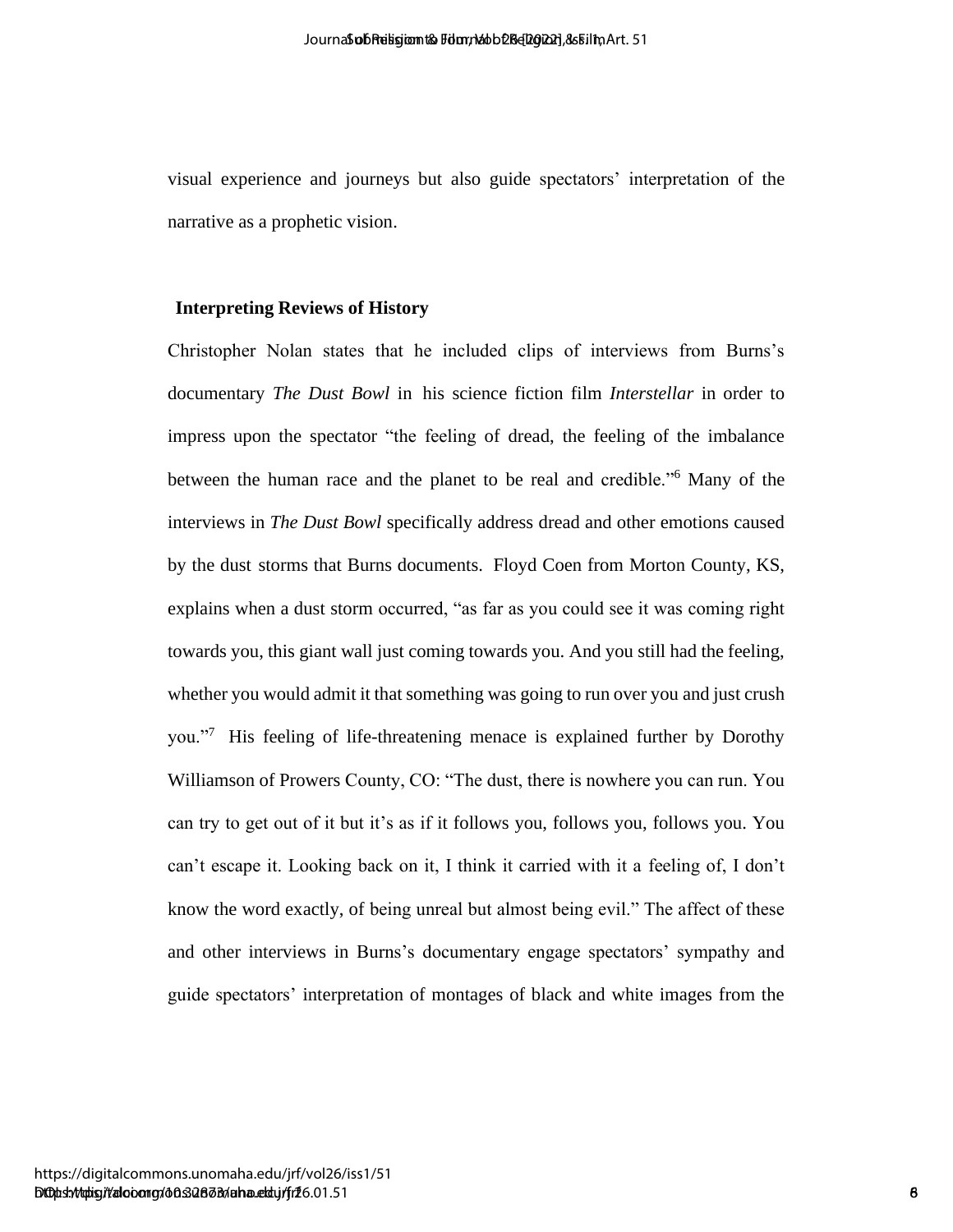1930s, including found footage and FarmSecurity Administration still photography, that create a review of history.<sup>8</sup>

The interviews that punctuate the exposition of Ken Burns's documentary focus spectators on the historical past. Throughout the documentary, twenty-six elderly people or "survivors" speak about their experience as children living in the 1930s. The spectator listens to their words during voice overs and on-camera interviews that identify them by their names and the locations where they lived as children. The interview with Don Wells that introduces "The Great Plow Up," the first episode of*The Dust Bowl*, exemplifies the documentary's presentation of the survivors as witnesses and their words as testimony about a period of history. In the opening sequence of the documentary, spectators first hear the sound of the wind while viewing a montage of black and white photographs<sup>9</sup> of a dust storm and film clips of extreme winds sweeping soil from the land, blowing trees and worrying cattle. Then, as spectators view clips of found footage from the 1930s in which men, women and children seek shelter from dust storms, a voice offers to explain the truth of these historical events: "Let me tell you how it was." The speaker anticipates spectators may dismiss his statements as exaggerations. He objects to this potential response to his words and those of others interviewed when he states: "I don't care who describes that to you, nobody can tell it any worse than what it was. It was that bad." His voice speaks with authority about truth telling while spectators view images of dust storms driving people indoors to shelter. The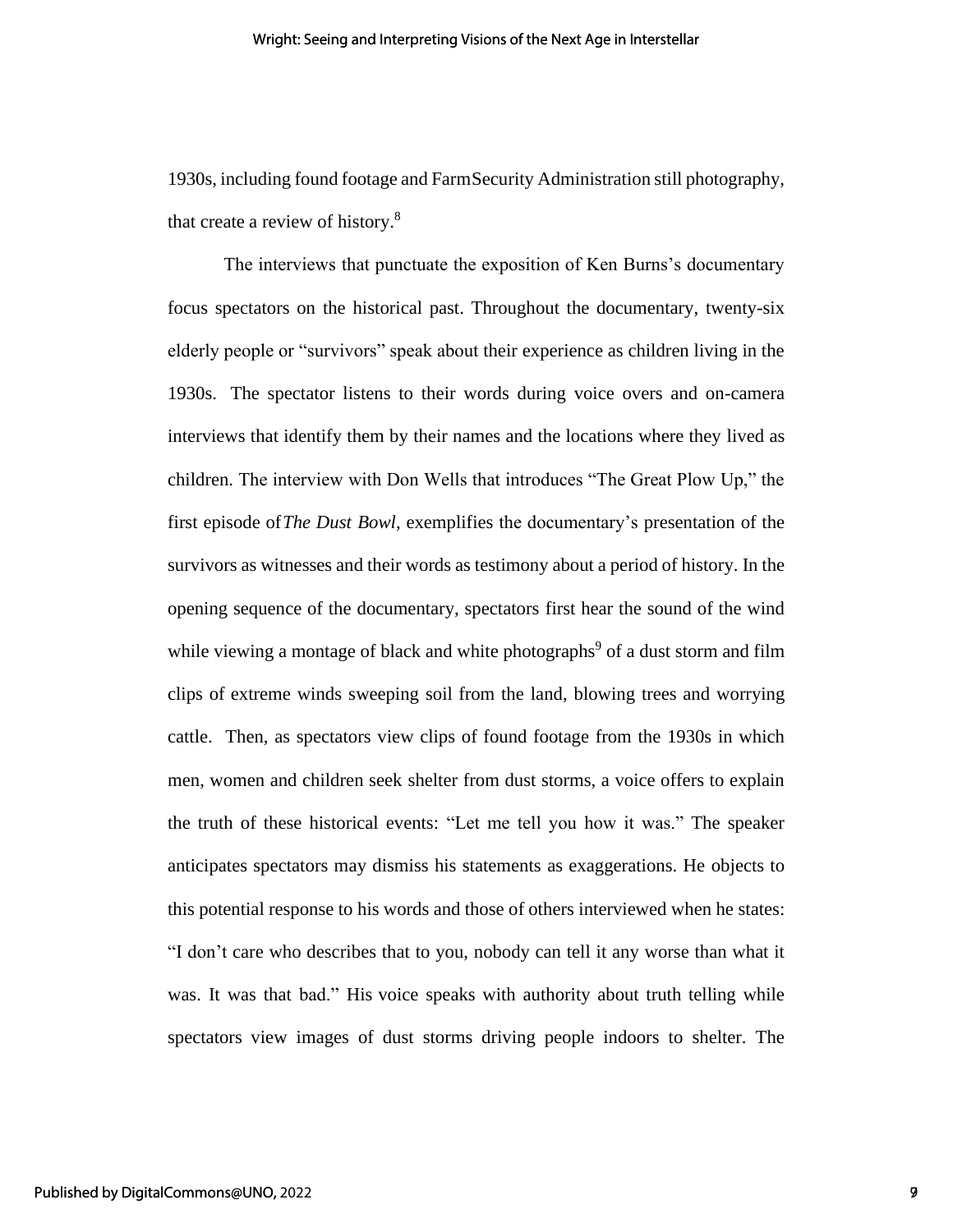documentary's exposition then abruptly transitions to a sequence filmed in color, an interview which in a second tier lower-third identifies the speaker by name and the location where he lived as a child. He is photographed in a close up, seated in a domestic interior, a setting that contrasts the extreme suffering that he experienced in the past. In this interview and those of other survivors in *The Dust* Bowl filmed by Buddy Squires<sup>10</sup> color marks a transition to the present from the past, represented in the preceding black and white photos and film footage. The warm colors and soft lighting create a painterly portrait of the survivor. The first survivor interview establishes both the style of the cinematography and setting used in the subsequent interviews. Like Don Wells, the survivor in the first interview, each person speaks with authority as a living witness of the past to defy anyone to suggest that they exaggerate the extraordinary suffering caused by the Dust Bowl, a specific period of history. The identification of the survivors anchors the documentary's visual exposition of *The Dust Bowl* in one historical source, oral history based on the memories of elderly adults*.*  According the Montgombara of Religion Constrainers (ST)<br>
discusses that is a sequence of Religion Barackine and a sequence of Religion Barackine and<br>
the location where the first a substitute the photographical in a stock

In contrast, when interpolated into *Interstellar* the interview clips present unnamed elderly characters who speak retrospectively about the blight represented in the narrative's three acts. The interviews within the prologue and the first act of *Interstellar*<sup>11</sup> prepare spectators outside the *mise-en-scène* to engage in eschatological interpretation of the film's review of history. (Only in the film's epilogue, as I will discuss subsequently, will spectators outside the *mise-en-scène*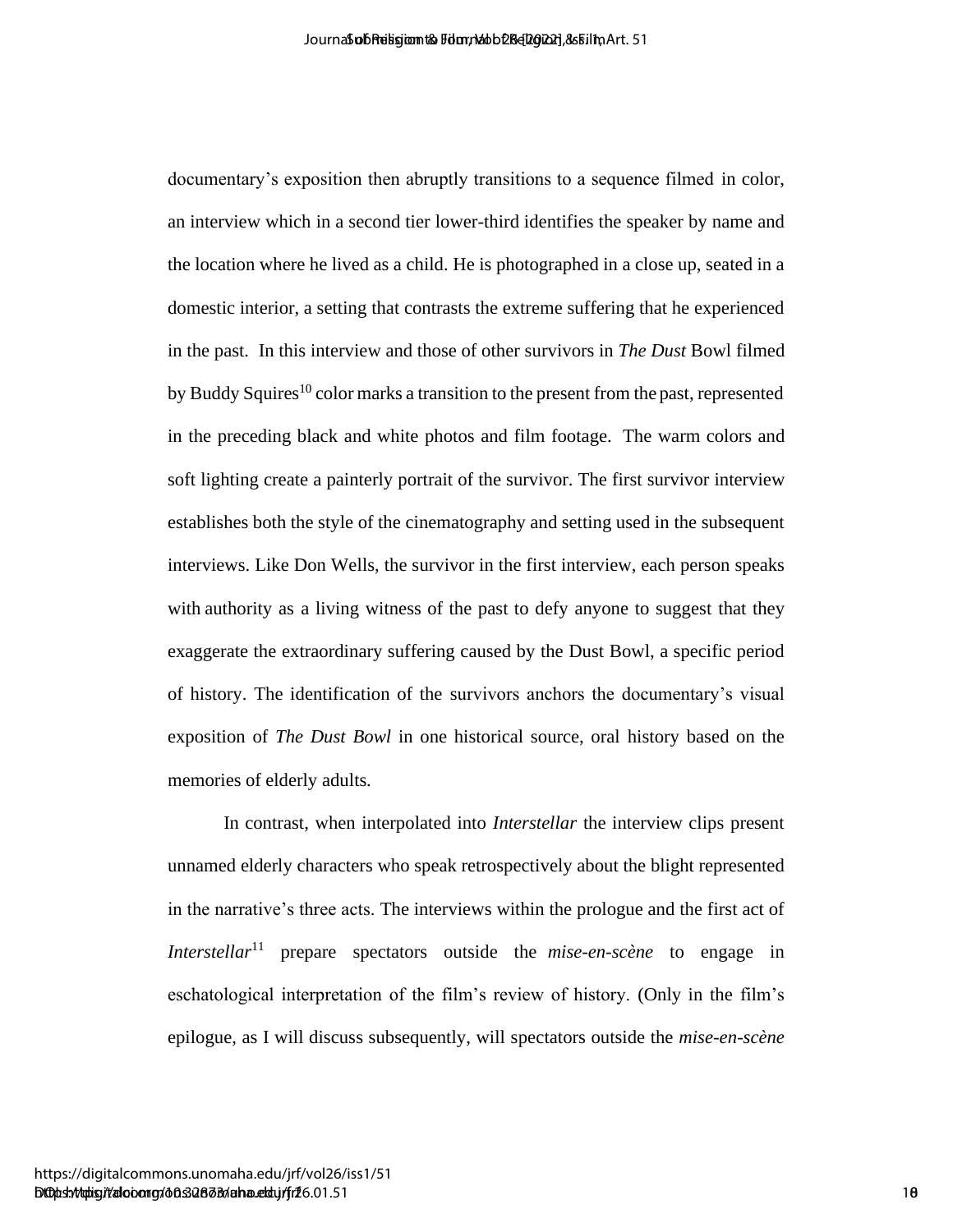learn the temporal and physical context of the interviews – each recurring on a monitor within a museum on Cooper Station.) Within *Interstellar* the interviews do not only serve as a means to affirm the truth of incredible facts of a period of history as in Burns's documentary. Instead, the interviews in *Interstellar* provide interpretative cues for spectators about the representation of history in the narrative film. First, the prologue, which begins and ends with a voice over, positions the three acts of the narrative in time. The prologue begins with a general and idealized image of a cornfield. The voice over of a woman (Ellen Burstyn) explaining that her "Dad was a farmer  $\ldots$  like everybody else back then"<sup>12</sup> contextualizes the image in relation not only to time but also to her family. Her words "back then" refer to the past, a period of time that can also be measured by generations of her family. In contrast, the concluding three interviews in the prologue literally connect different periods of time, the present and the past. Their voice overs describing how they lived with "the dust" in their childhood are activities that spectators see performed by a man (later identified as Grandpa in the first act). In the concluding sequence of the prologue, he enacts activities described by three survivors in voice overs, such as setting the table; the merging of their words and his actions bridges the transition from the prologue to the first act of the narrative set in the past. The four interviews introduce the past represented in the three acts of the narrative as a vision of history that requires interpretation.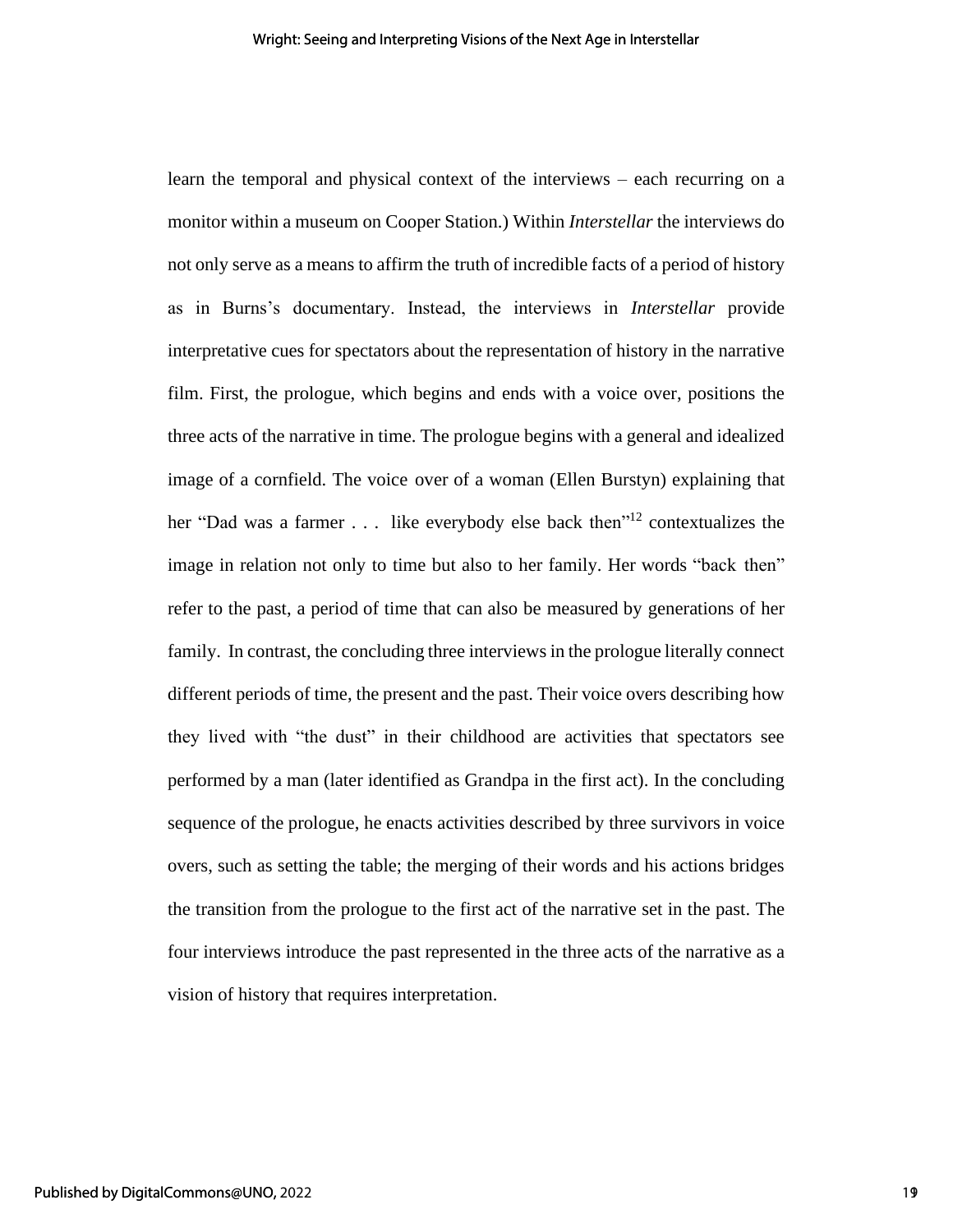The first interview also establishes a pattern followed in the three interviews at the conclusion of the prologue. While viewing an image of a cornfield, the exterior or interior of a farmhouse, spectators listen to the voice of each survivor before seeing a close up of the face of the speaker seated in front of a bookcase. The style of cinematography used in the interviews – a painterly style of portrait against a bookcase, a familiar image of a domestic setting – is one cue for spectators; the prologue repeatedly transitions among different styles of cinematography, including a documentary-like sequence of a space flight and dark, expressionistic images of an early morning sequence that contrast the soft focus and warm colors revealed by high key lighting in the interviews. These transitions among styles in the prologue identify cinematography as a self-reflexive cue for interpretation of visual experience in *Interstellar*. Accordination throughout a pair follow the control of the control of the control of the Scotlar Control of the product system and the series of a control of the product of the product system and the series of an environmen

The initial interview highlights the function of subsequent interview clips in the prologue. The words of the survivors interpret general images for spectators in voice overs; their statements do not simply describe the experience of living during the time of an environmental disaster but, more importantly, guide spectators' understanding of visual images. The first interview guides spectators' interpretation of the vision of a cornfield, a generalized visual image of everyday life at a time when her father, like most people, was a farmer. Spectators see beautiful images of extensive, flourishing cornfields at the beginning and end of her interview; their customary meaning, however, changes because of her short, factual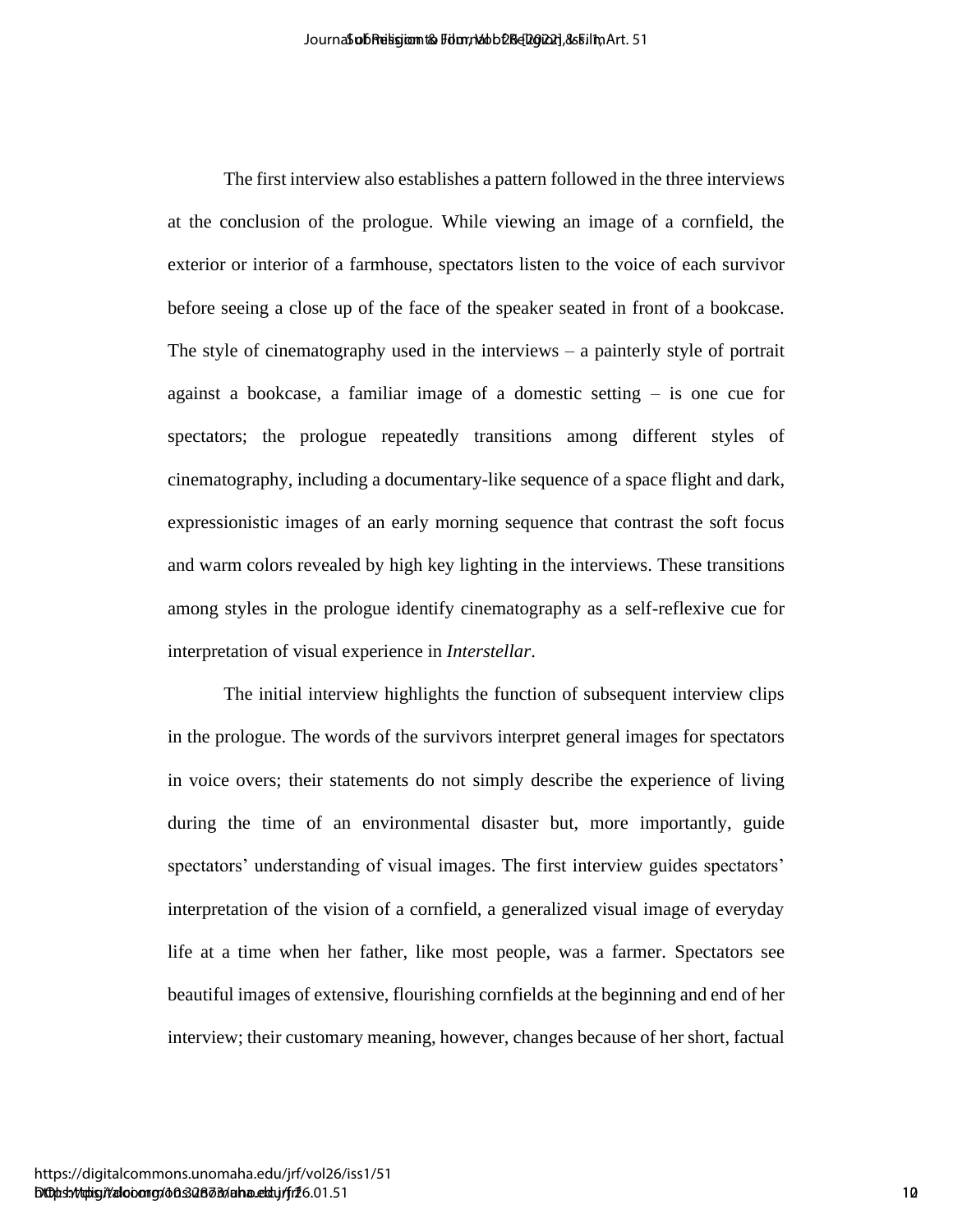statements in voice overs. For example, the grandeur of the concluding panorama of cornfields extending to distant foothills at dawn takes on unexpected significance when she states: "The wheat had died. We had to burn it. We had corn, but mostly we had dust." Although the heightened beauty and verisimilitude of the cinematography of the cornfield create a generalized vision of agricultural abundance and fertility, the survivor explains paradoxically the vision of the abundant corn is a product of a dearth of other crops capable of surviving the blight during a particular period of history.

The first interview also introduces the tropes of visions and journeys, conventions of the apocalypse genre. Her interview about her family's history includes an inset narrative about her father's first journey as an astronaut. Throughout the inset narrative, spectators' attention is directed to Cooper's visual experience more than to realistic documentation of the flight of the spacecraft across the stratosphere. The inset narrative is a brightly lighted IMAX sequence that repeatedly presents detailed close ups of the pilot's eyes as he intently focuses while steering the spacecraft. The sequence establishes the iconography of vision and visual experience as much as documentary verisimilitude; five of nine shots within the spacecraft are close ups of his eyes taken from different angles. The abrupt transition to a sequence in a dark, expressionistic style identifies the previous sequence not only as a dream but also as a vision. The pilot when he awakens from this terrifying dream about the crash of the spacecraft lies in a dark bedroom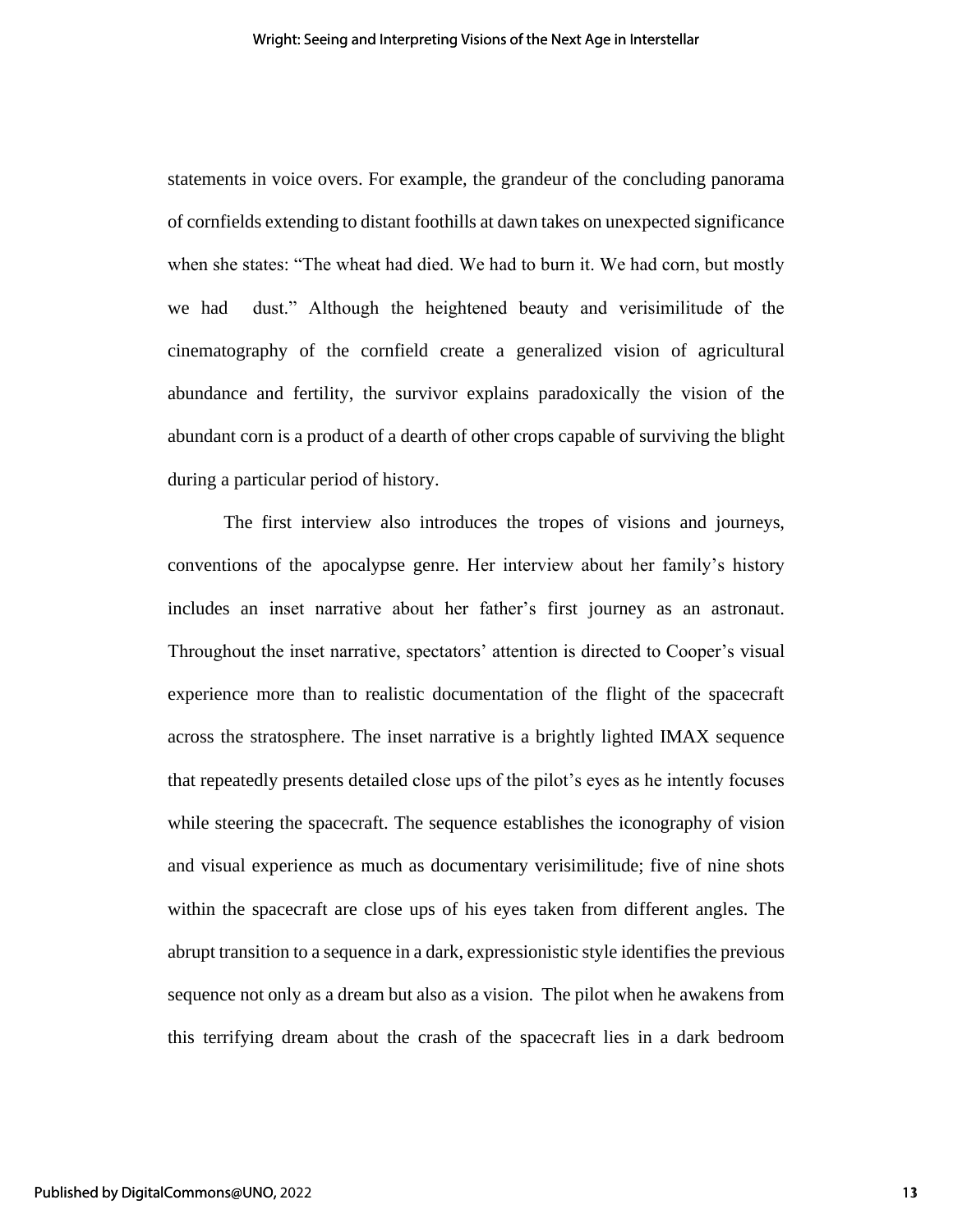illuminated only by light from a window. The expressionistic style in this sequence uses low key lighting and high contrast to illuminate his profile, particularly his eye, and the metal of his wrist watch in the dark bedroom. Similarly, low key lighting and high contrast reveal his daughter standing in the dark doorway looking towards him before she leaves while looking back over her shoulder. The camera follows her father as he walks across the room where spectators see a profile shot of him looking out of the window before a long shot from over his shoulder reveals what he sees: dawn outlining distant foothills across a farm field. A voice over by the survivor, who spectators now identify as "Murph," explains how to interpret what we actually see: "the blight came, the wheat had died." As her voice over explains, "Corn, we still had corn," another shot over her father's shoulder allows spectators to share his vision of the cornfield through the window before the sequence abruptly cuts back to the close up of the survivor's face. She looks straight toward the camera in a close up before she explains, "But mostly we had dust." When spectators hear her concluding statement, their understanding of the inspiring, beautiful panorama changes; a stereotyped image of natural grandeur and agricultural abundance becomes a vision of history, in this instance, the history of a past environmental crisis that endangered the lives of people on Earth. The different styles of cinematography created by Hoyt van Hoytema in the prologue do not simply foster documentary-like verisimilitude.<sup>13</sup> In addition to detailed, realistic images of the space flight, Hoytema creates a dark expressionist sequence, According the Markov Markov Markov Markov Markov Strains suppose<br>
intuitions of the metal of this were walch in the dark best<br>out. Similarly, the top specific the metal of this were walch in the dark best<br>out. Similarly, t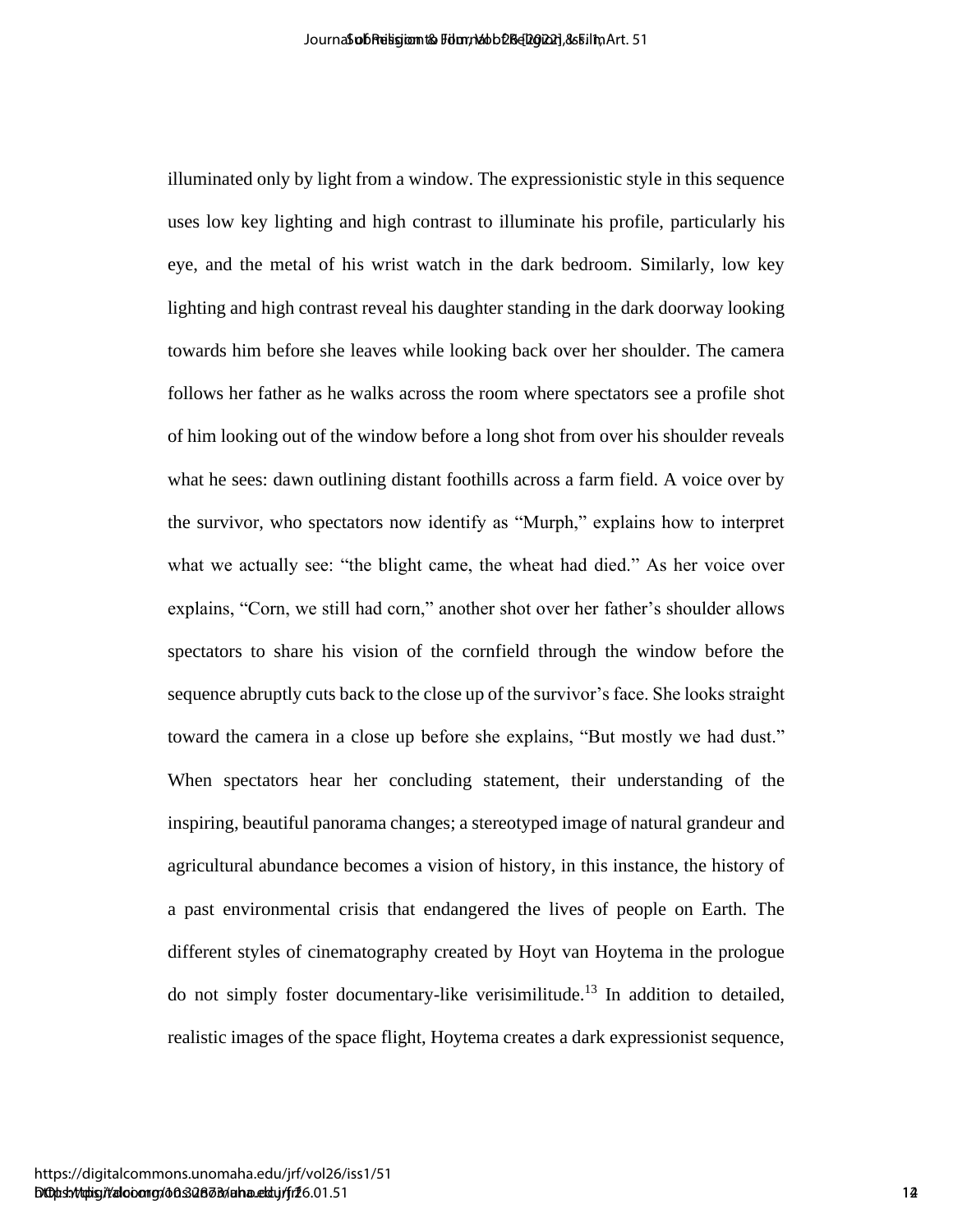a painterly landscape and symbolic images of cornfields that prompt and require interpretation. Images of human vision in Murph's interview and its inset journey sequence, for example, guide the spectator to recognize the problem of interpreting visual experience. The interviews in the prologue represent the problematic task of interpreting a vision of history.

The only interviews of survivors within the narrative of *Interstellar* rather than in its prologue and epilogue occur in the first act. Clips of three interviews about Black Sunday on April 14, 1935 from Burns's documentary create a short introduction to two consecutive sequences affected by a duststorm, namely the baseball game and the journey of Cooper, his kids (Timothée Chalamet and Mackenzie Foy) and their grandfather (John Lithgow) returning home. Each of the three consecutive interviews presents an anonymous character photographed in color, seated in a domestic interior before a photographic backdrop, and speaking directly to camera about memories of a particular event. A woman states: "You didn't expect this dirt that was making you this food to turn on you like that and destroy you." Then a man suggests a date for the extraordinary dust storm: "In April, I believe,  $15<sup>th</sup>$  of April, I think." And another elderly man speaks as an eye witness to the storm's time and location: "Yes,this happened about 1:30 when this thing came down off the top of the canyon." The composition of each portrait is interpretative; the first interview is over-exposed whereas the two following interviews have dark, balanced lighting that reflects each survivor's words and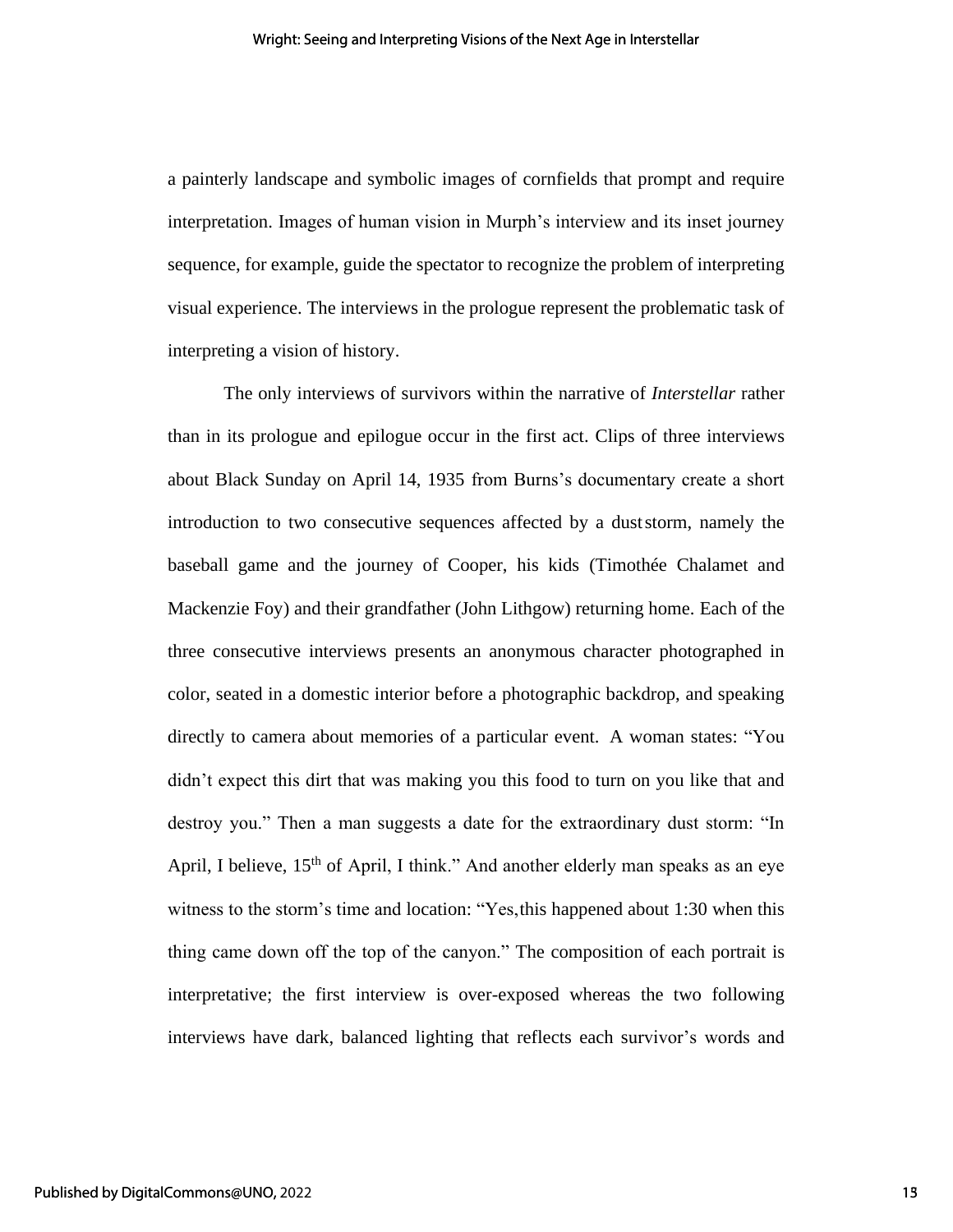emotions. Together the interviews create an introduction that prompts spectators outside the *mise-en-scène* to interpret the storm in the following sequences as a phenomenon not only caused by the environmental disaster occurring in the film's narrative but also similar to a well-known historical event that occurred on April 14, 1935. As Jess C. Porter explains, "the quintessential Dust Bowl event, the epic Black Sunday dust storm" is the most widely known event in terms of  $21<sup>st</sup>$  century "popular knowledge and perceptions of the American Dust Bowl."<sup>14</sup> As a result, for spectators outside the *mise-en-scène* who know about Black Sunday or who have seen Burns's documentary, the dust storm during the baseball game in *Interstellar* functions as a trope of a life-threatening catastrophe that draws together the historical Dust Bowl and the fictional blight*.* The interview clips about the dust storm provide *only* spectators outside the *mise- en-scène* with this historical framework for the sequence. The visual perceptions and interpretation of spectators outside the *mise-en-scène* are privileged; the interview clips guide their interpretation of the two sequences that follow. Anomological bisis and the constraints of Religion Control of Religion  $\lambda$  and  $\lambda$  and  $\lambda$  and  $\lambda$  and  $\lambda$  and  $\lambda$  and  $\lambda$  and  $\lambda$  and  $\lambda$  and  $\lambda$  and  $\lambda$  and  $\lambda$  and  $\lambda$  and  $\lambda$  and  $\lambda$  and  $\lambda$  and  $\lambda$  a

The dust storm sequences represent spectatorship, particularly spectators' problem of interpreting visions and visual experience. The baseball game necessarily involves spectators, a crowd that watches players within the *mise-enscène*. Attention focuses on the game only when a high angle shot reveals a baseball that rolls unattended by a player's feet. The camera rises to show the player removing his sunglasses as he looks into the distance beyond the stadium with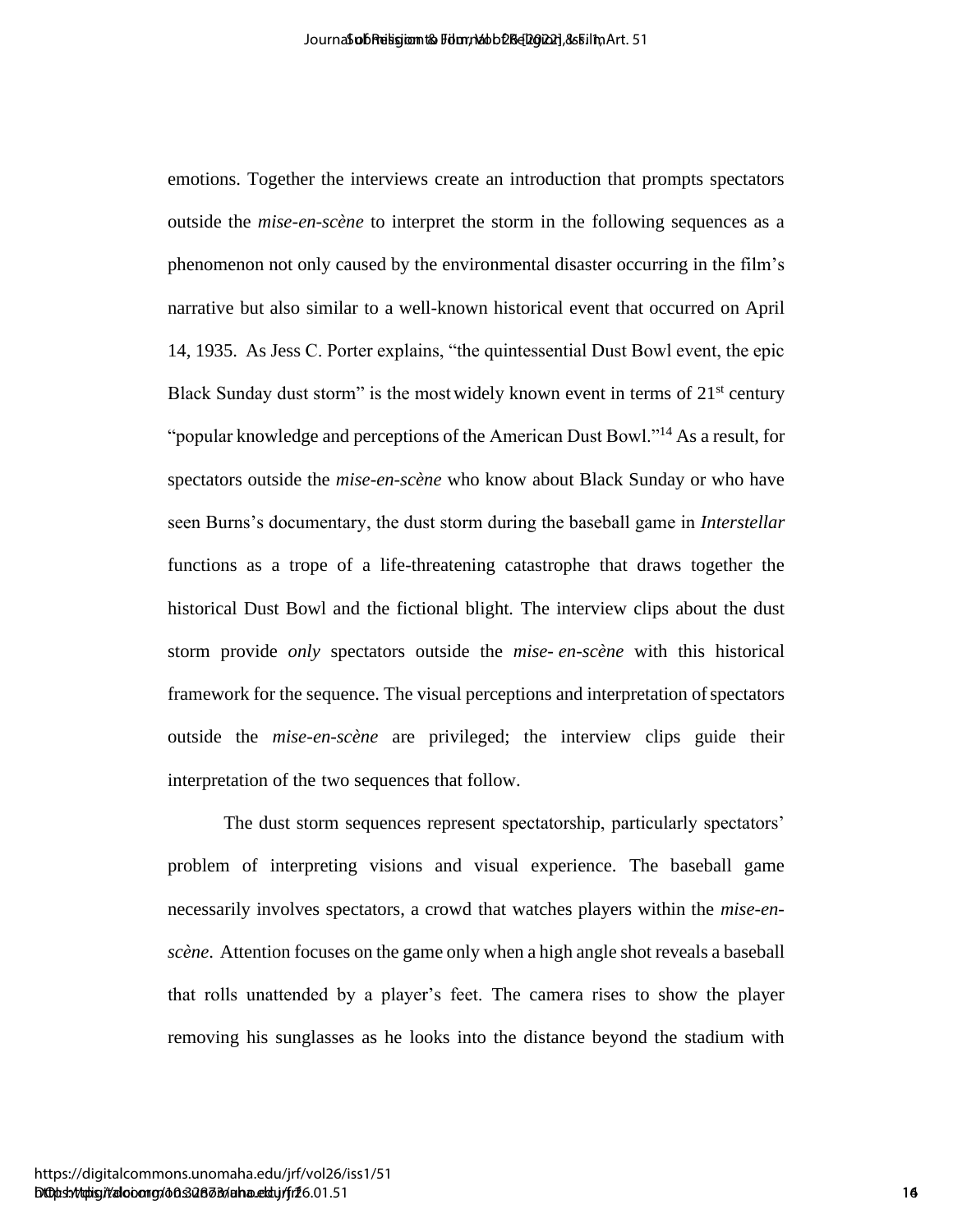astonishment. From over his shoulder, a long shot reveals to spectators outside the *mise-en-scène* what he sees: a huge and growing dark cloud above the stadium. Repeatedly the sequence aligns the vision of spectators within and outside the *miseen-scène*; just as we first see the storm over the shoulder of the player, we subsequently share Cooper's vision revealed by a similar shot as his hand shields his eyes to look towardthe blackening cloud. After the camera rises to show a long shot of the increasing size of the vast dust cloud, the sequence cuts abruptly to an image of the dust storm seen by Cooper and spectators in a close up shot of the rearview mirror of his truck as the family drives home wearing goggles and masks. As the sequence moves repeatedly from internal shots of characters within the truck struggling to see the road to realistic external shots of the storm, dust obscures both characters' and spectators' vision. Throughout the sequences at the ball game and the drive home, spectators within and outside the *mise-en-scène* share the same visual experience: literally struggling to see through the dust, which is a vision of an environmental threat to human life. Although their visual experience aligns during the baseball and driving sequences, the characters and spectators interpret the event differently because only spectators outside the *mise-en-scène* who have seen the survivor interviews understand the experience as an event not only in the narrative but also similar to another in 20<sup>th</sup> century American history.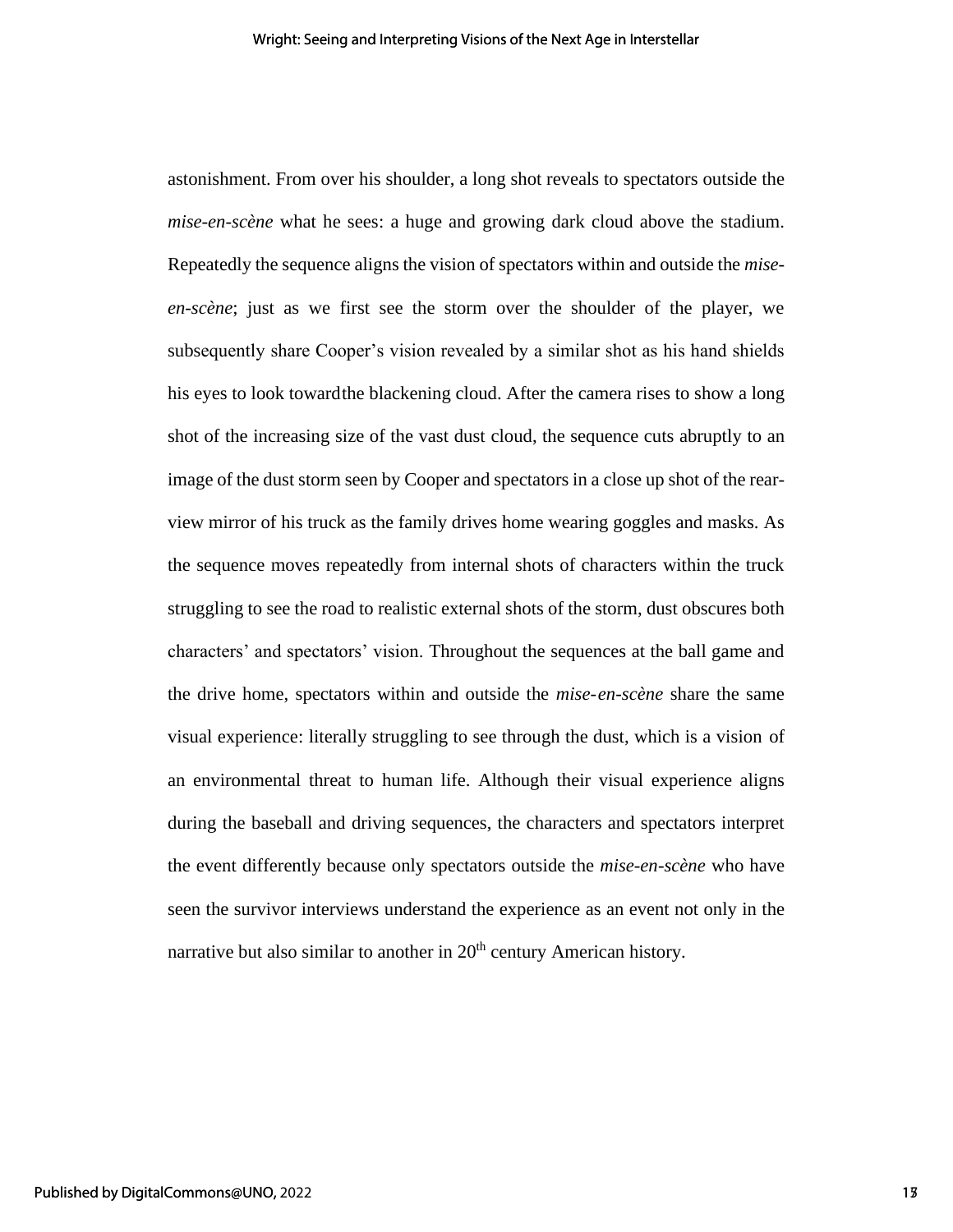### **Scientific and Eschatological Interpretation**

Within the first act of the narrative, characters interpret their experiences literally; to Cooper and his family the journey home through the dust storm is not a revelation but instead an experience typical of their daily lives. At this point in the narrative, characters assume that science and not eschatology is the key to understanding their visual experience. Like other journeys taken in the truck by Cooper and his family such as their earlier journey to school, the drive home from the stadium begins with a vision, a black cloud that characters interpret in scientific, factual terms. Their assumption about how to interpret what they see in a valid and meaningful way was explained earlier to Murph by Cooper: he instructs her not to assume "a ghost" knocked a model and books from the shelves in her bedroom but instead to use "scientific" method to understand these seemingly inexplicable events. He instructs her to "record the facts, analyze the how and the why, and present your conclusions." This is the method that he will use, after the dust storm, to interpret the dust pattern on the floor of her bedroom as binary code identifying coordinates that guide their journey in the truck to the NORAD base where he learns about the Endurance mission. Although the creation of binary code by a dust storm seems not only an unlikely phenomenon but also a miraculous revelation, Cooper's interpretation is limited to the code's established scientific meaning as navigational coordinates. The characters' interpretation of what they see and their journeys remain restricted to literal and scientific meanings throughout the first act; the λουτιδαθεί δημείου δυσκευάλου (ε) 1<br>
Scientific and Exchanological Interpretation<br>
Within the first ext of the ancretive, characters interpret their experiences literally;<br>
in Conger and his film is given by priority of t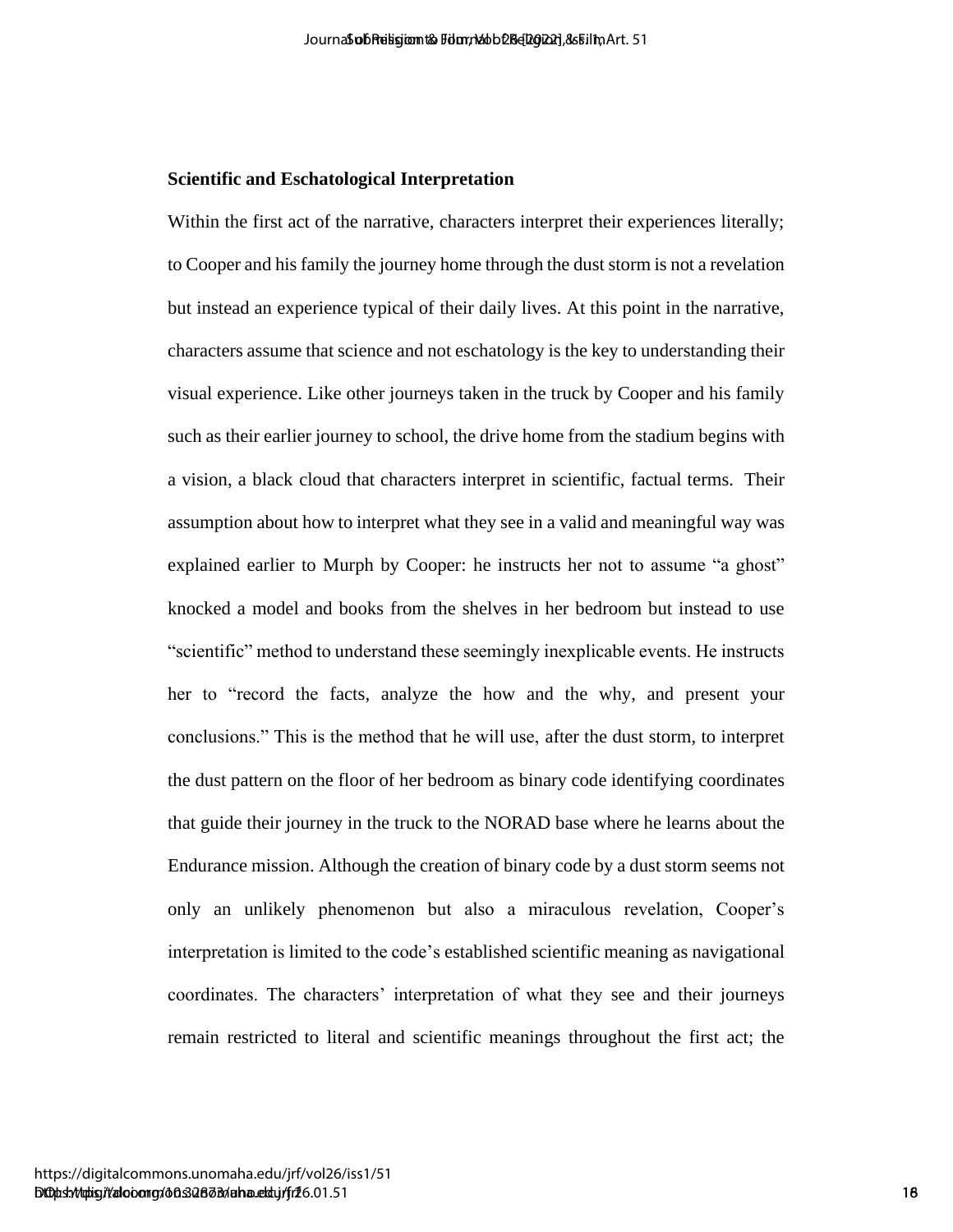journey home from the baseball game to them literally represents their daily struggle to endure, and thevision of the dark cloud represents scientific evidence of the environmental disaster.

Although many of Professor Brand's statements about the Lazarus and Endurance missions evoke apocalyptic themes about the last things and the end of times, Cooper and the crew members, Dr.Brand (Anne Hathaway), Romilly (David Gyasi) and Doyle (Wes Bentley), understand their mission only in terms of scientific theory. While at the NORAD base Professor Brand (Michael Caine) tells Cooper, "Your daughter's generation will be the last to survive on earth" based on his belief, "We're not meant to save the world . . . we're meant to leave it." During their dialogue about the blight, spectators' vision is aligned with that of Professor Brand and Cooper who look through lab windows at technicians examining dying corn and other crops, scientific evidence that the atmosphere will suffocate both crops and people in the near future. Professor Brand compares the effect of the blight on crops to two historical catastrophes, the Irish potato famine and the Dust Bowl. Professor Brand, however, also refers to the last things – death, resurrection and the next age – when he explains the Lazarus mission required twelve astronauts willingly to sacrifice their lives because only those who found a "new home" to colonize could hope to be resurrected from cryro-sleep within a maximum period of twelve years. While Professor Brand defends the name of the Lazarus mission as hopeful by stating, "Lazarus came back from the dead," Cooper pessimistically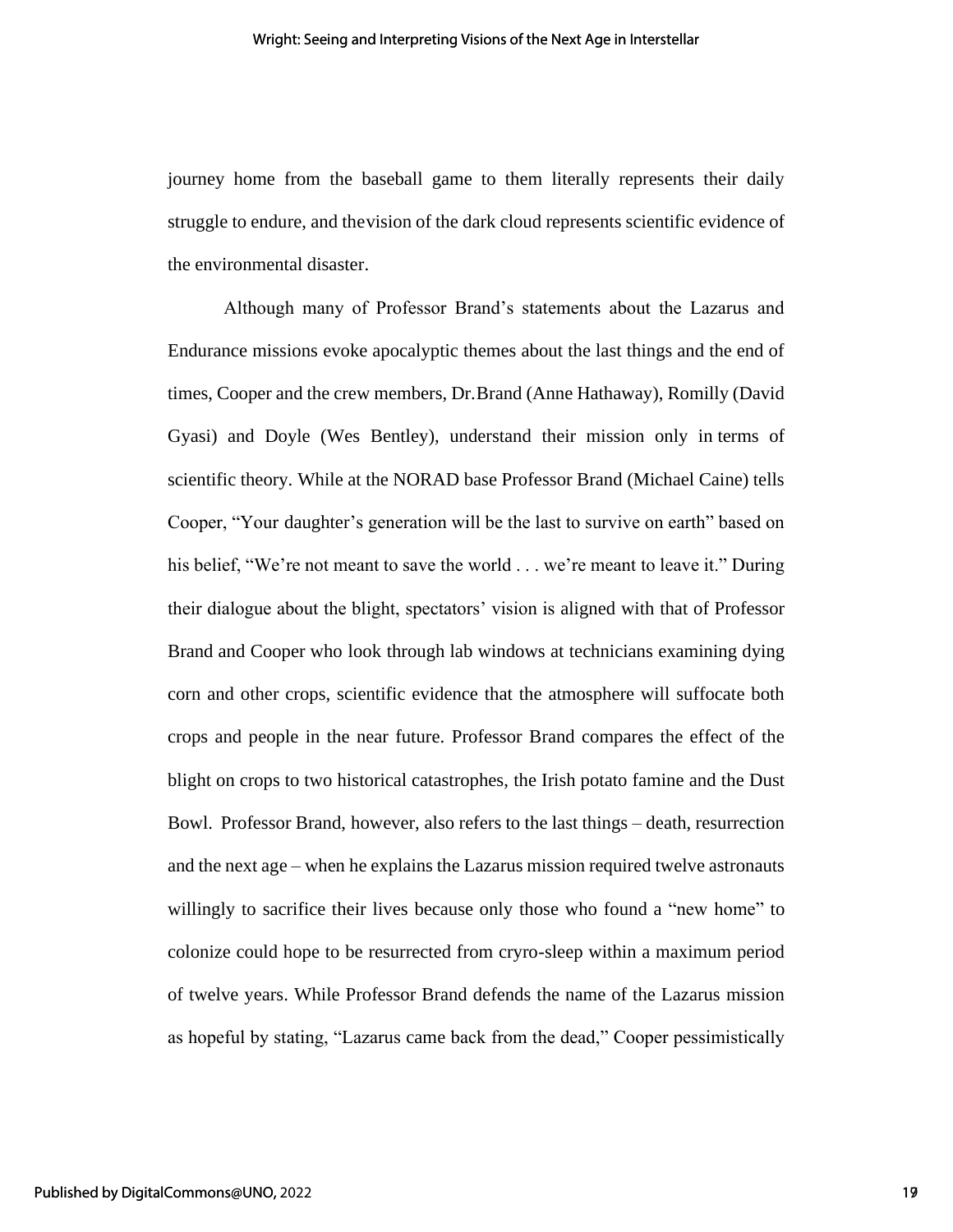insists that to be resurrected Lazarus "had to die in the first place." But Cooper understands Professor Brand "sent people out there looking for a new home" to which people on earth can be transported in the future. This depends upon Professor Brand solving an equation that reconciles relativity with quantum mechanics. Cooper agrees to pilot the crew's journey on the Endurance mission based on Professor Brand's assurance that scientific theory will enable him to solve the equation to implement Plan A, the transportation of Earth's population to a new home, as well as Plan B, the transportation of 5,000 fertilized human embryos to colonize a habitable planet.

Scientific knowledge as a basis to interpret visual experience during the journey in a new galaxy repeatedly fails. The crew learns the limits of both human vision and scientific interpretation as they journey through the wormhole and in the new galaxy. As they travel through the wormhole "the bulk" of space is beyond the three dimensions known and perceived by humans. In Doyle's words, the ship's instruments can "record and observe" but the crew cannot interpret the information to control how they travel through or exit the wormhole. The new galaxy that they reach is represented by visual effects in documentary-like detail as a panorama of stars, nebulae and Gargantua, a black hole that initially appears only as a black sphere absorbing light. Doyle describes the black hole as "a literal heart of darkness"; he regrets how limited their understanding of gravity is despite their proximity to the black hole. Their scientific knowledge like their visual perception According the Meanwhidth of the Hard place of State Congress (State Congress)<br>
inside the transformation of the monopole of the First place. The dependence of the Volence Conde<br>
which people on each can be transported in t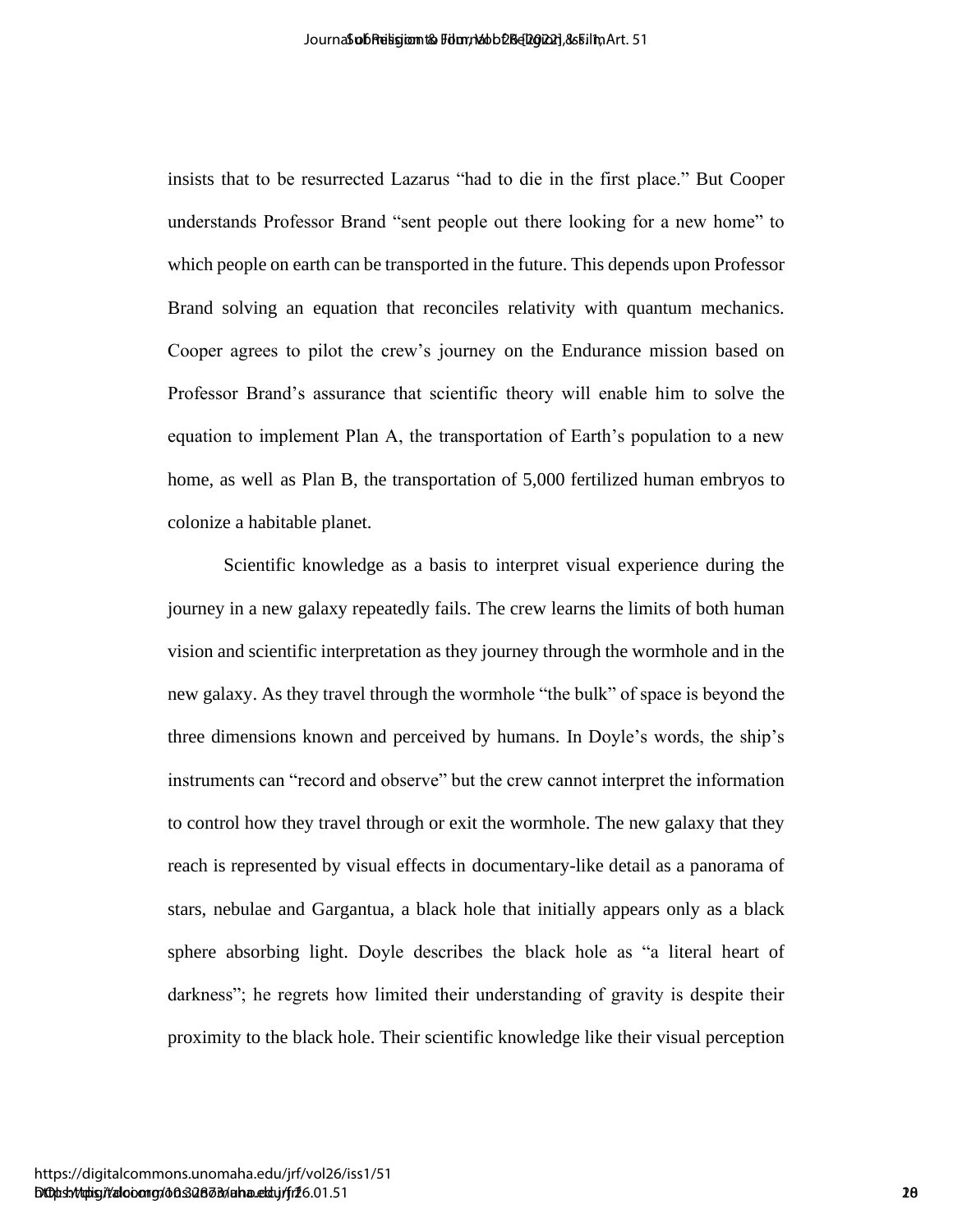is limited to the external appearance of the collapsed star. Romilly acknowledges, "If we could see the collapsed star inside, the singularity, we'd solve gravity  $\dots$ The answer's there, just no way to see it." Human vision and understanding are also barriers to their ability to interpret correctly what they see on the water planet; what they believe is water reaching to a distant mountain range is, in fact, a tsunami-like wave bearing down on them and the Ranger.

Cooper and Brand, the only survivors of this journey, evaluate the mission in terms of human mortality; the relativity of time means that in little more than two hours on the water planet, where Miller, a Lazarus astronaut, and Doyle died, more than two decades of their loved ones' lives passed on earth. Increasingly human mortality requires interpretation to understand the crew's journey as meaningful. After Doyle's death, the characters struggle to believe they can fulfil the mission's goal, the preservation of human life. Death without the promise of resurrection seems to be confirmed by the final painterly scene on the water planet, where the lifeless body of Doyle lies in the shallow water about to be carried away by an approaching wave. Romilly's appearance when he meets Cooper and Brand on their return to the Endurance also symbolizes human mortality; Dr. Brand's hands touching his face frame a closeup portrait of Romilly who has obviously aged while struggling for more than twenty-three years to maintain his hope that they would return.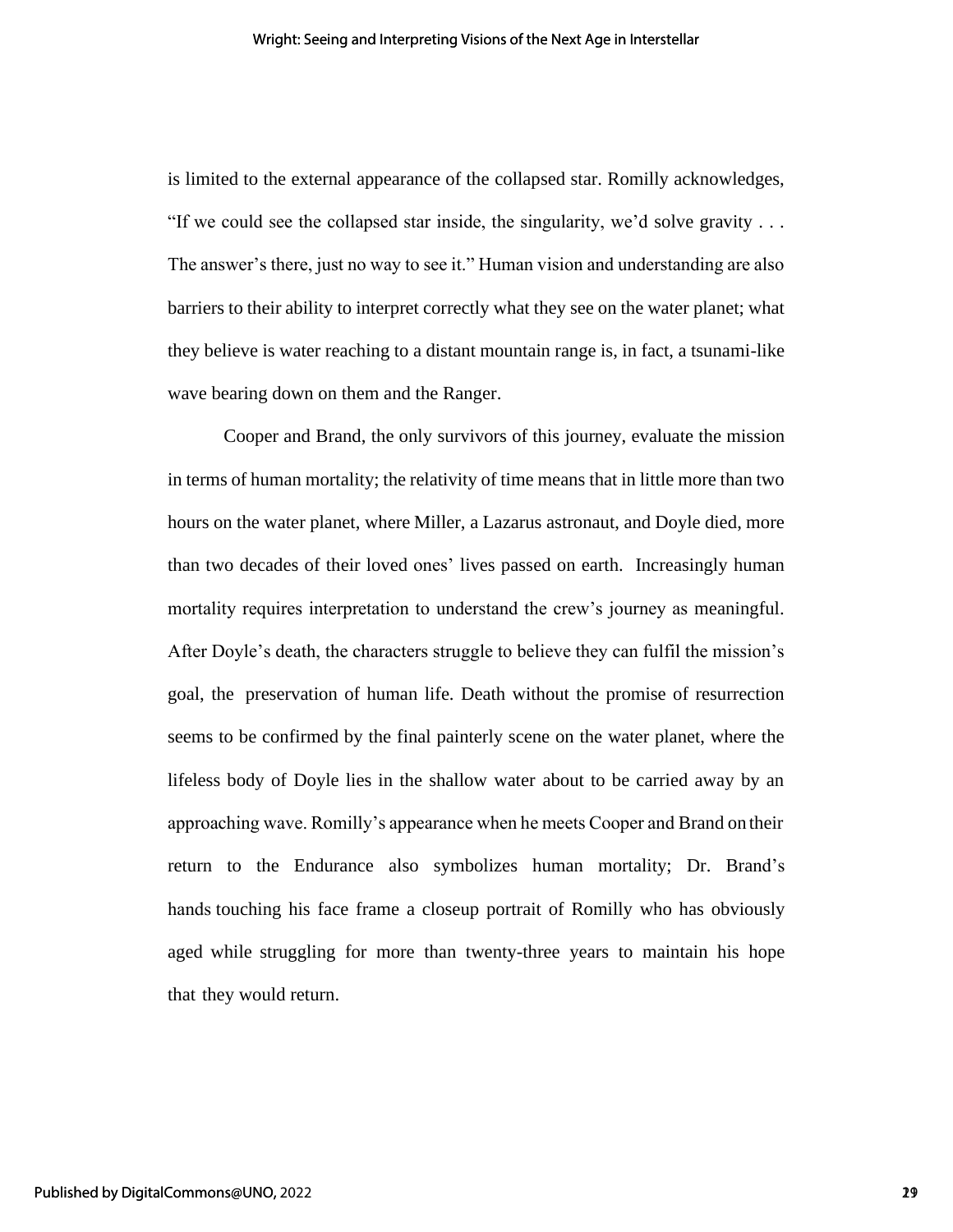Cooper's son and daughter also struggle to remain hopeful as revealed by audiovisual messages that Cooper watches when he returns to the Endurance. Cooper is a spectator within the *mise-en-scène* who watches the messages on a small console screen onboard the station. The message sequence cuts between reaction shots of Cooper's emotions and Tom's and Murph's messages that we hear as voice overs and see as shots of the console screen. High resolution IMAX cinematography of Cooper in balanced, high key lighting creates a detailed, realistic portrait revealing his changing emotions as he views the messages. Repeatedly during the message sequence, a bright, external light from the rotating Endurance station passes across Cooper and reflects on the faces of Tom and Murph projected on the console. The expressionistic style of the messages spanning twenty-three years represents Cooper's journey and his family's lives as a vision of human mortality: in the messages Tom tells his father about his high school graduation and meeting Lois, his future wife, the birth and death of their infant son Jesse, the death of Grandpa and finally the death of Tom's "hope" for his father's return. The resolution of the images and their color diminish as the messages progress; as a teenager, Tom (Timothée Chalamet) appears seated in the kitchen of his family's home photographed with high key lighting. Despite the message's low resolution, Cooper and spectators can identify the faces of Tom and Lois in a creased photograph that he holds up to the camera. The lighting creates a duller image with subdued flesh tones subsequently when Tom (Casey Affleck) as a happy father Anomological digital and straight and straight and straight and the servered by<br>
cooper's seen and diaglinet also straight to returns to the Enderston<br>
cooper's a spacetalcome within the relie on value show matches the mes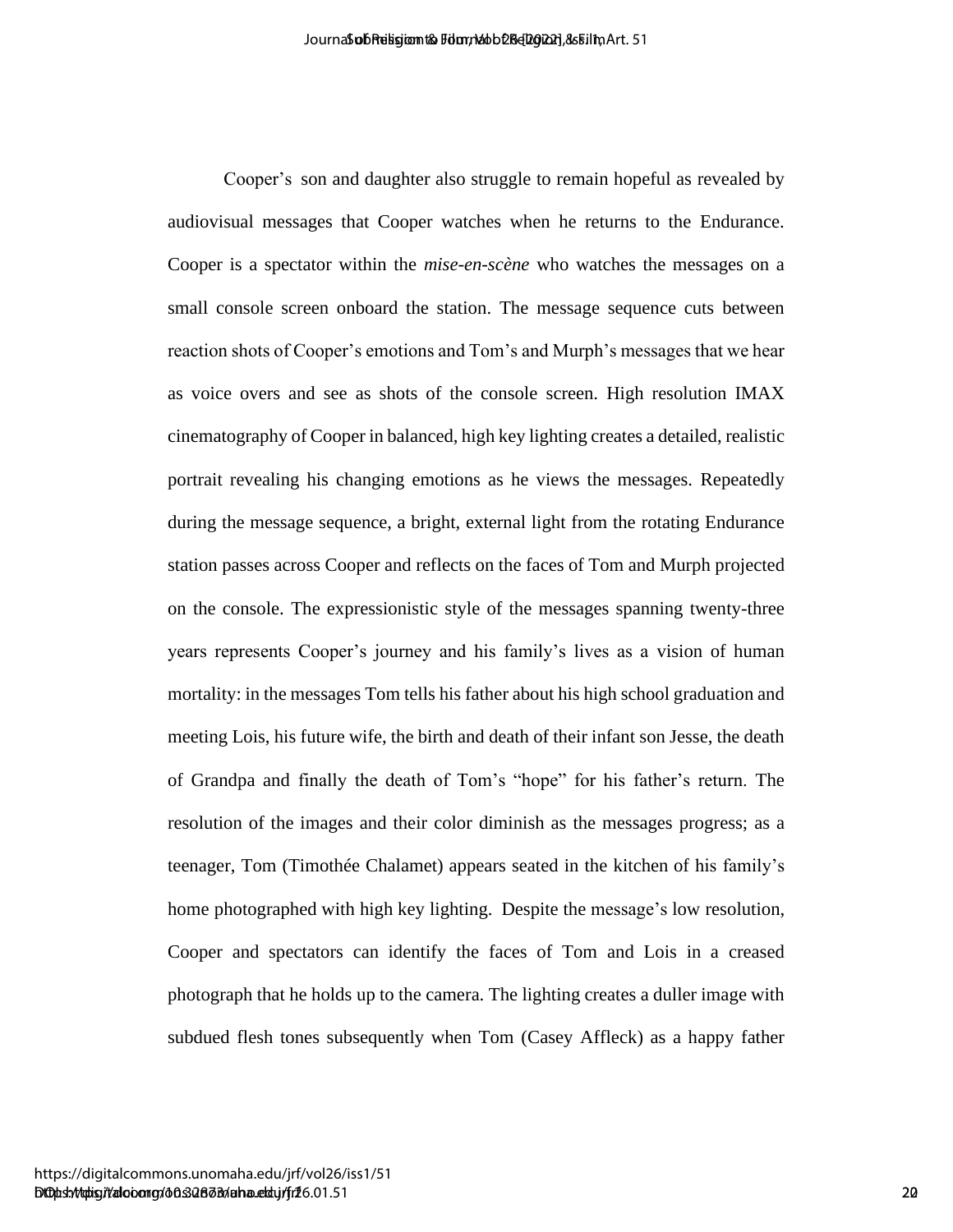holds up the newborn Jesse to the camera to show Cooper, now a grandfather. A dimly lit shot in this message that composes a family portrait with Jesse held by both Tom and Lois foreshadows tragedy. Tom's final message is photographed to be black with low key lighting as he speaks about the deaths of Jesse and his grandfather, and says farewell to his father whom he believes to be dead. The chiaroscuro effect created by the bright, external light periodically reflecting on the console and the dark close up image of Tom's face visualizes his despair caused by his assumption that all his messages "are just out there, drifting in the darkness," unheard and unseen.

The grief and empathy of Cooper, who embraces the screen in an effort to reach out to his son, change to astonishment when a message from Murph (Jessica Chastain) appears. Her face appears in close up with high key lighting and low resolution as she tells her father that she recorded the message on her fortieth birthday, the age Cooper had been when he departed on his journey. The reflection of the external light rising and falling on her face highlights her changing emotions of anger and despair. Shifts in lighting, created by the external light periodically reflecting on Cooper and the messages, increase the expressiveness of the compressed sequence that in less than four minutes represents more than twentythree years in the family's life. The low resolution of Tom's and Murph's recorded messages differs starkly from the high resolution of IMAX sequences of the bright internal space of the Endurance. Paradoxically, it is the low resolution of the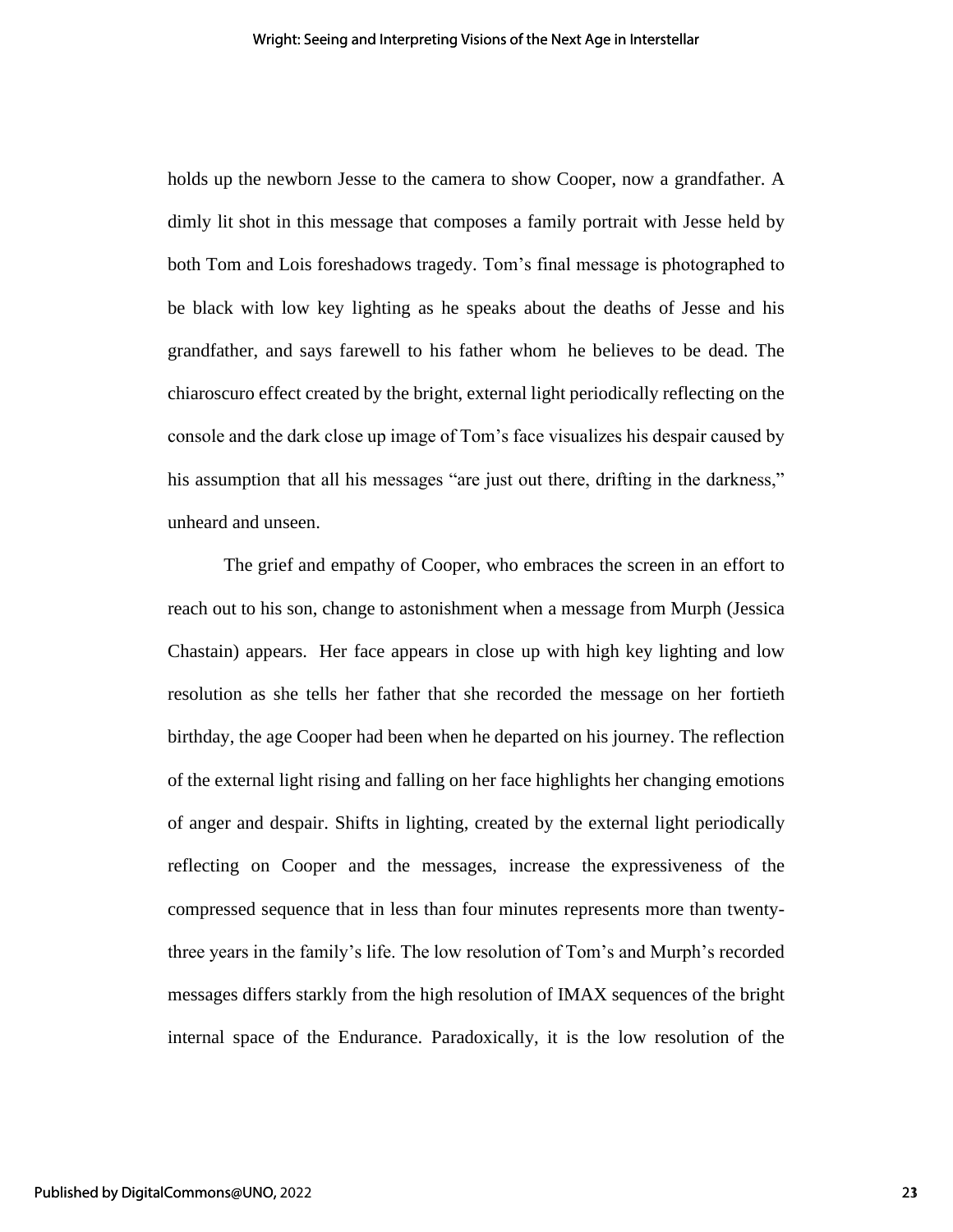expressionistic message sequence that develops Cooper's ability to interpret what he sees as symbolic visions of the last things: death, judgment, reward and punishment.

Spectators outside the *mise-en-scène* witness both the production and reception of Murph's second message that the crew struggles to believe and interpret. The fragmentation of the message across sequences on Earth and in space differentiates the experiences of seeing and interpreting. Spectators outside the *mise-en-scène* witness Murph's message twice. First, we watch her record the message in the communication booth at the NORAD base before we see a section of it projected on a console onboard the Endurance. Second, on the ice planet we observe the conclusion of the message relayed to TARS's data screen and witness the responses of Dr. Brand, Cooper, and Dr. Mann (Matt Damon). The sequence set in the communication booth represents Murph's struggle to console rather than accuse Dr. Brand of knowing what Professor Brand confessed on his deathbed: Plan A to transport the population of Earth to another planet could not be implemented. Spectators first hear Murph speaking the message as the camera moves slowly around her beginning with a rear shot over her shoulder that reveals to spectators only a coded transcript on a screen; we do not see her expression as she speaks conventional words of consolation before reaching but hesitating to shut off the recording. Spectators as well as the robot CASE respond to the closeup of her face on the Endurance console as she continues the message to accuse Dr. Brand of Anomological Summarization between Compact Summarization (S1)<br>expressionnistic increases exquires that the electron Cooper's ability to interpret what<br>he is consistent as symbolic visions of the late things: donth, judgmen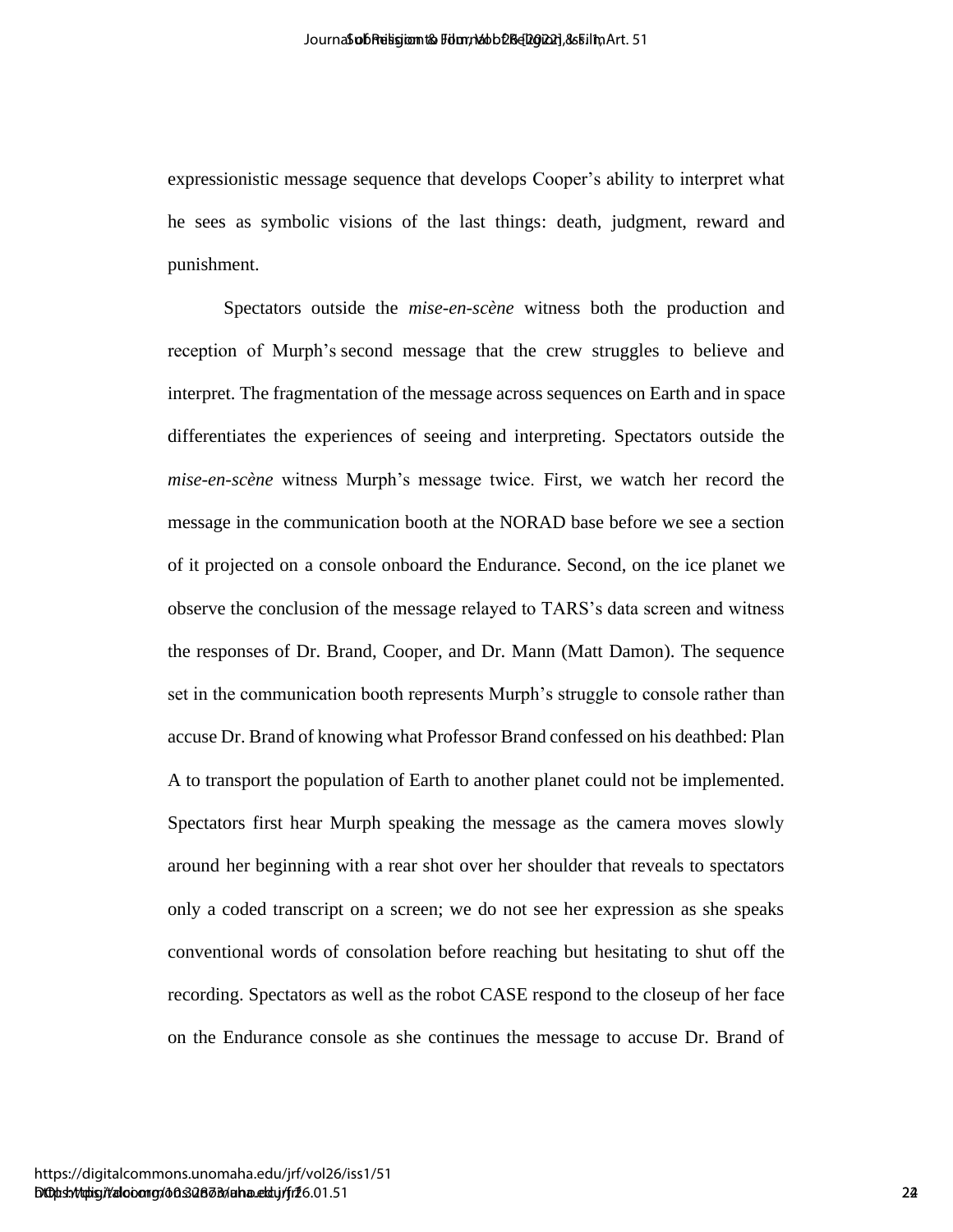leaving "us here to suffocate, to starve." Only after the crew lands on the ice planet and resurrects Dr. Mann from a cryo-chamber do spectators outside the *mise-enscène* view the conclusion of Murph's message with Cooper and Dr. Brand. In the crypt-like setting of the "life pod" on the ice planet, Murph's face appears on TARS's small data screen where spectators, like the crew, first hear the conclusion of the message: "Brand, did you know? He told you, right? You knew this was all a sham. You left us here to suffocate, to starve. Did my father know, too? Dad, I just want to know if you left me here to die. I just have to know." The message shocks both Cooper and Dr. Brand who were unaware Professor Brand had lost hope of implementing Plan A. Dr. Mann, however, confirms Professor Brand, before the Lazarus mission launched, believed there was no means to "reconcile relativity with quantum mechanics" without more data from within a singularity, which is hidden from their sight inside a black hole behind its horizon.

The crew and Dr. Mann debate the judgment merited by Professor Brand, whose deception alters their understanding of him as well as the Lazarus and Endurance missions. In effect, their debatein this scene addresses the question that Grandpa advised Cooper to determine before undertaking the journey, namely "the why of the thing – that's the foundation." At that time, Cooper assumed the foundation of the mission in science was "solid." Now he shares Grandpa's belief that he can't "trust the right thing done for the wrong reason." Cooper interprets Professor Brand's deception in moral rather than scientific terms. Cooper believes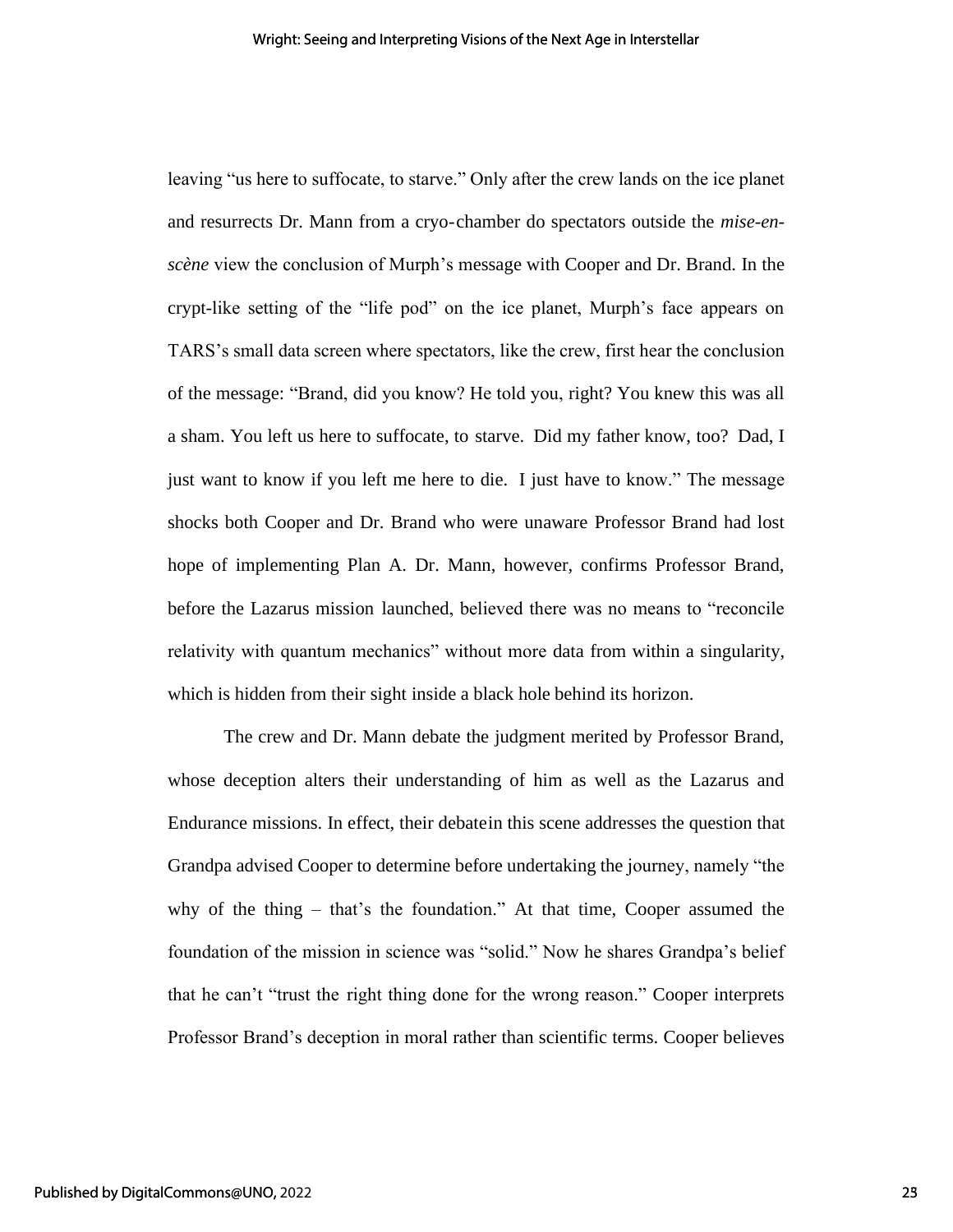Professor Brand was wrong to abandon hope of saving Earth's population. Whereas Cooper believes there must be some means to gather data about gravity from within the black hole in order to save the people on Earth, Dr. Mann asserts that is impossible. Dr. Mann bases his justification of Professor Brand's decision on the scientific facts that you need "to see" the singularity within a black hole to gain the data but "the laws of nature prohibit a naked singularity," a scientific statement that Romilly confirms. In addition, Dr. Mann argues, "Some things aren't meant to be known," a fatalistic rather than a scientific assertion. Presuming that the data is prohibited from both human sight and knowledge, Dr. Mann defends Professor Brand's deception. Dr. Mann argues Professor Brand's deception was courageous because the Professor chose to save the human race as a species knowing he must sacrifice hope of being forgiven. Professor Brand deceived the crew to ensure they undertook the journey to implement Plan B to colonize a planet by transporting fertilized embryos as a "population bomb." Dr. Mann agrees with Professor Brand that the crew could not be trusted to act selflessly by sacrificing the lives of their loved ones on Earth in order to fulfil Plan B that provides a means to "save the species." Dr. Mann judges the mission with what he defines as the scientific facts of evolution expressed in his question to Cooper: "Would you have left if you hadn't believed you were trying to save them [i.e., your children]? Evolution has yet to transcend that simple barrier – we can care deeply, selflessly about those we know, but our empathy rarely extends beyond our line of sight," meaning one's own According the Mondo Muslem of Religion Section According the China Control China Control China Control China Control China Control Control China Control Control China Control China China China China China China China Chin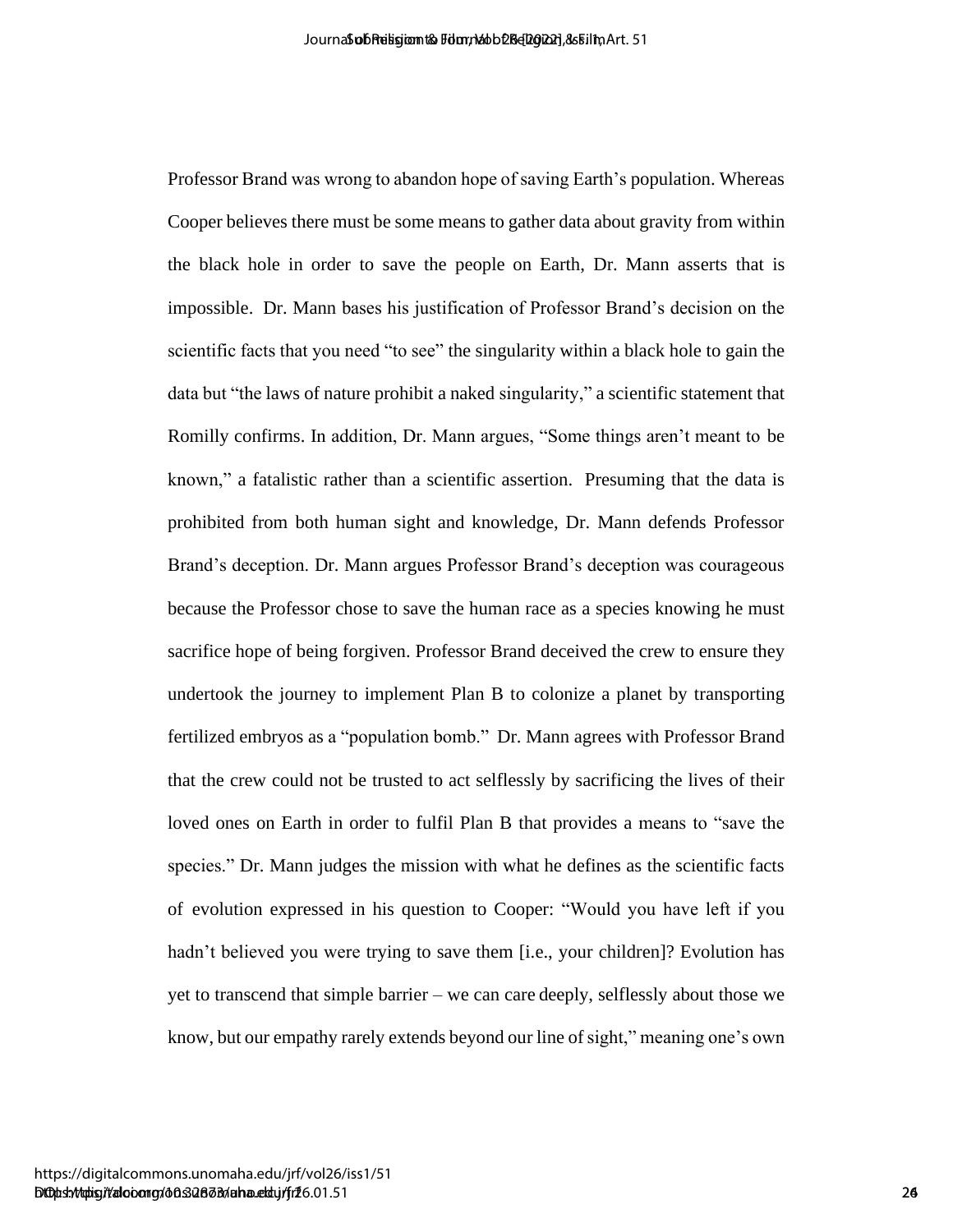family, friends and community. In contrast, Cooper condemns Professor Brand for presuming to decide a journey to implement Plan A was "hopeless" and for sacrificing the lives of people on Earth. Cooper's response to the revelation that Professor Brand did not plan to save people on Earth is less concerned with scientific theory than the possible deaths of billions of people. Their interpretation of Professor Brand's betrayal of their trust juxtaposes its scientific justification to eschatological themes of death and judgment.

### **The Symbolism of Vision and Eschatological Interpretation**

Flashbacks of Murph as a child during Murph's and Cooper's parallel, desperate journeys on Earth and on the ice planet in the narrative's second act represent both the literal and metaphoric meanings of Dr.Mann's phrase "line of sight." During two sequences while she drives with Getty (Topher Grace), Murph's line of sight as a spectator within the *mise-en-scène* moves away from the problem of theoretical science to the reality of children living with the blight. Flashbacks occur during her conversation explaining to Getty a "feeling" related to her memory of what she calls a "ghost" knocking objects off her bookshelves in her childhood bedroom. While she describes her childhood memory, a dust storm prevents her from driving and obscures everything outside of the truck. The memory reveals Murph as a child sitting on her bed looking directly at the camera before it moves in for a close up that reveals her line of sight. The editing of the sequence creates an eyeline match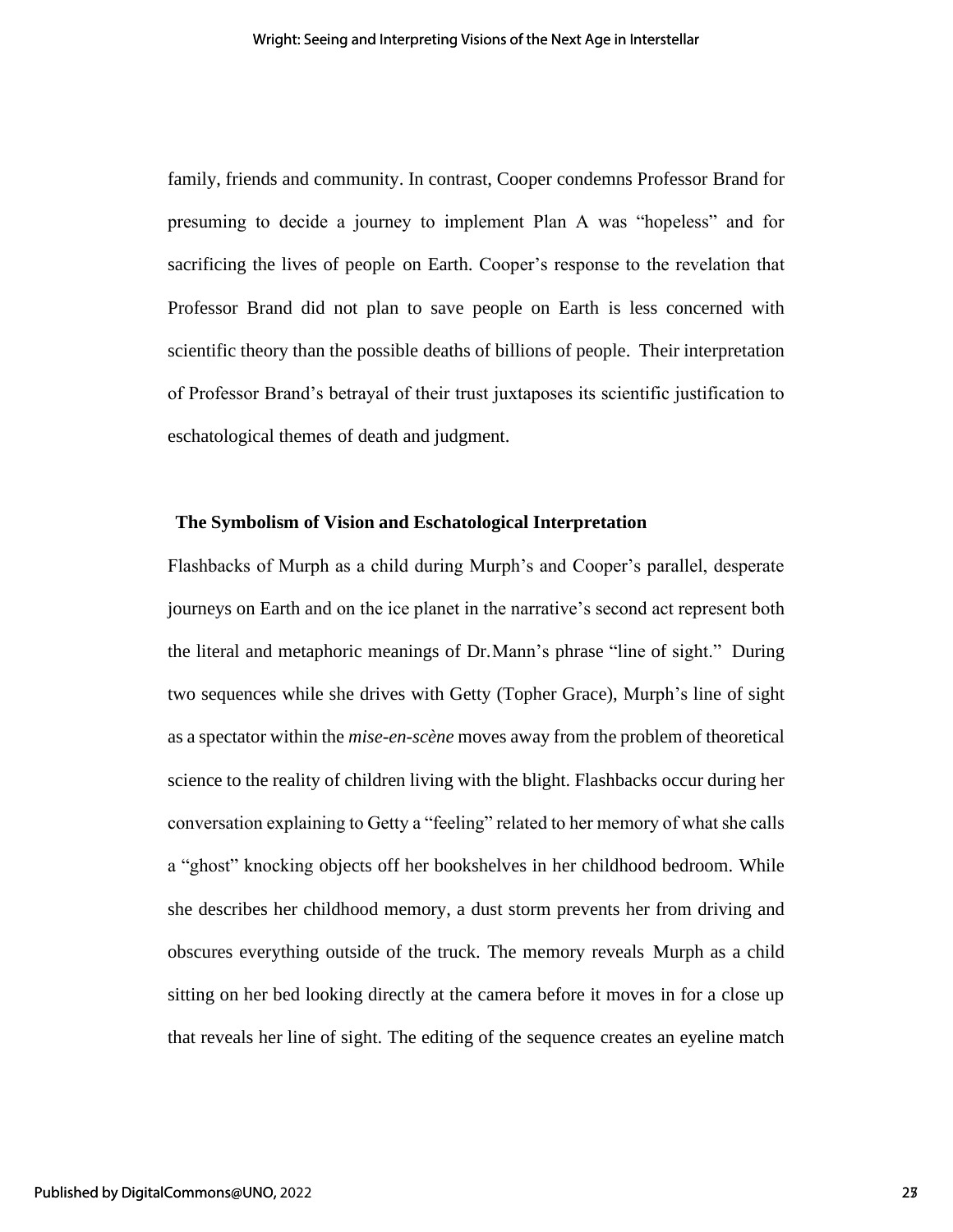that cuts to the objects that she looks directly toward, the bookcases in front of which lie a broken lunar lander model and books. The sequence continues with an extreme close up of young Murph looking directly ahead before cutting to a shot of some empty spaces on her bookshelf that she records in a notebook in a following medium shot. The flashback concludes with a close up of her eyes again looking directly forward at the bookshelves. This flashback sequence that connects her past memory with her present willingness to trust her "feeling" as a better guide to interpretation than science concludes just as the storm recedes so that spectators, like Murph, see across the road two children, one a young girl who wipes the dust from her eyes. The young girl's physical gesture of wiping the dust from her eyes so that she can see symbolizes the change of perception that now guides Murph's interpretation; Murph discards scientific interpretation that obscured her understanding of the ghost's messages. Anomological business business of the state of the state of the state of the state of the state of the state of the state of the state of the state of the state of the state of the state of the state of the state of the st

It is the visual experience of seeing the same children again after she quarrels with her brother Tom that determines Murph to return to her childhood bedroom where, in the past, she saw the ghost's messages. As Murph accelerates to pass a line of trucks, spectators see on the roof of a truck the same two children who gaze directly at the camera. A close up of Murph looking at the children and reciprocating their gaze reveals both her identification and empathy with them. Not only Murph but spectators outside the *mise-en- scène* look into the eyes of the girl and boy, refugees on top of a vehicle fleeing the blight and hoping to survive. The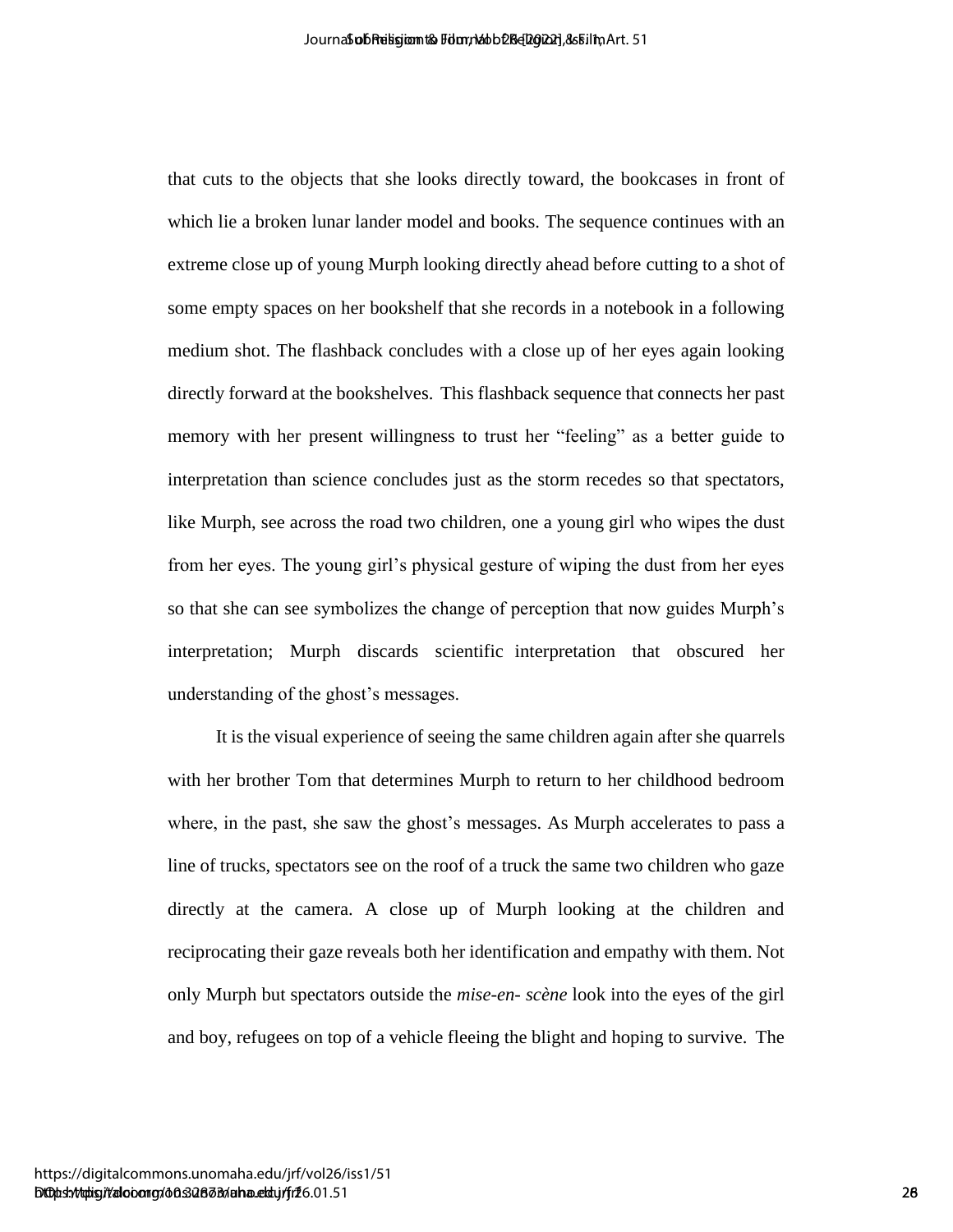triangulation of the gaze of the children, Murph, and spectators in this scene emphasizes not only the mutuality but also the symbolism of looking. This is a moment representing her belief that what she saw in the past is a revelation that will save them all. The children reciprocating her gaze inspire her to reject the despair of Professor Brand and determine to save people by reinterpreting what she saw in the past.

The mutuality of looking also identifies the climax of the sequence with which it is crosscut that represents her father's struggle on the ice planet to survive Dr. Mann's murderous attack. Dr. Mann asserts the "last thing" that Cooper will see before he dies is a vision of his children. In fact, Cooper has a vision of Murph as he struggles to survive and calls for Dr. Brand's help; a flashback visualizes Cooper's memory of explaining relativity to Murph before leaving on the Endurance mission. The flashback sequence representing his memory begins with an overhead, close up shot from an extreme angle that reveals his and Murph's hands, each holding a watch before cutting to a shot of her turning and looking up directly into her father's face with an expression of shock and despair as she realizes he does not know when he will return from the mission. The watches, symbols of time, represent measurement not only in scientific terms as seconds, minutes and hours but also in terms of human life and death. Cooper now on the ice planet remembers this past moment when Murph reciprocated his gaze but rejected his belief that he must go because he had been the one chosen for the Endurance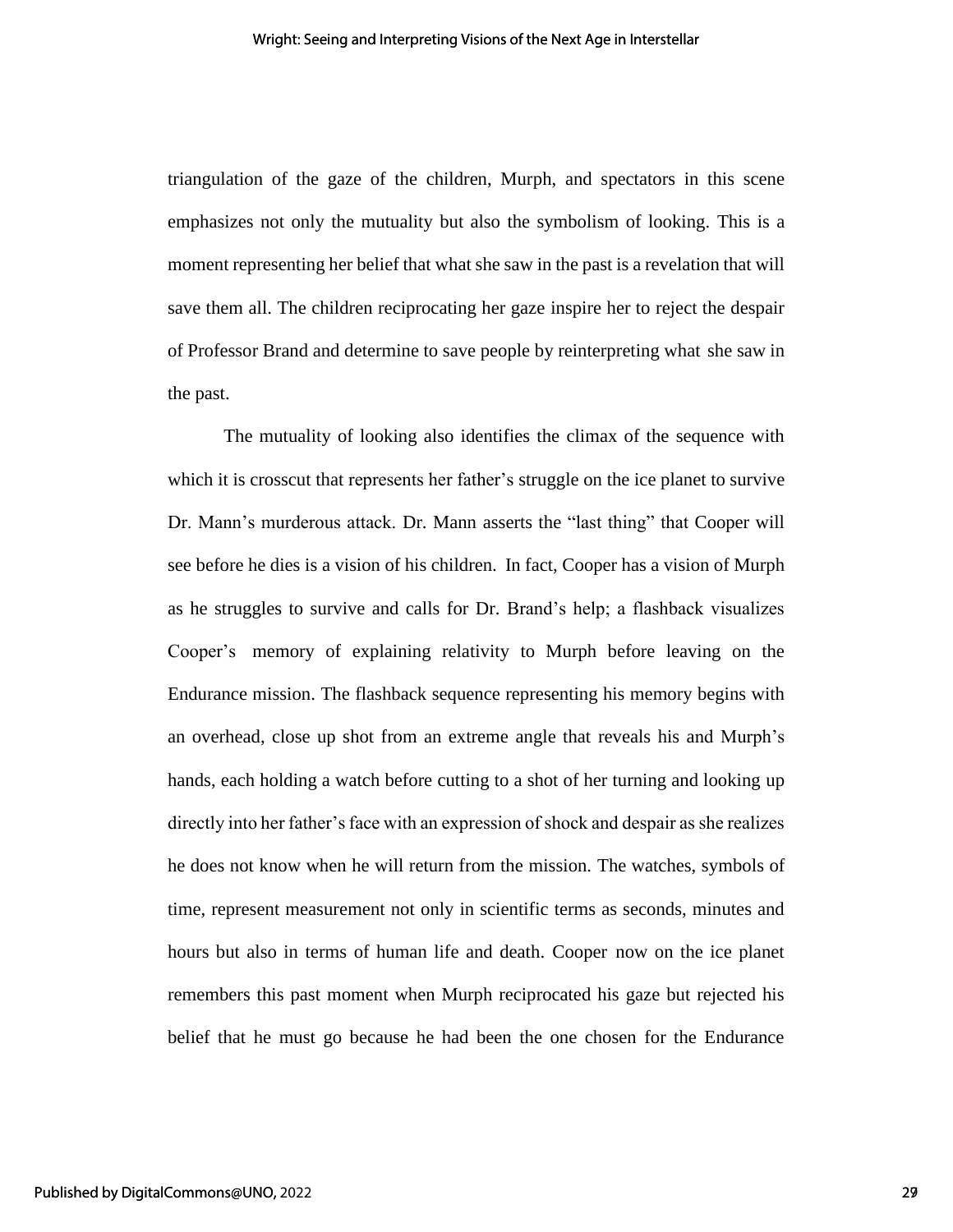mission. Motivated by his memory of Murph being held in his arms and in his line of sight, Cooper determines to survive in order to fulfil his promise to return to her, a commitment to the future of his daughter and humankind. His flashback, like Murph's, reveals his new eschatological understanding of his life and those of his daughter and others on Earth.

Crosscuts in the tesseract sequence repeatedly create eyeline shots that represent the literal and metaphoric meanings of Dr. Mann's reference to "line of sight." The tesseract sequence incorporates two narratives, one representing Cooper within the infinite time and three-dimensional space of the tesseract, and a second representing an infinite number of scenes with Murph in her bedroom when she was ten years old. These two narratives crosscut nineteen times with another representing forty-year-old Murph on Earth in her childhood bedroom remembering and re-enacting past events that correspond to actions of her childhood self and responding to her father's actions inside the tesseract. Only spectators see the adult Murph remembering and re-enacting memories of her "ghost" when she was ten years old. Cooper, within the tesseract, sees his young daughter who tells him, "go. If you're leaving – just go." In response Cooper, within the tesseract, pushes books off the shelves to represent "STAY" in Morse code, a message the child Murph correctly transcribed in a notebook that the adult Murph now interprets as a revelation that her father was her ghost. The crosscuts represent the characters' line of sight literally as a visual process that differs from, but is According the Bookston Magnetia Common Solution Common Solution Common Solution Common Solution Control Common Solution Control Control Control Control Control Control Control Control Control Control Control Control Contro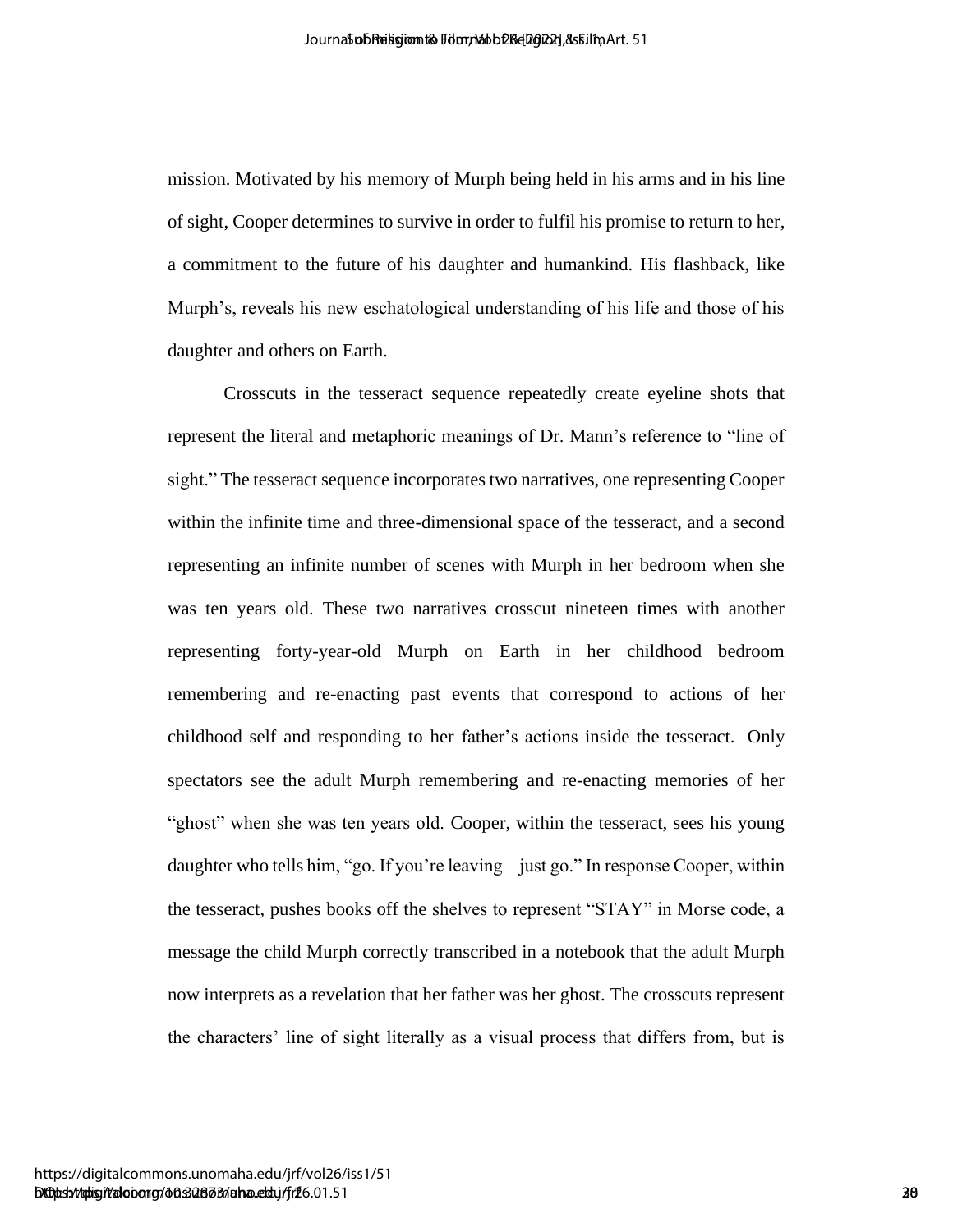necessary for, interpretation. Metaphorically, the characters' line of sight, that is their empathy and love, is what makes the revelation across space-time credible to Murph whose empathy like her father's extends to others on Earth, a bond that neither Professor Brand nor Dr. Mann trusted.

Cooper's journey into Garguantua where he enters the tesseract and his subsequent journey out through black hole and the wormhole visualize its eschatological significance. His journey in the third act of the narrative is not simply a review of *his* history but, more importantly, a symbolic review of history extending from the blight on Earth to a prophecy of the next age. In this sequence, visual effects frame the unfamiliar image of a black hole, based on theoretical astrophysics, with light rays that make its blackness and its form visible to spectators. Visual effects transform mundane, familiar images of bookshelves in Murph's bedroom into a fantastic abstract image of intersecting lines representing time, gravity, and light crossing space-time. Cooper's very different responses to the black hole and the tesseract model for spectators the difference of interpreting these visual experiences. While looking at Gargantua, Cooper readily interprets the black hole in scientific terms to explain to Dr. Brand how its gravitational pull will power the journey of the Endurance station to Edmunds's planet in order to implement Plan B. Even as he journeys into Gargantua and passes across its horizon, Cooper continues to use scientific terms to describe phenomena that he sees until he ejects from the Ranger. In contrast, the tesseract initially is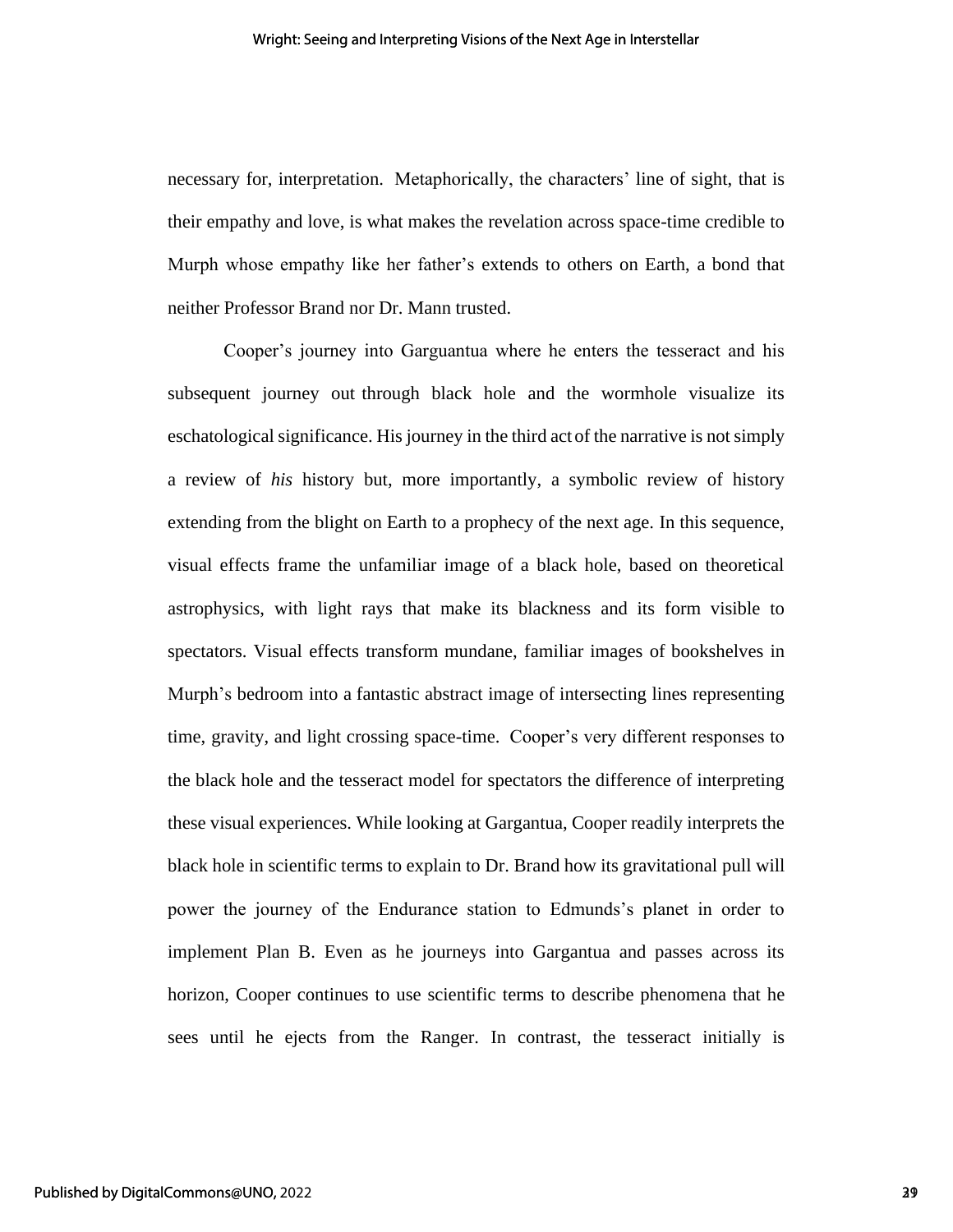inexplicable to Cooper; he weeps with despair because although from within the tesseract he recognizes his daughter as a child within multiple visions of her bedroom, he does not know how to interpret what he sees. It is TARS who identifies in scientific terms what Cooper has learned from being within the tesseract where it is possible to use gravity to communicate quantum data to Murph across timespace. Cooper also cannot interpret his visual experience as the tesseract closes. Instead he asks, "What happens now?" before a bright, white light fills the entire frame as he journeys again into the wormhole through which the Endurance first entered the new galaxy.

In the second act the wormhole initially appeared to be a black spherical shape that reflected flashes of light without illuminating space. Now, in the third act Cooper within the wormhole sees within a bright, moving space of white light and grey shadows, distorted images of the Endurance during the crew's journey into the wormhole in the second act. The bright, painterly images represent a review of the history of the Endurance mission; Cooper moves through space-time where he "reviews" the Endurance traversing the wormhole for the first time and reaches out to Dr. Brand who, although unable to interpret what she sees, extends her own hand to his. The meaning of the enigmatic vision seen by all members of the crew during the journey through the wormhole in the second act is now revealed to have been created by Cooper at this moment in the third act. Spectators outside the *miseen-scène* recognize the past event and its new scientific meaning as an event According the section of the section and the section in the section of the section of the section of the section of the section of the section of the section of the section of the section of the section of the section of t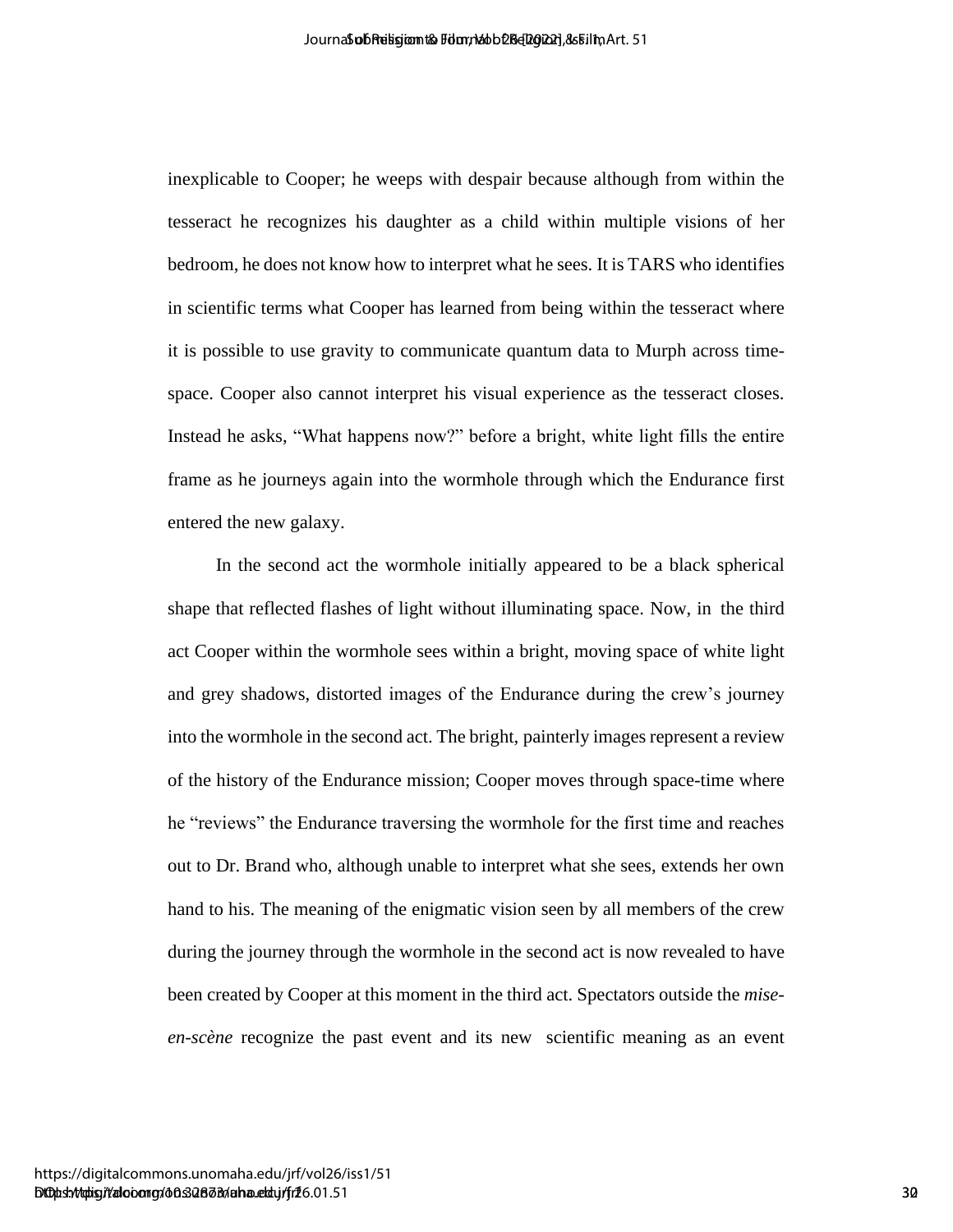crossing space-time. Spectators outside the *mise-en-scène* also recognise the eschatological meaning of the hand gestures of both Cooper and Dr. Brand that allude to the representation of "The Creation of Adam" in Michelangelo's fresco on the Sistine Chapel ceiling depicting God's hand reaching towards Adam's.<sup>15</sup> The vision of their "handshake" created by the intersection of Cooper's journey out of the tesseract with the journey of the Endurance when it first emerged from the wormhole answers his question, "What happens now?" The painterly image created by visual effects reveals the connection of their different journeys that will save humankind bymeans of both Plan A and Plan B. Cooper's journey out of the black hole and through the wormhole is a review of the history of the Endurance mission and a prophetic vision of the next age.

### **Interpreting Visions of the Next Age**

Documentary, revisionist, and eschatological visions of history in the epilogue set on Cooper Station reveal the challenge of interpretation that characters and spectators experience. Whereas survivor interviews guided spectators' eschatological interpretation of the prologue's review of history, those same interviews fail to fulfil that purpose in the epilogue. Spectators outside the epilogue's *mise-en-scène* recognize three survivor interviews from the prologue playing on a monitor outside the entrance to the social history museum on Cooper Station. Cooper, however, walks past them without a glance as he enters the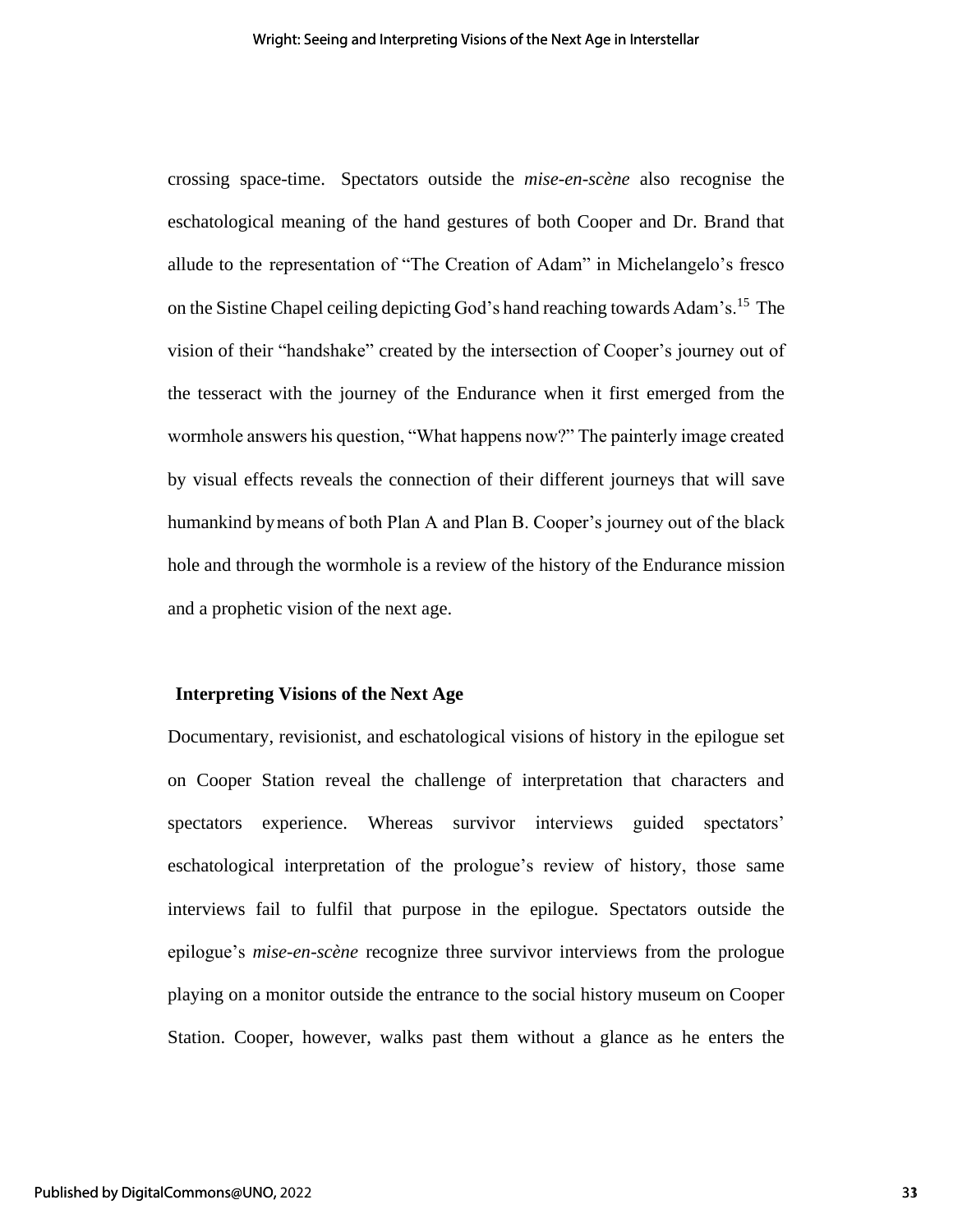grounds of the museum that recreates his farmhouse on Earth. Spectators (rather than Cooper) recognize that the film format of the interviews has changed. What in the prologue were painterly portraits of individuals – close ups that filled the entire screen – in the epilogue are small format documentary films, framed by monitors, outside and within the museum.

When Cooper enters the farmhouse with an administrator, not only three interviews from the prologue but also four other survivor interviews from Burns's documentary activate simultaneously on monitors throughout the kitchen and living room in the reproduction of the Cooper farmhouse. What Cooper, as a museum visitor, and spectators experience is a babel of unintelligible voices. A panning shot that represents Cooper's startled gaze as he looks across the rooms suggests the problem of interpreting the meaning of the exhibition's representation of history. The museum and its use of technology obscure the meaning of the survivor interviews about the experience of living on Earth during the blight (just as the dustfree environment inside the farmhouse misrepresents that lived experience). The museum, which is intended to review and explain life on Earth before humankind's exodus<sup>16</sup> not only to Cooper Station but also to other space stations, fails to guide spectators' interpretation. In fact, the impression of verisimilitude fostered by the museum is deceptive and directs attention away from its problematic recreation of the past. The retrospective vision of history on Cooper Station not only commemorates the past, but, in Cooper's words, "[pretends] we're back where we According the Novellet Margaret Shapes (San Film, Specifical Contents)<br>
provides that Cooperative that the film formation of the interviews based of Valet in<br>
the professor are provided provides a Film formation of the int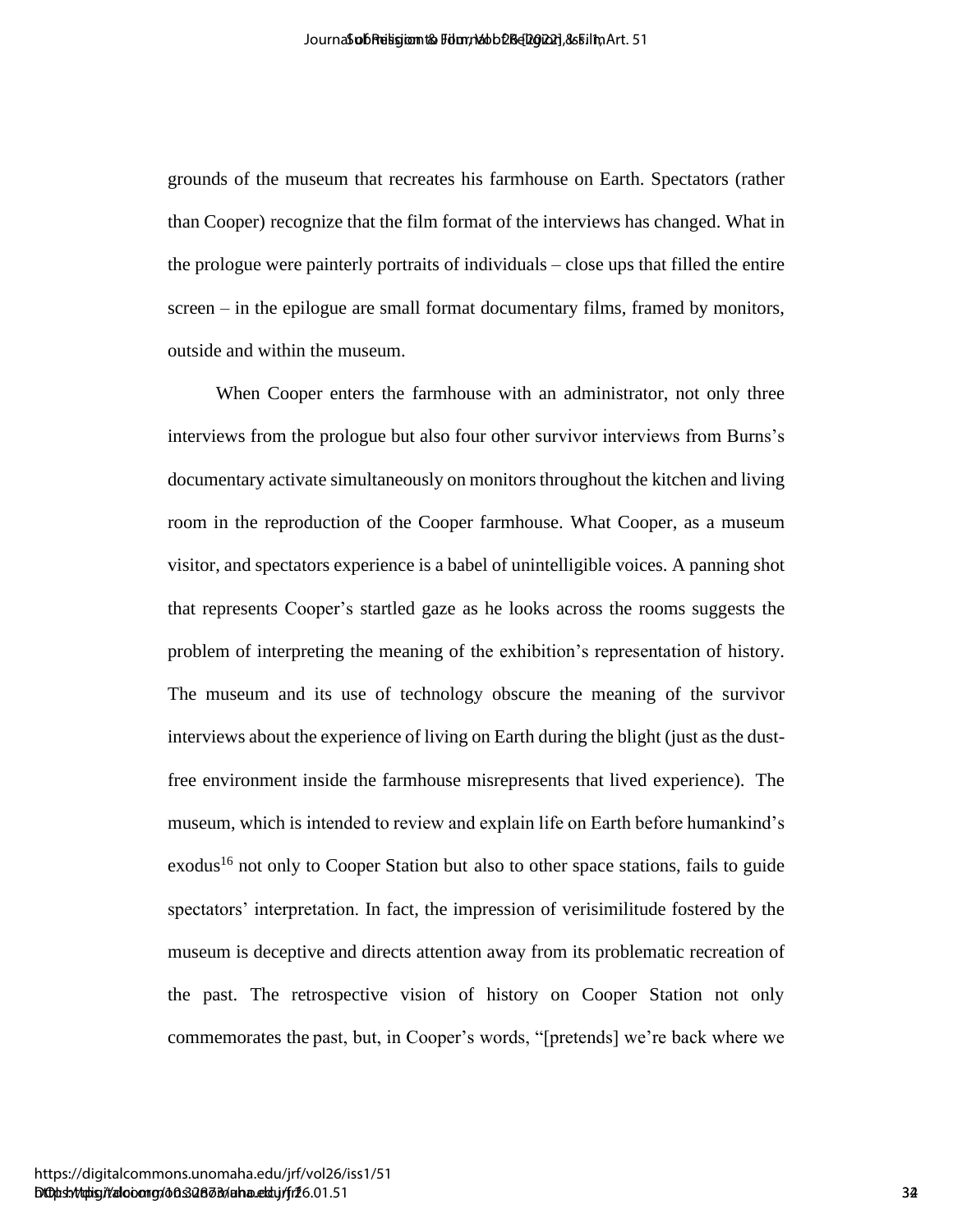started." After he speaks these words, the sequence cuts to a cross section of the cylindrical station and its gravity-generating technology that highlights questions about how to interpret a vision that simulates the past; the bright spherical image of the advanced technology that supports life on Cooper Station is divided by an anachronism, a replica of a telephone pole and communication equipment from almost a century before positioned at the centre in the foreground. The image literally foregrounds the problem of the museum's visual representation of history. Its anachronistic physical reconstruction of the Cooper farm obstructs rather than facilitates interpretation of the relation of the present to the past and, more importantly, to the next age.

The monument in honor of the Lazarus and Endurance missions on Cooper Station, in contrast, is a revisionist interpretation of history. This monument is inscribed with the names of sixteen astronauts and a dedication, "To the brave men and women who gave their lives so we could begin again." The monument in itself is an inaccurate review of the history of these missions. The monument mistakenly indicates all the astronauts on these missions died. Moreimportant, however, is its omission of any record of Dr. Mann's betrayal of his duty, an event lost to history. While under the circumstances these factual errors are understandable, they pose an impediment to interpreting history, that is, not simply the fact of people's deaths but also judgment of their meaning. The monument is also inscribed with the words: "Do not go gentle into the night. Old age should burn and rave at close of day; Rage,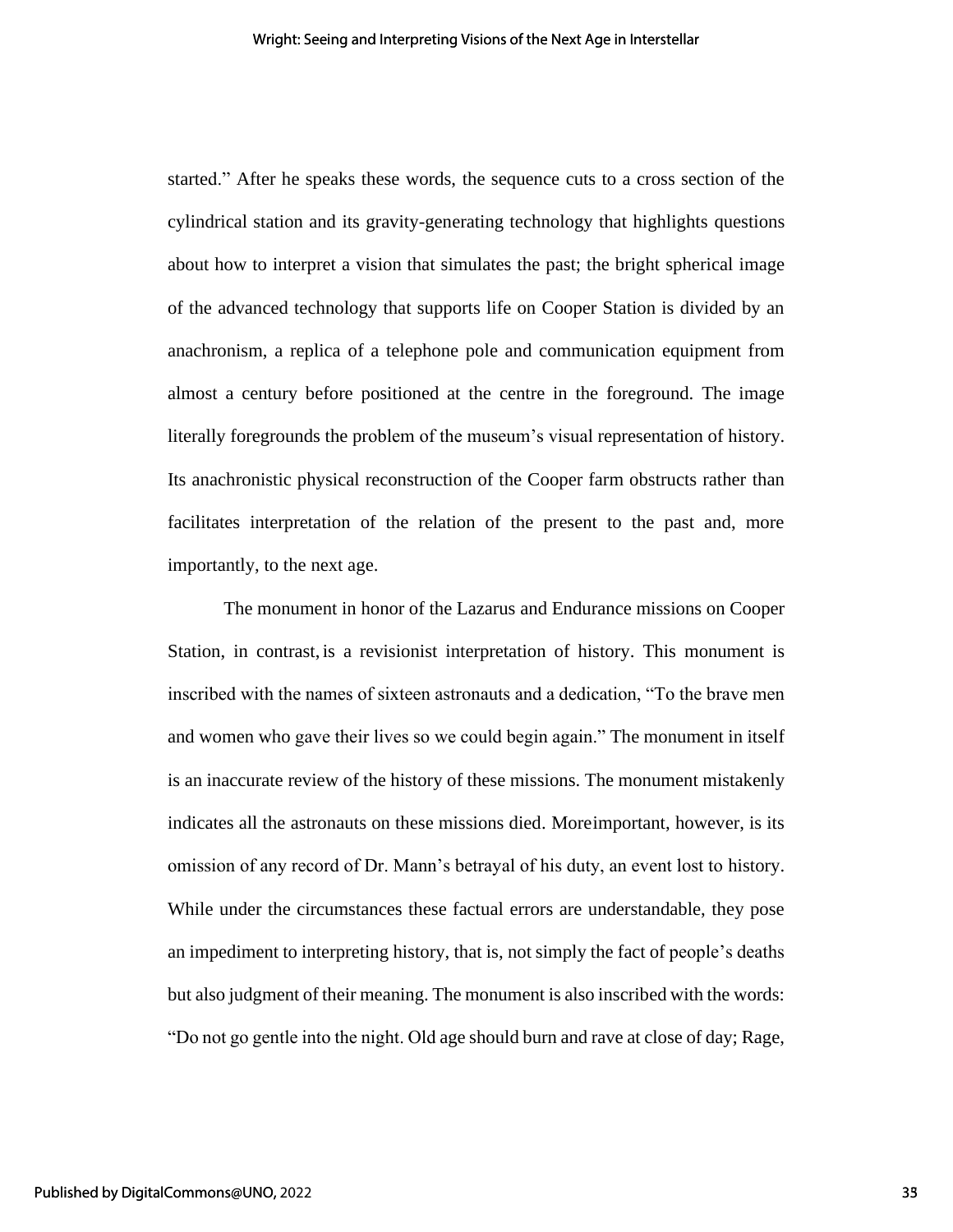rage, against the dying of the light." This quotation of lines from a poem by Dylan Thomas engraved on the monument also begs for interpretation; ironically,these lines were spoken only by Professor Brand and Dr. Mann, the two people who betrayed the trust not only of the astronauts but also of people on Earth.<sup>17</sup> Ultimately, the monument represents an erroneous review of history, like that taught by school teachers who in the first act, to the disbelief of Murph and Cooper, denied the moon landing occurred. Whereas the social history museum simulates the past, the monument literally rewrites it. Overall, the revisionist review of history on the station obscures not only events but their interpretation.

The conclusion of the epilogue, in contrast, represents a prophetic vision that interprets the present eschatologically. The concluding reunion of Cooper and Murph emphasizes the last things: death, resurrection, and the next age. Now an elderly woman, Murph has been resurrected from cryo-sleep after being transported to Cooper Station for their reunion. When they meet in a hospital, she is on her deathbed surrounded by generations of her family. The closeups of Cooper and Murph in the hospital sequence direct attention to their mutual recognition – in the past and the present. She reassures her father that in the past she recognized what he confides to her now: "It was me. I was your ghost." Although they both recognize how their relationship changed history in the past, Murph must reveal to her father a vision of the next age. When Cooper says, "I'm here now," she insists that he should not stay to watch her die. Instead, she urges him to go on another journey to According the big the ligit." This quotalism of Bins is provide the system of the system of the system of the monomenon of the system of the system of the system of the system of the system of the system of the system of t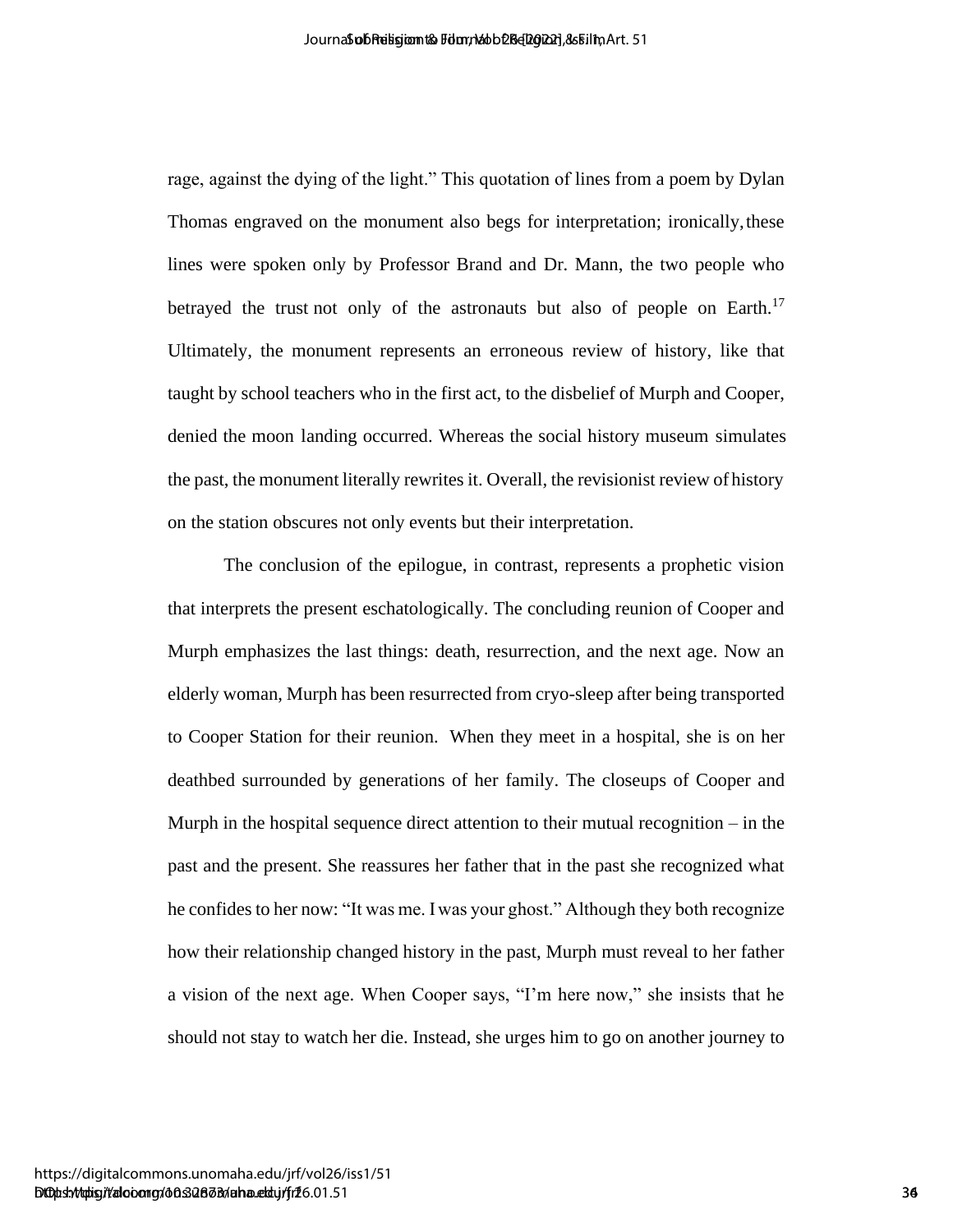the planet that Dr. Brand has established as a colony. The conclusion of the epilogue recreates Murph's role in the prologue in which her voice overs interpreted images and narrative sequences for spectators. Murph, now on her deathbed, speaks as an "otherworldly" mediator who reveals to both her father and spectators a hopeful, prophetic vision of history in which he must again undertake a journey. Her voice overs explain and justify her father's action of leaving to join Dr. Brand rather than witnessing Murph's death.

More importantly, Murph's words interpret the meaning of painterly IMAX images, including a series of close ups that create portraits of Dr. Brand "alone in a strange galaxy" where she kneels on the ground before the grave of Edmunds, a Lazarus astronaut, and prepares to settle "in for the long nap" in cryo-sleep.These portraits that reveal Dr. Brand's isolation on the desert planet transition to others revealing her progress from grief caused by the death of Edmunds to hope as she smiles and walks towards the base for the colony "under the light of our new sun." Murph's voice overs during crosscut sequences of her father departing from Cooper Station and Dr. Brand on the desert planet focus on the eschatological meaning of that journey and its destination, "our new home." Murph's voice overs interpret the present in relation to the future; specifically, her words indicate the eschatological meaning of her father's journey and Dr. Brand's actions in these sequences as a vision of the coming of the next age. Her voice overs referring to "our new sun" and "our new home" give allegorical and hopeful meanings to IMAX images of a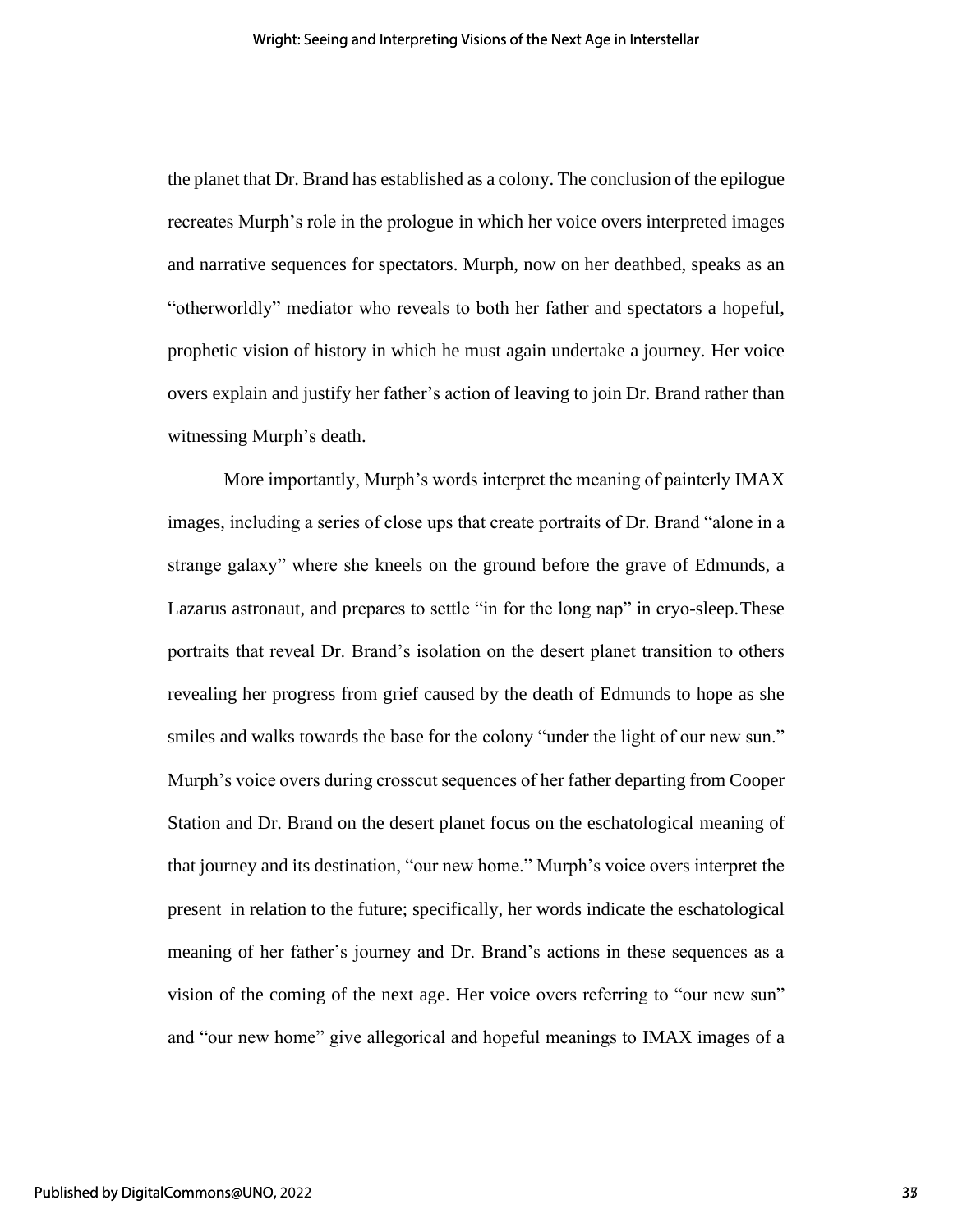seemingly barren, desert landscape captured at dusk. In the concluding vision of the desert planet, IMAX cinematography does not produce detailed, realistic images simply to foster verisimilitude but instead painterly images of a landscape and nuanced portraits of Dr. Brand's emotions; the effect of optimism and hope created by the images reveals the consolation the desert planet offers to humankind. Murph's words in the voice over also interpret the planet as the new home for humankind in the next age.

In the epilogue, different styles of cinematography guide the response of spectators within and outside the *mise-en-scène* to two reviews of history: a brightly lighted, colorful and inaccurate recreation of the past on Cooper Station and a softly lighted, earth-toned desert landscape, which is a prophetic vision of the future. Cooper Station orbiting Saturn in its entirety recreates life as lived on Earth before Cooper left – cornfields, baseball games and farmhouses – all simulated and supported by technology. The brilliant colors and brightly lighted outdoor spaces of the baseball field and cornfield differentiate Cooper Station from the desert-like planet where Dr. Brand is setting up a base for a colony to be established using "the population bomb." Cinematography of the desert planet does not imitate NASA's realistic, detailed documentation of space travel; instead IMAX sequences in the epilogue, as in many other sequences in *Interstellar*, create painterly images, both portraits and landscapes of the desert planet that represent it as a new home and a hopeful future for humankind. Murph's voice overs in the prologue that guided According the November of Religion Control and Control and Control and Control and Control and Control and Control and Control and Control and Control and Control and Control and Control and Control and Control and Control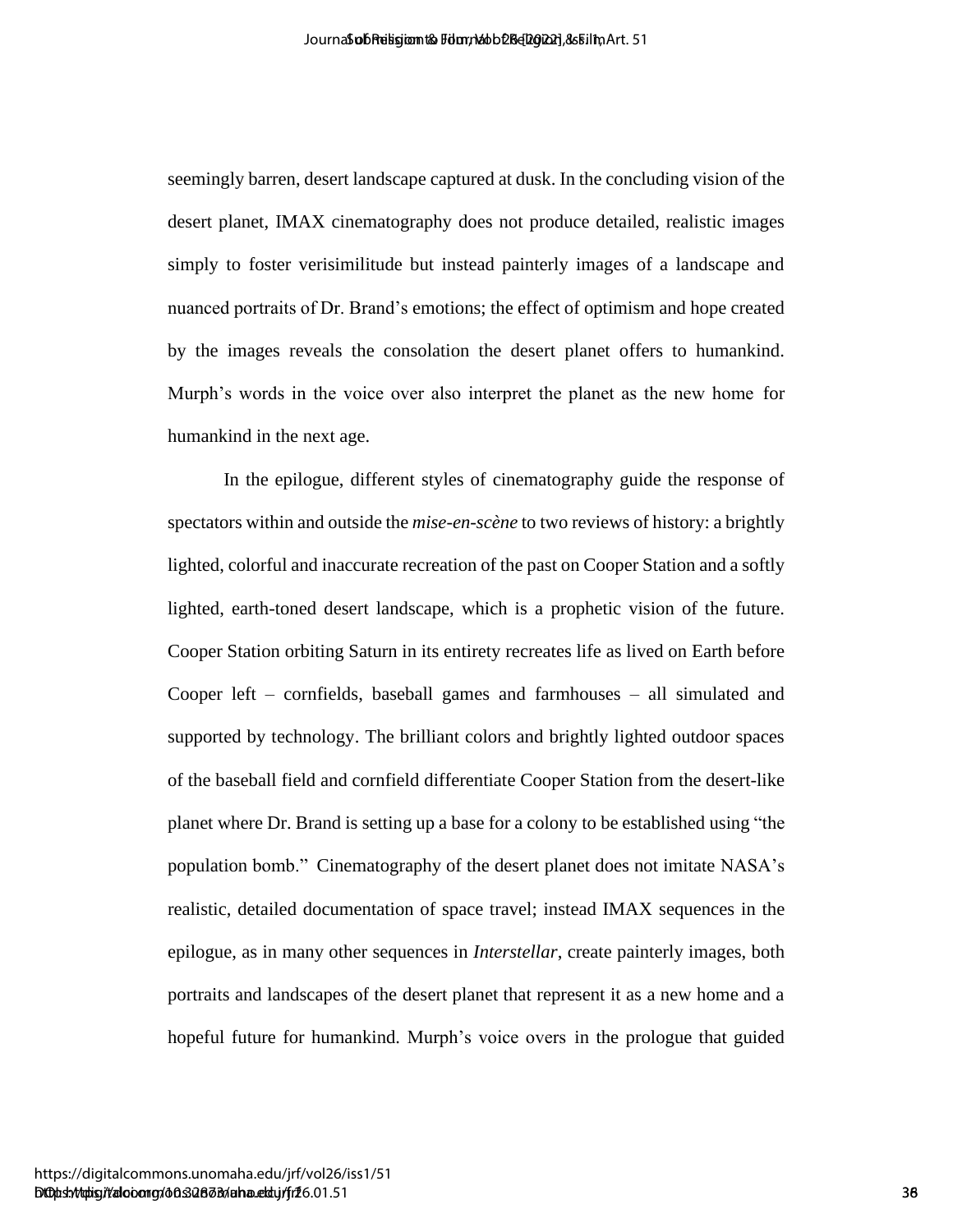spectator's understanding of the narrative confirm her role in the epilogue as an otherworldly mediator who interprets for spectators within and outside the *mise-enscène* the vision of the desert planet as a prophetic revelation of the next age.

*Interstellar* suspends closure of its meaning by ending with two contrasting visions of humankind's survival: on Cooper Station in the present and on the desert planet in the next age. Spectators within and outside the *mise-en-scène* depend upon mediators to interpret the meaning ofthe two visions. Spectators are guided by Cooper's blunt criticism of Cooper Station for "pretending we're back where we started;" that is, Cooper Station uncritically celebrates the past by recreating, with the assistance of technology, life as it was lived on Earth. This vision, he recognizes, is an anachronistic illusion that obstructs not simply the facts of history but, more importantly, understanding of the journeys of the Lazarus and Endurance astronauts. The words of Murph reveal to both her father and spectators an eschatological interpretation of the present and the future. Her voice overs that conclude the epilogue explain to her father and to spectators the meaning of images of her father's next journey to the desert planet where Dr. Brand has set up a base for colonization as a vision of the next age. On her deathbed in the epilogue, as in her interview in the prologue, Murph is a mediator whose words interpret the meaning of images and transform spectators' visual experience into revelations.

Within the framework of the prologue and epilogue, interviews from Burns's documentary *The Dust Bowl* as well as that of Murph create a fold in time,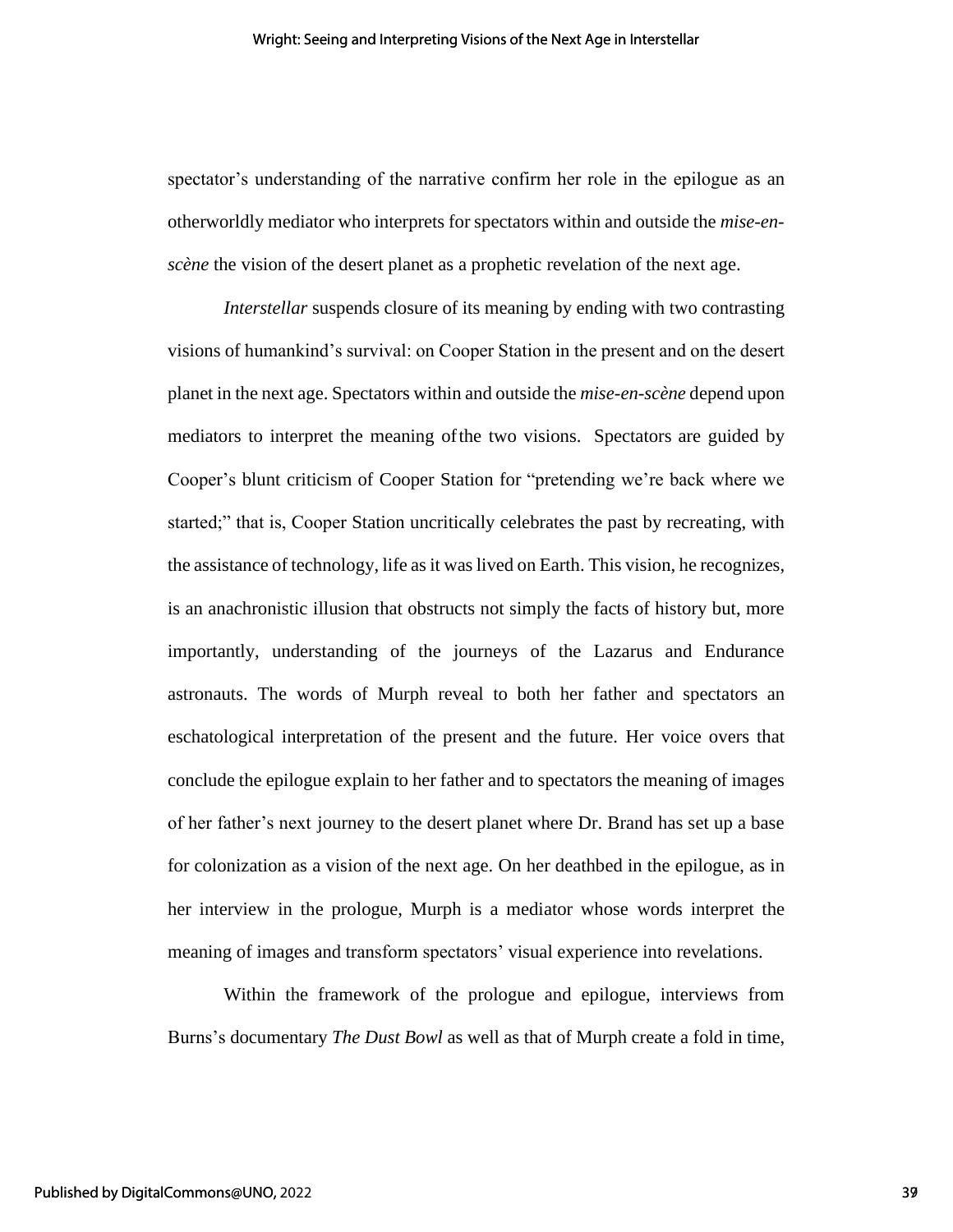like a wormhole, that not only encloses the three acts of the narrative but also guides spectators' interpretation. The transformation of the interviews from full-screen, painterly portraits in the prologue to small format documentary films framed on museum monitors in the epilogue is one of many cues for interpretation presented to spectators. In the prologue, each survivor interview puts a face to a voice that accurately reveals not only facts about the past but also their meaning. In the epilogue the interviews invite questions about whether cinematography, including documentary cinematography, can make "facts" visually accessible without interpretation. The epilogue emphasizes the irony that the small-format documentary films on Cooper Station do not communicate the facts of history accurately. Similarly, throughout the three acts of the narrative characters often fail to interpret accurately the deceptively clear, detailed, realistic images created by visual effects and IMAX cinematography. Instead, painterly images and dark, expressionistic audiovisual messages with low resolution provide a more effective means of guiding Cooper and spectators to interpret what they see as visions of the last things, not only death and judgement but also the meaning of the present and future. By using multiple styles of cinematography, *Interstellar* reveals to spectators the process of eschatological interpretation. Anomological particular and the state of the state of the state of the state of the state of the state of the state of the state of the state of the state of the state of the state of the state of the state of the state of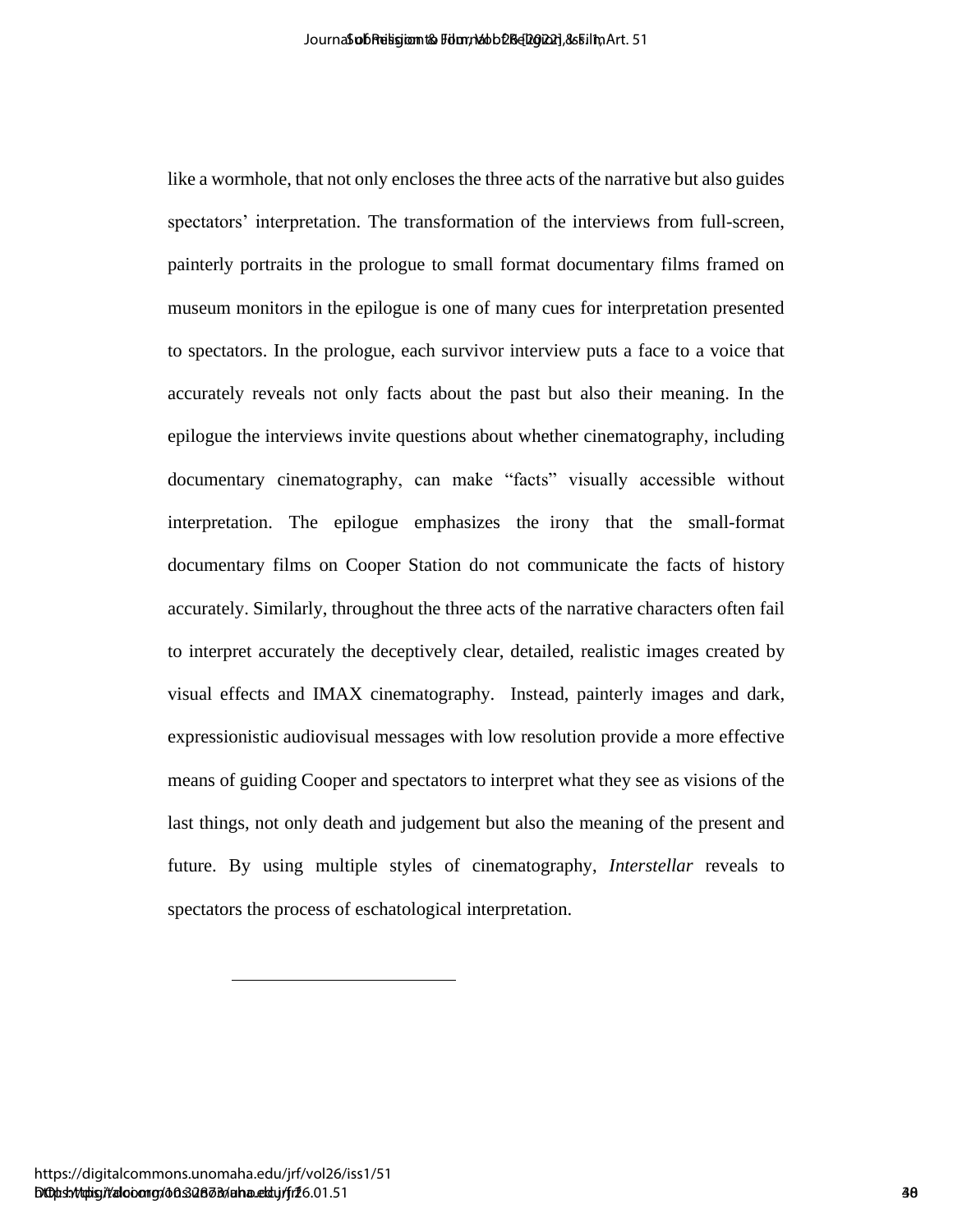#### **Notes**

<sup>1</sup> Vivian Sobchak, *Screening Space: The American Science Fiction Film* (1980; 2<sup>nd</sup> ed. New York: Ungar, 1987), 140.

<sup>2</sup> Justin Heinzekehr, "The Reenchantment of Eschatology: Religious Secular Apocalypse in Akira Kurosawa's *Dreams*," *Journal of Religion & Film* 16, no.2 (2012): Article 3, 1, and Conrad E. Ostwalt, "'Visions of the End': Secular Apocalypse in Recent Hollywood Film," *Journal of Religion & Film* 2, no. 1 (1998): Article 4. *Cf*. Marcus O'Donnell, "'If you can hold on. . .': counter-apocalyptic play in Richard Kelly's *Southland Tales*," *Journal of Religion & Film* 18, no. 2 (2014): Article 10, 5-7, and Wynn Gerald Hamonic, "Global Catastrophe in Motion Pictures as Meaning and Message: The Functions of Apocalyptic Cinema in America," *Journal of Religion & Film* 21, no. 1 (2017): Article 36.

<sup>3</sup> Eugene Weber, *Apocalypses: Prophecies, Cults and Millennial Beliefs through the Ages* (Toronto: Random House, 1999), 31.

<sup>4</sup> Paul Boyer, *When Time Shall Be No More: Prophecy Belief in Modern American Culture* (Cambridge, MA: The Belknap Press, 1992) and Mitchell G. Reddish, "Introduction" in *Apocalyptic Literature: A Reader*, ed. Mitchell G. Reddish (San Francisco: Hendrickson Publishers, 1995), 21-22. Among scholars of religion whose work discusses the conventions of the apocalypse genre see also John J. Collins, "Introduction," in *Apocalypse: The Morphology of the Genre*, *Semeia* 14 (1979): 9, and John B. Gabel and Charles B. Wheeler, *The Bible As Literature: An Introduction* (New York: Oxford University Press, 1990), 132-43.

<sup>5</sup> Andrew M. Greeley, "Varieties of Apocalypse in Science Fiction," *Journal of American Culture* 2, no.2 (1979): 282.

<sup>6</sup> Christopher Nolan is quoted in Edward Davis, "Watch: Christopher Nolan On the Colbert Report; Says *Interstellar* Borrows Clips From Ken Burns' *Dust Bowl* Documentary," *IndieWire* (Dec. 6, 2014): 1.

7 Quotations transcribed from *The Dust Bowl*, directed by Ken Burns (2012; PBS Distribution, DVD 2017).Information about the survivor interviews is included in Dayton Duncan, *The Dust Bowl An Illustrated History* (San Francisco: Chronicle Books, 2012).

<sup>8</sup> For information about Farm Security Administration (FSA) still photography see James R. Swensen, *Picturing Migrants: The Grapes of Wrath and New Deal Documentary Photography* (Norman: University of Oklahoma Press, 2015), 11-52.

<sup>9</sup> On the process of photographing and animating still photographs in the documentary see "Interview Buddy Squires Cinematographer," https://www.thirteen.org/wnet/newyork/series/fillmakers/squires.html

 $10$  On Squires's cinematography see Brian Hallett, "Art of the Shot: Buddy Squires, ASC Talks About Shooting KenBurn's and Lynn Novick's *The Vietnam War*," *ProVideo Coalition* (Dec. 26, 2017), [https://www.providecoalition.com/buddy/, an](https://www.providecoalition.com/buddy/)d Bob Fisher, "Outstanding Documentary Achievement in Cinematography Award: The Visual Poet: Buddy Squires," *International Documentary Association* (Dec. 27, 2007).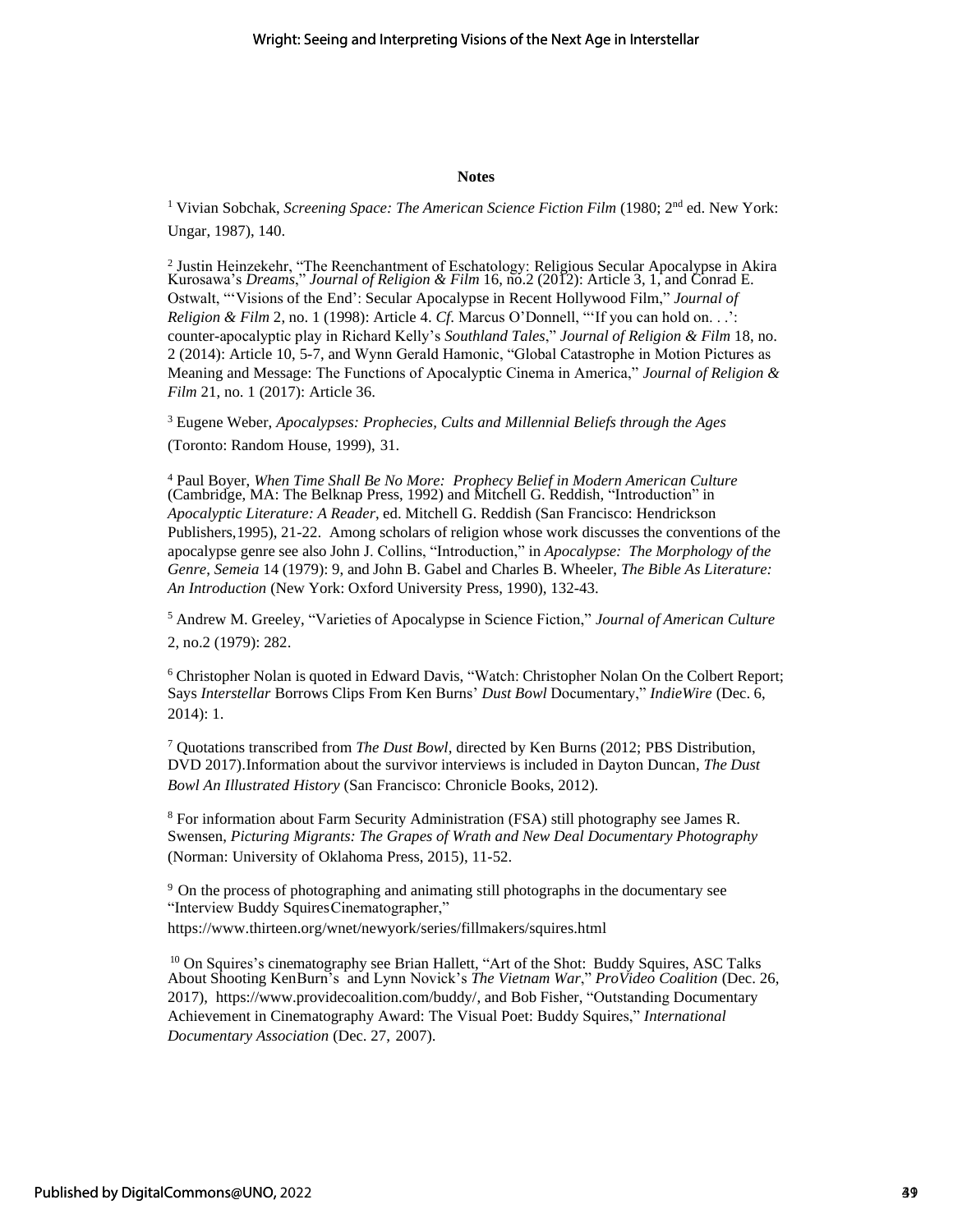<sup>11</sup> Vivian Sobchak describes *Interstellar*'s structure that brackets "three acts (as they're called in the trade)," between "a temporally ambiguous prologue and a heart-breaking epilogue," in "Time Passages," *Film Comment* 50, no. 6 (Nov/ Dec 2014): 23.

<sup>12</sup> Quotations transcribed from *Interstellar*, directed by Christopher Nolan (2014; Paramount Pictures Home Entertainment, Blu-Ray 2015). Murph's interview, filmed in 35mm, simulates the design of the setting used in survivor interviews in Burns's documentary filmed in 16 mm Vista Vision. According the religions of Religions (Eq. 2022) ( $\mu$ ) ( $\mu$ ) ( $\mu$ ) ( $\mu$ ) ( $\mu$ ) ( $\mu$ ) ( $\mu$ ) ( $\mu$ ) ( $\mu$ ) ( $\mu$ ) ( $\mu$ ) ( $\mu$ ) ( $\mu$ ) ( $\mu$ ) ( $\mu$ ) ( $\mu$ ) ( $\mu$ ) ( $\mu$ ) ( $\mu$ ) ( $\mu$ ) ( $\mu$ ) ( $\mu$ ) ( $\mu$ ) ( $\mu$ ) ( $\mu$ 

 $13$  See Hoyt van Hoytema's discussion of his cinematography using custom lenses and 65mm IMAX, 35mm anamorphic and Vista Vision film for *Interstellar* in Iain Stuasukevich, "Cosmic Odyssey," *American Cinematographer* (December 2014): 40-42.

<sup>14</sup> Jess C. Porter, "What was the Dust Bowl? Assessing contemporary popular knowledge," *Popular Environment* 35 (2014): 391, 404.

<sup>15</sup> Michelangelo, "Sistine Chapel: ceiling frescos: *Creation of Adam*," Rome, Vatican City, 1508- 1512, *Musei Vaticani*,

https://www.museivaticani.va/content/museivaticani/en/collezioni/musei/cappellasistina/volta/storie-centrali/creazione-di-adamo.html.

<sup>16</sup> On biblical allusions in *Interstellar* see Bina Nir, "Biblical Narratives in *Interstellar* (Christopher Nolan, US/GB2014)," *Journal of Religion, Film and Media* 6, no. 1 (2020): 53-69.

<sup>17</sup> See discussion of the quotation from Dylan Thomas's poem in Tod McGowan, "Anti-gravity: *Interstellar* and the fictional betrayal of place," *Jump Cut: A Review of Contemporary Media* 57 (Fall 2016): 6.

#### **References**

Boyer, Paul. *When Time Shall Be No More: Prophecy Belief in Modern American Culture*. Cambridge, MA: The Belknap Press, 1992.

Collins, John J. "Introduction." In *Apocalypse: The Morphology of the Genre*, *Semeia* 14 (1979): 1-20.

Davis, Edward. "Watch: Christopher Nolan On the Colbert Report; Says *Interstellar* Borrows Clips From Ken Burns' *Dust Bowl* Documentary." *IndieWire* (Dec. 6, 2014).

Duncan, Drayton. *The Dust Bowl An Illustrated History*. San Francisco: Chronicle Books, 2012.

*The Dust Bowl*. Ken Burns, 2012, PBS Distribution. DVD, 2017.

Fisher, Bob. "Outstanding Documentary Achievement in Cinematography Award: The Visual Poet: Buddy Squires." *International Documentary Association* (Dec. 27, 2007): 1-6.

Gabel, John B. and Charles B. Wheeler. *The Bible as Literature: An Introduction*. New York: Oxford University Press, 1990.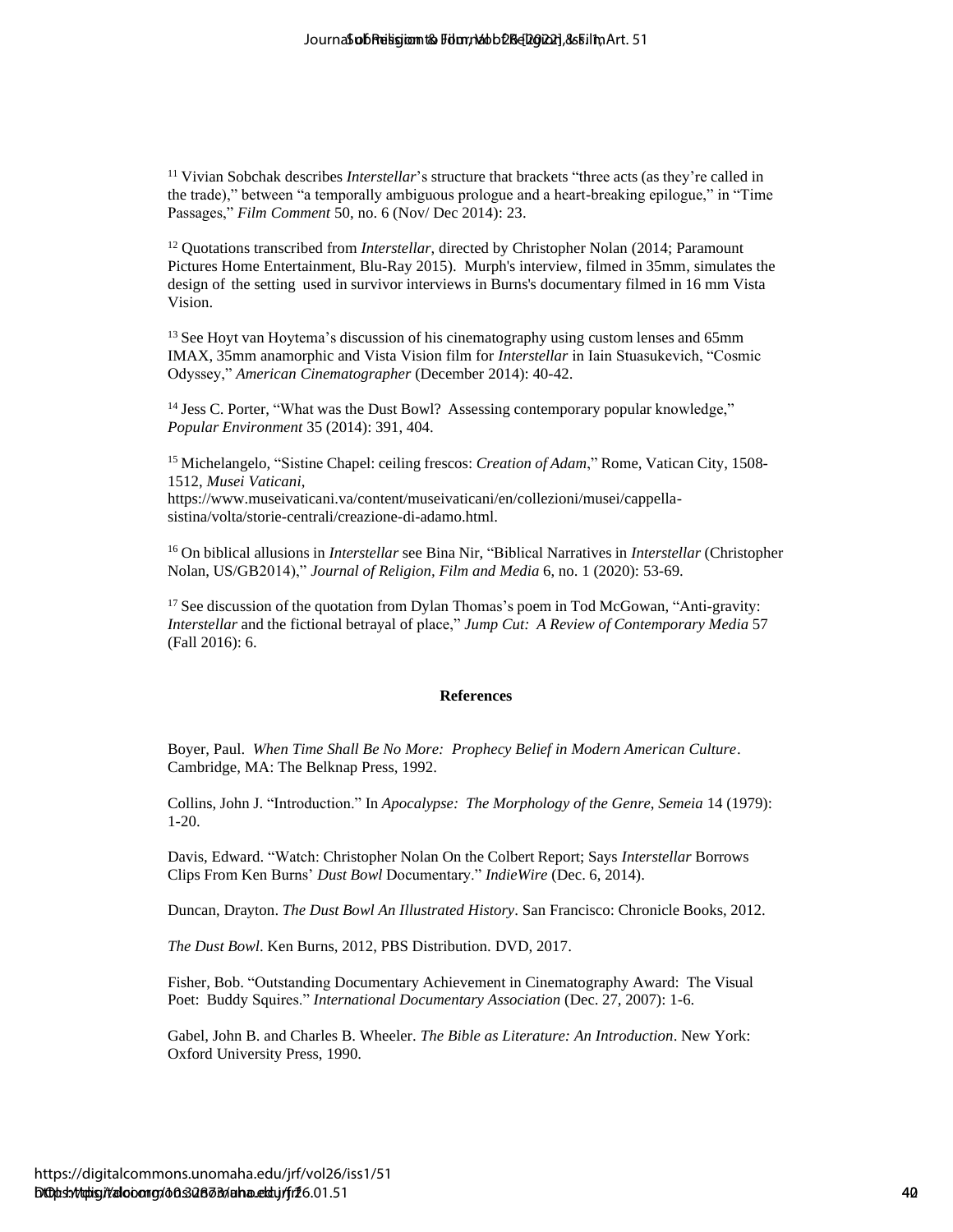Greeley, Andrew M. "Varieties of Apocalypse in Science Fiction." *Journal of American Culture* 2, no.2 (1979): 279-87.

Hallett, Brian. "Art of the Shot: Buddy Squires, ASC Talks About Shooting Ken Burn's and Lynn Novick's *The Vietnam War*." *ProVideo Coalition* (Dec. 26, 2017): 2-17. https://www.providecoalition.com/buddy/.

Hamonic, Wynn Gerald. "Global Catastrophe in Motion Pictures as Meaning and Message: The Functions of Apocalyptic Cinema in America." *Journal of Religion & Film* 21, no. 1 (2017): Article 36.

Heinzekehr, Justin. "The Reenchantment of Eschatology: Religious Secular Apocalypse in Akira Kurosawa's *Dreams*." *Journal of Religion &* Film 16, no.2 (2012): Article 3.

*Interstellar*. Christopher Nolan, 2014. Paramount Pictures Home Entertainment, Blu-Ray, 2015.

"Interview Buddy Squires Cinematographer." https://www.thirteen.org/wnet/newyork/series/fillmakers/squires.html.

McGowan, Tod. "Anti-gravity: *Interstellar* and the fictional betrayal of place." *Jump Cut: A Review of Contemporary Media* 57 (Fall 2016): 1-6.

[Michelangelo.](https://library-artstor-org.ezproxy.library.uvic.ca/asset/LESSING_ART_) "Sistine Chapel: ceiling frescos: *Creation of Adam*." *Musei Vaticani*. [https://www.museivaticani.va/content/museivaticani/en/collezioni/musei/cappella](ttps://www.museivaticani.va/content/museivaticani/en/collezioni/musei/cappella-sistina/volta/storie-c)[sistina/volta/storie-ce](ttps://www.museivaticani.va/content/museivaticani/en/collezioni/musei/cappella-sistina/volta/storie-c)ntrali/creazione-di-adamo.html.

Nir, Bina. "Biblical Narratives in *Interstellar* (Christopher Nolan, US/GB 2014)." *Journal of Religion, Film and Media* 6, no. 1 (2020): 53-69.

O'Donnell, Marcus. "'If you can hold on. . .': counter-apocalyptic play in Richard Kelly's *Southland Tales*." *Journal ofReligion & Film* 18, no. 2 (2014): Article 10.

Ostwalt, Conrad E. "'Visions of the End': Secular Apocalypse in Recent Hollywood Film." *Journal of Religion & Film* 2, no. 1 (1998): Article 4.

Porter, Jess C. "What was the Dust Bowl? Assessing contemporary popular knowledge." *Popular Environment* 35 (2014): 391-416.

Reddish, Mitchell G. "Introduction." In *Apocalyptic Literature: A Reader*, edited by Mitchell G. Reddish. 19-38. Peabody, MA: Hendrickson Publishers, 1995.

Romanello, Linda. "VISUAL EFFECTS: *Interstellar*." *Post Magazine* (Nov. 1, 2014). [https://www.postmagazine.com/Publications/Post-Magazine/2014/November-1-2014/VISUAL](https://www.postmagazine.com/Publications/Post-Magazine/2014/November-1-2014/VFX-Interstellar.aspx)  [EFFECTS-](https://www.postmagazine.com/Publications/Post-Magazine/2014/November-1-2014/VFX-Interstellar.aspx) [Interstellar.aspx.](https://www.postmagazine.com/Publications/Post-Magazine/2014/November-1-2014/VFX-Interstellar.aspx)

Romanello, Linda. "*Interstellar*: Space crafts, robots & science." *Post Magazine* (Nov. 1, 2014). [https://www.postmagazine.com/Publications/Post-Magazine/2014/November-1-2014/Interstellar-](https://www.postmagazine.com/Publications/Post-Magazine/2014/November-1-2014/Interstellar-Space-crafts-robots-science.aspx)[Space-](https://www.postmagazine.com/Publications/Post-Magazine/2014/November-1-2014/Interstellar-Space-crafts-robots-science.aspx) [crafts-robots-science.aspx.](https://www.postmagazine.com/Publications/Post-Magazine/2014/November-1-2014/Interstellar-Space-crafts-robots-science.aspx)